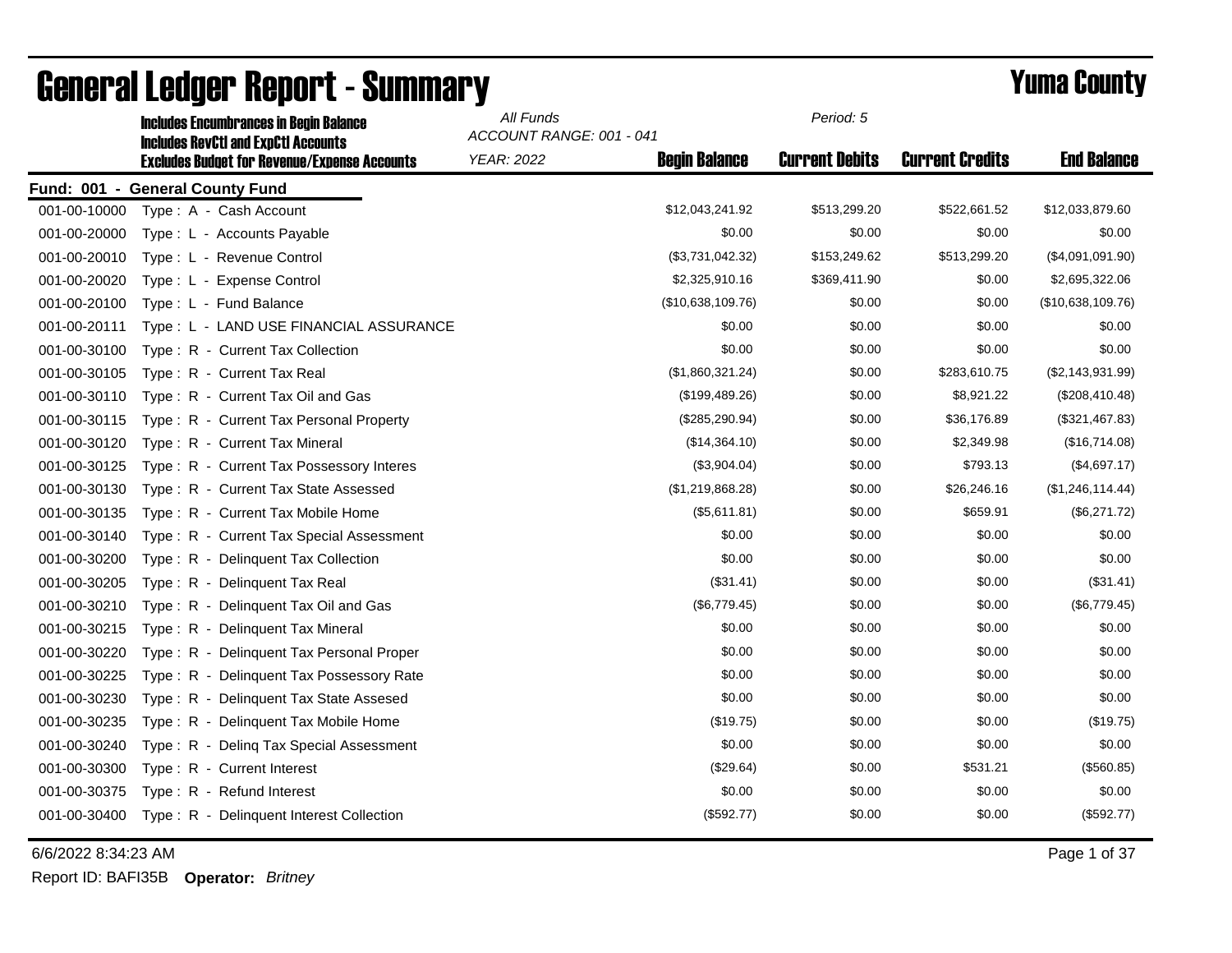|              | <b>Includes Encumbrances in Begin Balance</b><br><b>Includes RevCtI and ExpCtI Accounts</b> | All Funds<br>ACCOUNT RANGE: 001 - 041 |                      | Period: 5             |                        |                    |
|--------------|---------------------------------------------------------------------------------------------|---------------------------------------|----------------------|-----------------------|------------------------|--------------------|
|              | <b>Excludes Budget for Revenue/Expense Accounts</b>                                         | <b>YEAR: 2022</b>                     | <b>Begin Balance</b> | <b>Current Debits</b> | <b>Current Credits</b> | <b>End Balance</b> |
|              | Fund: 001 - General County Fund                                                             |                                       |                      |                       |                        |                    |
| 001-00-30500 | Type: R - Miscellaneous Collections                                                         |                                       | (\$35,578.08)        | \$0.00                | \$463.00               | (\$36,041.08)      |
| 001-00-30501 | Type: R - County Map Monies                                                                 |                                       | (\$649.75)           | \$0.00                | \$115.00               | (\$764.75)         |
| 001-00-30502 | Type: R - GIS Mapping                                                                       |                                       | (\$3,526.05)         | \$0.00                | \$826.25               | (\$4,352.30)       |
| 001-00-30503 | Type: R - CORA open records request                                                         |                                       | \$0.00               | \$0.00                | \$0.00                 | \$0.00             |
| 001-00-30504 | Type: R - GIS CONSULTING REVENUE                                                            |                                       | \$0.00               | \$0.00                | \$0.00                 | \$0.00             |
| 001-00-30515 | Type: R - CDL EXAMS                                                                         |                                       | (\$6,825.92)         | \$0.00                | \$4,562.50             | (\$11,388.42)      |
| 001-00-30600 | Type: R - Interest Income                                                                   |                                       | \$361,401.84         | \$152,877.20          | \$19,820.07            | \$494,458.97       |
| 001-00-30700 | Type: R - Cigarette Tax Apportionment                                                       |                                       | (\$1,902.91)         | \$0.00                | \$0.00                 | (\$1,902.91)       |
| 001-00-30800 | Type: R - Advertising Costs                                                                 |                                       | (\$60.00)            | \$0.00                | \$10.00                | (\$70.00)          |
| 001-00-30900 | Type: R - Eckley Law Enforcement                                                            |                                       | (\$800.00)           | \$0.00                | \$200.00               | (\$1,000.00)       |
| 001-00-31000 | Type: R - County Clerk                                                                      |                                       | (\$110,577.56)       | \$0.00                | \$36,842.12            | (\$147,419.68)     |
| 001-00-31010 | Type: R - Grants                                                                            |                                       | (\$7,420.93)         | \$0.00                | \$160.00               | (\$7,580.93)       |
| 001-00-31100 | Type: R - Planning & Zoning                                                                 |                                       | (\$1,458.68)         | \$0.00                | \$260.00               | (\$1,718.68)       |
| 001-00-31101 | Type: R - LAND USE FINANCIAL ASSURANCE                                                      |                                       | \$0.00               | \$0.00                | \$0.00                 | \$0.00             |
| 001-00-31108 | Type: R - YCC ELECTION REIMBURSEMENTS                                                       |                                       | (\$9,936.51)         | \$0.00                | \$0.00                 | (\$9,936.51)       |
| 001-00-31200 | Type: R - Rent                                                                              |                                       | (\$2,650.00)         | \$0.00                | \$650.00               | (\$3,300.00)       |
| 001-00-31201 | Type: R - Reimbursement                                                                     |                                       | (\$8,995.47)         | \$0.00                | \$0.00                 | (\$8,995.47)       |
| 001-00-31300 | Type: R - Cost Allocation Plan                                                              |                                       | (\$14,841.20)        | \$0.00                | \$0.00                 | (\$14,841.20)      |
| 001-00-31305 | Type: R - Wildlife Impact Assistance                                                        |                                       | \$0.00               | \$0.00                | \$1,875.48             | (\$1,875.48)       |
| 001-00-31310 | Type: R - DOI-PILT PAYMENT                                                                  |                                       | \$0.00               | \$0.00                | \$0.00                 | \$0.00             |
| 001-00-31500 | Type: R - Liquor Licenses                                                                   |                                       | (\$750.00)           | \$0.00                | \$0.00                 | (\$750.00)         |
| 001-00-31600 | Type: $R - D.U.I.$                                                                          |                                       | (\$630.02)           | \$372.42              | \$75.00                | (\$332.60)         |
| 001-00-31605 | Type: R - TD 1000 Penalty                                                                   |                                       | (\$581.25)           | \$0.00                | \$0.00                 | (\$581.25)         |
| 001-00-31800 | Type: R - Capital Outlay/Sale Of Assets                                                     |                                       | (\$1,000.00)         | \$0.00                | \$0.00                 | (\$1,000.00)       |
| 001-00-31900 | Type: R - Fair-507                                                                          |                                       | (\$3,980.00)         | \$0.00                | \$2,900.00             | (\$6,880.00)       |
| 001-00-31901 | Type: R - Fair Tickets                                                                      |                                       | \$0.00               | \$0.00                | \$500.00               | (\$500.00)         |
| 001-00-31902 | Type: $R - FAIR-506$                                                                        |                                       | (\$1,245.00)         | \$0.00                | \$12,915.00            | (\$14,160.00)      |

6/6/2022 8:34:23 AM Page 2 of 37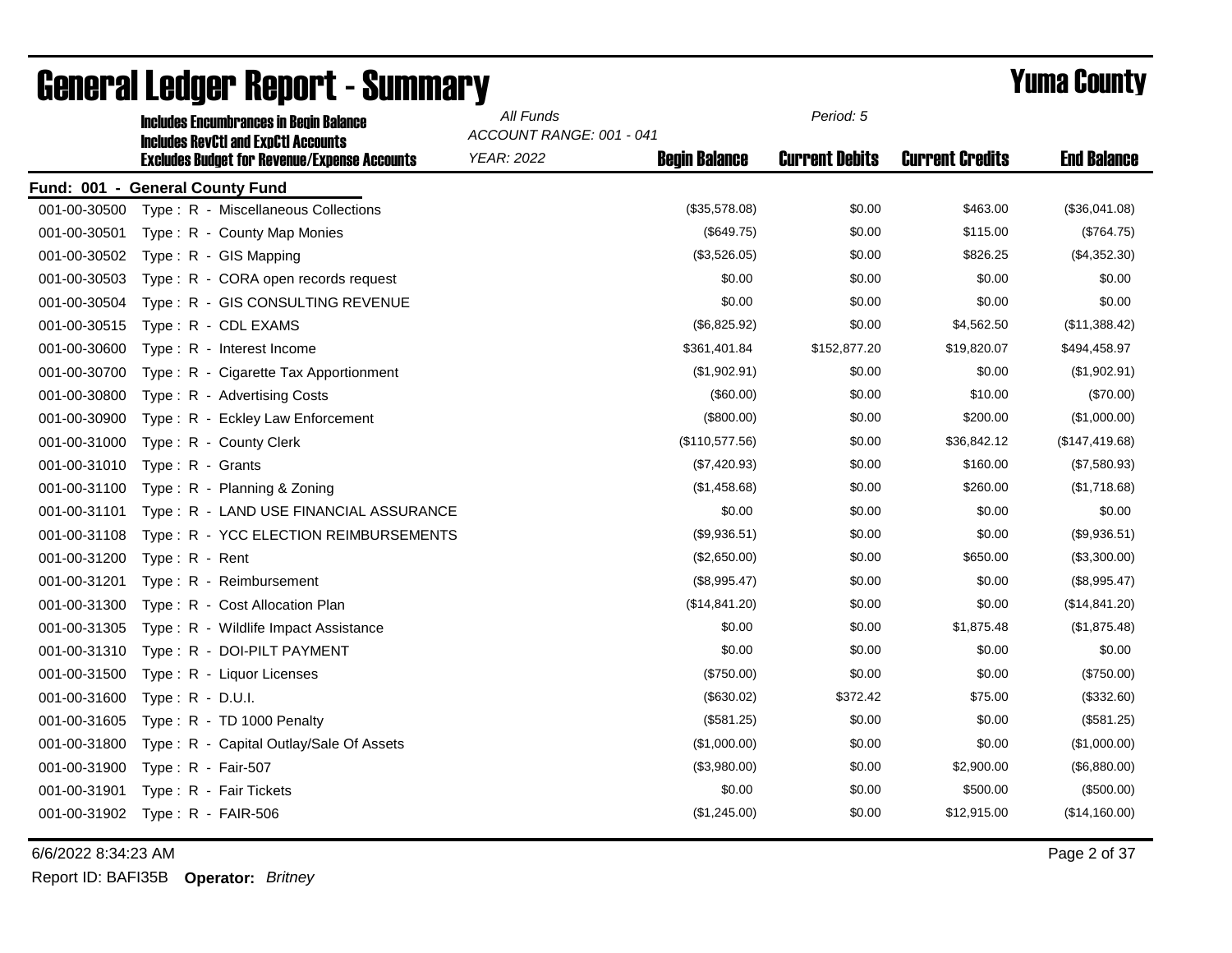|              | <b>Includes Encumbrances in Begin Balance</b>                                                     |                                 | All Funds<br>ACCOUNT RANGE: 001 - 041 |                             | Period: 5             |                                  |                    |
|--------------|---------------------------------------------------------------------------------------------------|---------------------------------|---------------------------------------|-----------------------------|-----------------------|----------------------------------|--------------------|
|              | <b>Includes RevCtI and ExpCtI Accounts</b><br><b>Excludes Budget for Revenue/Expense Accounts</b> |                                 | <b>YEAR: 2022</b>                     | <b>Begin Balance</b>        | <b>Current Debits</b> | <b>Current Credits</b>           | <b>End Balance</b> |
|              | Fund: 001 - General County Fund                                                                   |                                 |                                       |                             |                       |                                  |                    |
| 001-00-31950 | Type: R - Premium Bids                                                                            |                                 |                                       | \$0.00                      | \$0.00                | \$0.00                           | \$0.00             |
| 001-00-31955 | Type: R - Donations                                                                               |                                 |                                       | \$0.00                      | \$0.00                | \$0.00                           | \$0.00             |
| 001-00-32100 | Type: R - Transfers In                                                                            |                                 |                                       | \$0.00                      | \$0.00                | \$10.41                          | (\$10.41)          |
| 001-00-32502 | Type: R - Sheriff Restitution                                                                     |                                 |                                       | (\$799.50)                  | \$0.00                | \$127.87                         | (\$927.37)         |
| 001-00-32504 | Type: R - Inmate Boarding                                                                         |                                 |                                       | (\$8,937.54)                | \$0.00                | \$3,944.97                       | (\$12,882.51)      |
| 001-00-32505 | Type: R - Home Detention                                                                          |                                 |                                       | \$0.00                      | \$0.00                | \$0.00                           | \$0.00             |
| 001-00-32506 | Type: R - Jail Miscelaneous                                                                       |                                 |                                       | (\$671.11)                  | \$0.00                | \$161.50                         | (\$832.61)         |
| 001-00-32507 | Type: R - Jail Restitution                                                                        |                                 |                                       | (\$23.59)                   | \$0.00                | \$0.00                           | (\$23.59)          |
| 001-00-32508 | Type: R - Sheriff Miscellaneous                                                                   |                                 |                                       | (\$53.00)                   | \$0.00                | \$114.19                         | (\$167.19)         |
| 001-00-32510 | Type: R - Sheriff/Civil Fees                                                                      |                                 |                                       | \$0.00                      | \$0.00                | \$0.00                           | \$0.00             |
| 001-00-32515 | Type: R - Work Release                                                                            |                                 |                                       | $(\$420.00)$                | \$0.00                | \$840.00                         | (\$1,260.00)       |
| 001-00-32520 | Type: R - DOC Log                                                                                 |                                 |                                       | \$0.00                      | \$0.00                | \$0.00                           | \$0.00             |
| 001-00-33000 | Type: R - Auto Tax B Collection                                                                   |                                 |                                       | (\$163,424.12)              | \$0.00                | \$35,450.05                      | (\$198,874.17)     |
| 001-00-33100 | Type: R - Auto Tax A & F Collection                                                               |                                 |                                       | (\$53,573.96)               | \$0.00                | \$22,250.02                      | (\$75,823.98)      |
| 001-00-36825 | Type: R - OBH GRANT FUNDING                                                                       |                                 |                                       | (\$54,829.32)               | \$0.00                | \$8,936.52                       | (\$63,765.84)      |
| 001-00-38401 | Type: R - Commissioner Fees                                                                       |                                 |                                       | \$0.00                      | \$0.00                | \$0.00                           | \$0.00             |
| 001-00-49000 | Type: X - Warrants Paid                                                                           |                                 |                                       | \$2,196,926.23              | \$358,687.41          | \$0.00                           | \$2,555,613.64     |
| 001-00-49100 | Type: X - Treasurer Fees                                                                          |                                 |                                       | \$108,883.93                | \$10,724.49           | \$0.00                           | \$119,608.42       |
| 001-00-49300 | Type: X - Bank Fee & Charges                                                                      |                                 |                                       | \$100.00                    | \$0.00                | \$0.00                           | \$100.00           |
| 001-00-49401 | Type: X - Transfer Out                                                                            |                                 |                                       | \$20,000.00                 | \$0.00                | \$0.00                           | \$20,000.00        |
|              |                                                                                                   | Fund: 001 - General County Fund |                                       | (\$1,405,132.16)<br>Totals: | \$1,558,622.24        | \$1,549,259.92                   | (\$1,395,769.84)   |
|              |                                                                                                   | <b>Total Fund Revenues:</b>     | \$360,049.58                          | <b>Total Fund Expenses:</b> | \$369,411.90          | <b>Net Revenue Over Expense:</b> | (\$9,362.32)       |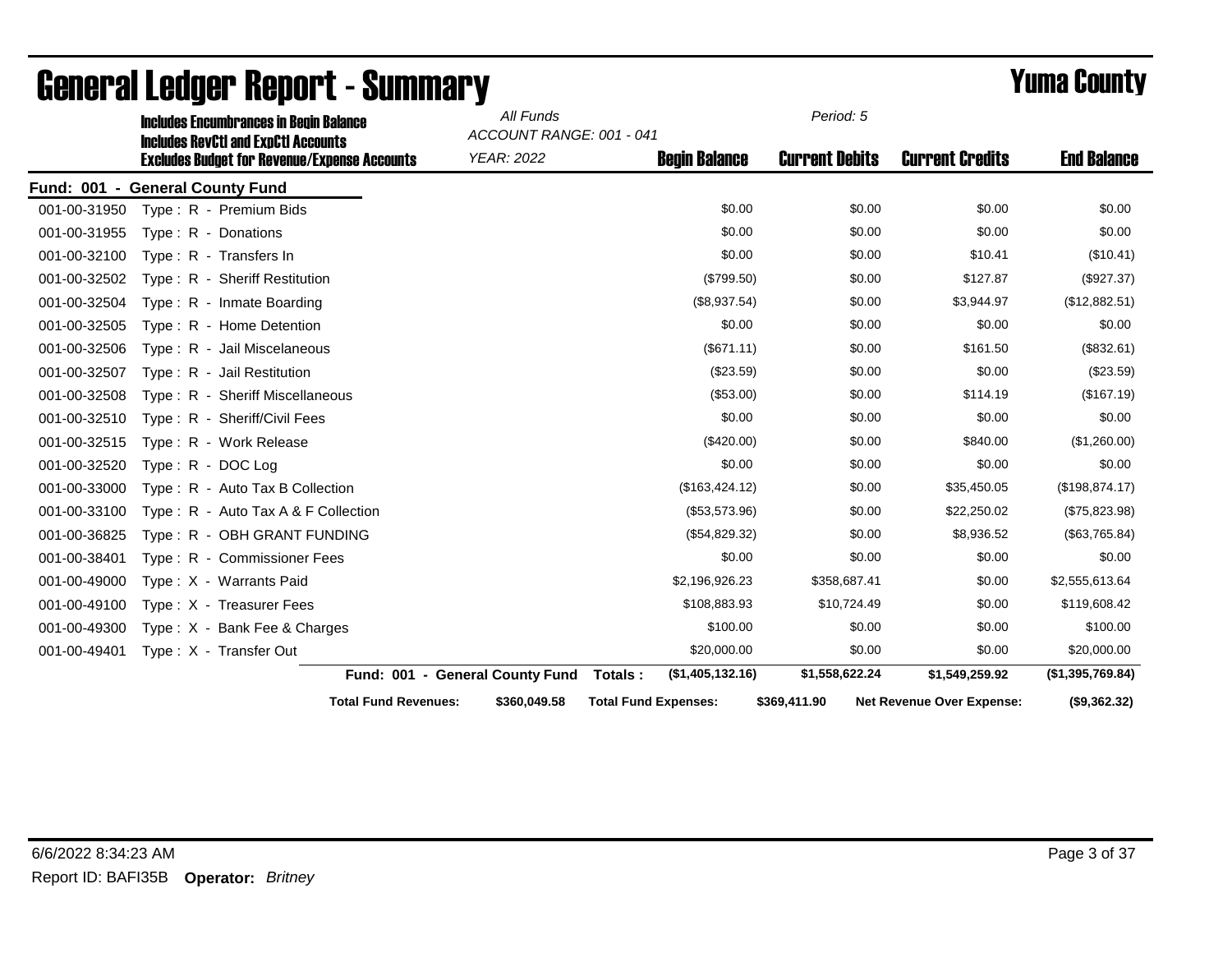|              | <b>Includes Encumbrances in Begin Balance</b><br><b>Includes RevCtI and ExpCtI Accounts</b> | All Funds<br>ACCOUNT RANGE: 001 - 041 |                      | Period: 5             |                        |                    |
|--------------|---------------------------------------------------------------------------------------------|---------------------------------------|----------------------|-----------------------|------------------------|--------------------|
|              | <b>Excludes Budget for Revenue/Expense Accounts</b>                                         | <b>YEAR: 2022</b>                     | <b>Begin Balance</b> | <b>Current Debits</b> | <b>Current Credits</b> | <b>End Balance</b> |
|              | Fund: 002 - Road & Bridge Fund                                                              |                                       |                      |                       |                        |                    |
| 002-00-10000 | Type: A - Cash Account                                                                      |                                       | \$6,125,365.06       | \$297,689.90          | \$545,450.18           | \$5,877,604.78     |
| 002-00-20000 | Type: L - Accounts Payable                                                                  |                                       | \$0.00               | \$0.00                | \$0.00                 | \$0.00             |
| 002-00-20010 | Type: L - Revenue Control                                                                   |                                       | (\$1,628,107.72)     | \$4,691.00            | \$297,689.90           | (\$1,921,106.62)   |
| 002-00-20020 | Type: L - Expense Control                                                                   |                                       | \$1,775,352.19       | \$540,759.18          | \$0.00                 | \$2,316,111.37     |
| 002-00-20100 | Type: L - Fund Balance                                                                      |                                       | (\$6,272,609.53)     | \$0.00                | \$0.00                 | (\$6,272,609.53)   |
| 002-00-30100 | Type: R - Current Tax Collection                                                            |                                       | \$0.00               | \$0.00                | \$0.00                 | \$0.00             |
| 002-00-30105 | Type: R - Current Tax Real                                                                  |                                       | (\$281,890.51)       | \$0.00                | \$42,974.93            | (\$324,865.44)     |
| 002-00-30110 | Type: R - Current Tax Oil and Gas                                                           |                                       | (\$30,228.16)        | \$0.00                | \$1,351.82             | (\$31,579.98)      |
| 002-00-30115 | Type: R - Current Tax Personal Property                                                     |                                       | (\$43,229.54)        | \$0.00                | \$5,481.81             | (\$48,711.35)      |
| 002-00-30120 | Type: R - Current Tax Mineral                                                               |                                       | (\$2,176.58)         | \$0.00                | \$356.11               | (\$2,532.69)       |
| 002-00-30125 | Type: R - Current Tax Possessory Interes                                                    |                                       | (\$591.61)           | \$0.00                | \$120.17               | (\$711.78)         |
| 002-00-30130 | Type: R - Current Tax State Assessed                                                        |                                       | (\$184, 843.88)      | \$0.00                | \$3,977.02             | (\$188, 820.90)    |
| 002-00-30135 | Type: R - Current Tax Mobile Home                                                           |                                       | (\$850.41)           | \$0.00                | \$100.03               | (\$950.44)         |
| 002-00-30200 | Type: R - Delinquent Tax Collection                                                         |                                       | \$0.00               | \$0.00                | \$0.00                 | \$0.00             |
| 002-00-30205 | Type: R - Delinquent Tax Real                                                               |                                       | (\$4.76)             | \$0.00                | \$0.00                 | (\$4.76)           |
| 002-00-30210 | Type: R - Delinquent Tax Oil and Gas                                                        |                                       | (\$1,027.40)         | \$0.00                | \$0.00                 | (\$1,027.40)       |
| 002-00-30215 | Type: R - Delinquent Tax Mineral                                                            |                                       | \$0.00               | \$0.00                | \$0.00                 | \$0.00             |
| 002-00-30220 | Type: R - Delinquent Tax Personal Proper                                                    |                                       | \$0.00               | \$0.00                | \$0.00                 | \$0.00             |
| 002-00-30225 | Type: R - Delinquent Tax Possessory Rate                                                    |                                       | \$0.00               | \$0.00                | \$0.00                 | \$0.00             |
| 002-00-30230 | Type: R - Delinguent Tax State Assesed                                                      |                                       | \$0.00               | \$0.00                | \$0.00                 | \$0.00             |
| 002-00-30235 | Type: R - Delinquent Tax Mobile Home                                                        |                                       | (\$2.98)             | \$0.00                | \$0.00                 | (\$2.98)           |
| 002-00-30240 | Type: R - Deling Tax Special Assessment                                                     |                                       | \$0.00               | \$0.00                | \$0.00                 | \$0.00             |
| 002-00-30300 | Type: R - Current Interest                                                                  |                                       | (\$4.52)             | \$0.00                | \$80.50                | (\$85.02)          |
| 002-00-30375 | Type: R - Refund Interest                                                                   |                                       | \$0.00               | \$0.00                | \$0.00                 | \$0.00             |
| 002-00-30400 | Type: R - Delinquent Interest Collection                                                    |                                       | (\$85.99)            | \$0.00                | \$0.00                 | (\$85.99)          |
| 002-00-30500 | Type: R - Miscellaneous Collections                                                         |                                       | (\$1,265.82)         | \$0.00                | \$0.00                 | (\$1,265.82)       |
| 002-00-30505 | Type: R - Severance Tax                                                                     |                                       | \$0.00               | \$0.00                | \$0.00                 | \$0.00             |

6/6/2022 8:34:23 AM Page 4 of 37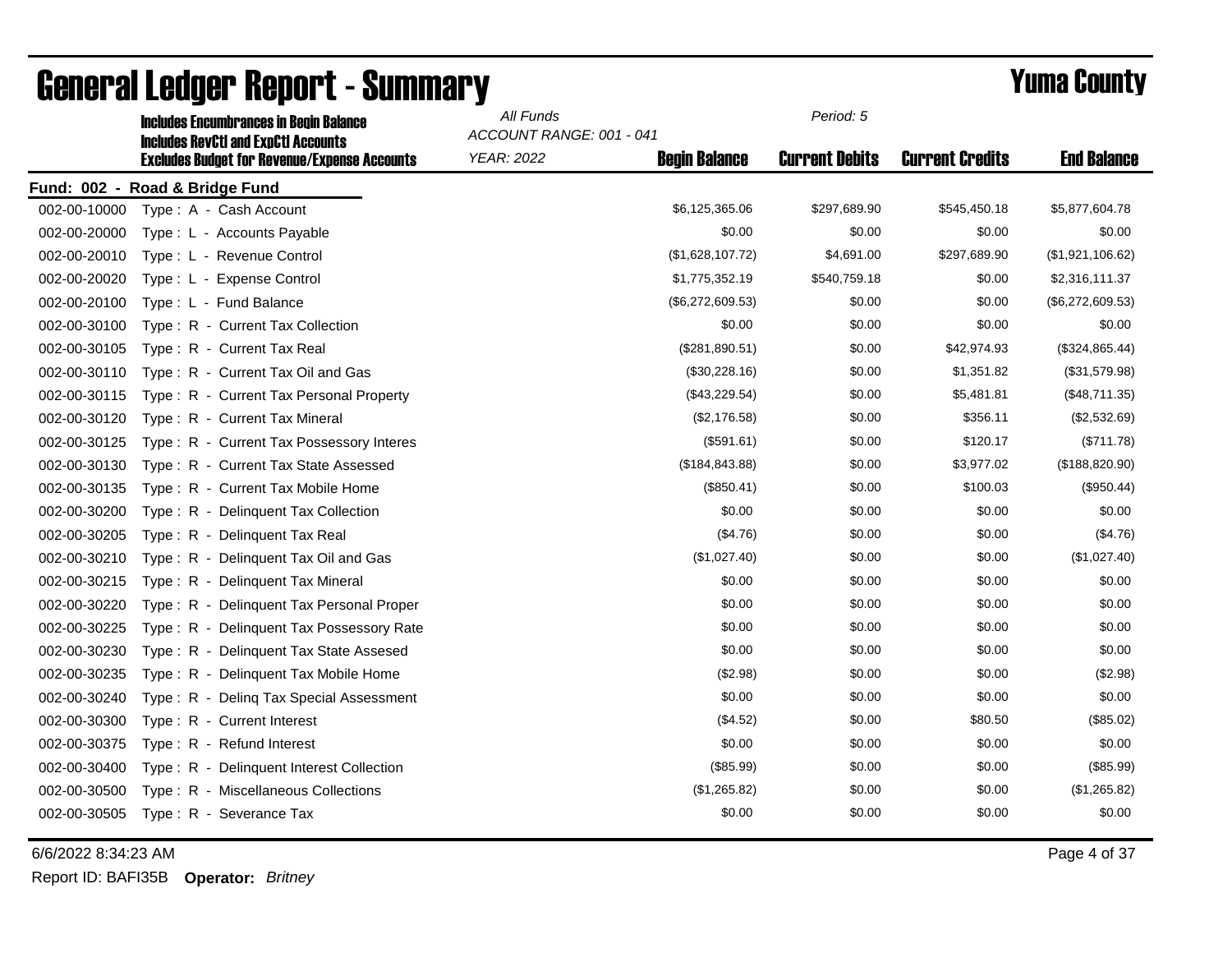|              | <b>Includes Encumbrances in Begin Balance</b><br><b>Includes RevCtI and ExpCtI Accounts</b> | All Funds  | ACCOUNT RANGE: 001 - 041 |                       |                        |                    |
|--------------|---------------------------------------------------------------------------------------------|------------|--------------------------|-----------------------|------------------------|--------------------|
|              | <b>Excludes Budget for Revenue/Expense Accounts</b>                                         | YEAR: 2022 | <b>Begin Balance</b>     | <b>Current Debits</b> | <b>Current Credits</b> | <b>End Balance</b> |
|              | Fund: 002 - Road & Bridge Fund                                                              |            |                          |                       |                        |                    |
| 002-00-31201 | Type: R - Reimbursement                                                                     |            | (\$95.70)                | \$0.00                | \$0.00                 | (\$95.70)          |
| 002-00-31305 | Type: R - Wildlife Impact Assistance                                                        |            | \$0.00                   | \$0.00                | \$284.18               | (\$284.18)         |
| 002-00-31310 | Type: R - DOI-PILT PAYMENT                                                                  |            | \$0.00                   | \$0.00                | \$0.00                 | \$0.00             |
| 002-00-32100 | Type: R - Transfers In                                                                      |            | \$47,644.40              | \$4,691.00            | \$1.64                 | \$52,333.76        |
| 002-00-33000 | Type: R - Auto Tax B Collection                                                             |            | \$0.00                   | \$0.00                | \$0.00                 | \$0.00             |
| 002-00-33100 | Type: R - Auto Tax A & F Collection                                                         |            | \$0.00                   | \$0.00                | \$0.00                 | \$0.00             |
| 002-00-33200 | Type: R - Gas                                                                               |            | \$0.00                   | \$0.00                | \$0.00                 | \$0.00             |
| 002-00-33300 | Type: R - Hiway Use Tax                                                                     |            | (\$928,065.93)           | \$0.00                | \$232,526.66           | (\$1,160,592.59)   |
| 002-00-33400 | Type: R - M.V. Additional                                                                   |            | (\$15,514.53)            | \$0.00                | \$3,723.03             | (\$19,237.56)      |
| 002-00-33500 | Type: R - Gravel                                                                            |            | (\$595.00)               | \$0.00                | \$0.00                 | (\$595.00)         |
| 002-00-33600 | Type: R - Rental                                                                            |            | (\$1,948.00)             | \$0.00                | \$437.00               | (\$2,385.00)       |
| 002-00-33605 | Type: R - Insurance Refund                                                                  |            | \$0.00                   | \$0.00                | \$0.00                 | \$0.00             |
| 002-00-33610 | Type: R - Machine Hire                                                                      |            | \$0.00                   | \$0.00                | \$0.00                 | \$0.00             |
| 002-00-33615 | Type: R - Sale of Surplus Items                                                             |            | (\$3,615.31)             | \$0.00                | \$0.00                 | (\$3,615.31)       |
| 002-00-33620 | Type: R - Sale of Fixed Assets                                                              |            | (\$111,108.80)           | \$0.00                | \$0.00                 | (\$111,108.80)     |
| 002-00-33625 | Type: R - EIAF Grant                                                                        |            | (\$64,678.19)            | \$0.00                | \$0.00                 | (\$64,678.19)      |
| 002-00-33630 | Type: R - Mineral Leasing                                                                   |            | \$0.00                   | \$0.00                | \$0.00                 | \$0.00             |
| 002-00-33650 | Type: R - Road Impact Fees                                                                  |            | \$0.00                   | \$0.00                | \$6,225.00             | (\$6,225.00)       |
| 002-00-38400 | Type: R - Permits                                                                           |            | (\$3,928.50)             | \$0.00                | \$50.00                | (\$3,978.50)       |
| 002-00-49000 | Type: X - Warrants Paid                                                                     |            | \$1,748,339.71           | \$536,747.98          | \$0.00                 | \$2,285,087.69     |
| 002-00-49100 | Type: X - Treasurer Fees                                                                    |            | \$27,012.48              | \$4,011.20            | \$0.00                 | \$31,023.68        |
| 002-00-49300 | Type: X - Bank Fee & Charges                                                                |            | \$0.00                   | \$0.00                | \$0.00                 | \$0.00             |
| 002-00-49400 | Type: X - City of Yuma - Transfer Out                                                       |            | \$0.00                   | \$0.00                | \$0.00                 | \$0.00             |
| 002-00-49401 | Type: X - Transfer Out                                                                      |            | \$0.00                   | \$0.00                | \$0.00                 | \$0.00             |
| 002-00-49405 | Type: X - City of Wray-Transfer Out                                                         |            | \$0.00                   | \$0.00                | \$0.00                 | \$0.00             |
| 002-00-49410 | Type: X - City of Eckley-Transfer Out                                                       |            | \$0.00                   | \$0.00                | \$0.00                 | \$0.00             |

6/6/2022 8:34:23 AM Page 5 of 37 Report ID: BAFI35B **Operator:** *Britney*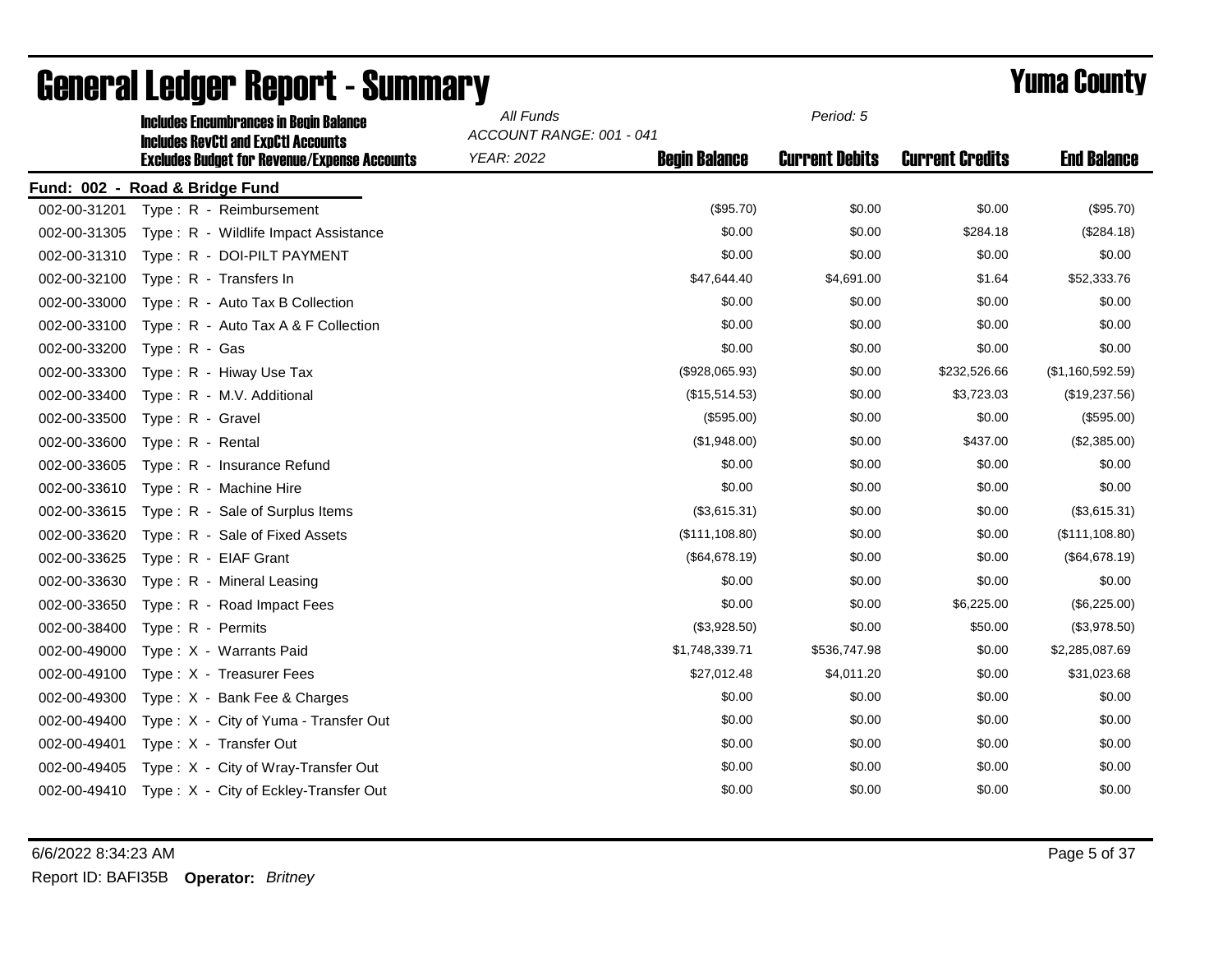|                                                     | <b>General Ledger Report - Summary</b>                                                      |                                |                                                    |                             |                       |                        |                                  | <b>Yuma County</b> |
|-----------------------------------------------------|---------------------------------------------------------------------------------------------|--------------------------------|----------------------------------------------------|-----------------------------|-----------------------|------------------------|----------------------------------|--------------------|
|                                                     | <b>Includes Encumbrances in Begin Balance</b><br><b>Includes RevCtI and ExpCtI Accounts</b> |                                | Period: 5<br>All Funds<br>ACCOUNT RANGE: 001 - 041 |                             |                       |                        |                                  |                    |
| <b>Excludes Budget for Revenue/Expense Accounts</b> |                                                                                             | <b>YEAR: 2022</b>              |                                                    | <b>Begin Balance</b>        | <b>Current Debits</b> | <b>Current Credits</b> | <b>End Balance</b>               |                    |
|                                                     | Fund: 002 - Road & Bridge Fund                                                              |                                |                                                    |                             |                       |                        |                                  |                    |
|                                                     |                                                                                             | Fund: 002 - Road & Bridge Fund |                                                    | Totals :                    | \$147.244.47          | \$1,388,590.26         | \$1.140.829.98                   | \$395,004.75       |
|                                                     |                                                                                             | <b>Total Fund Revenues:</b>    | \$292.998.90                                       | <b>Total Fund Expenses:</b> |                       | \$540,759.18           | <b>Net Revenue Over Expense:</b> | (\$247,760.28)     |

## 6/6/2022 8:34:23 AM Page 6 of 37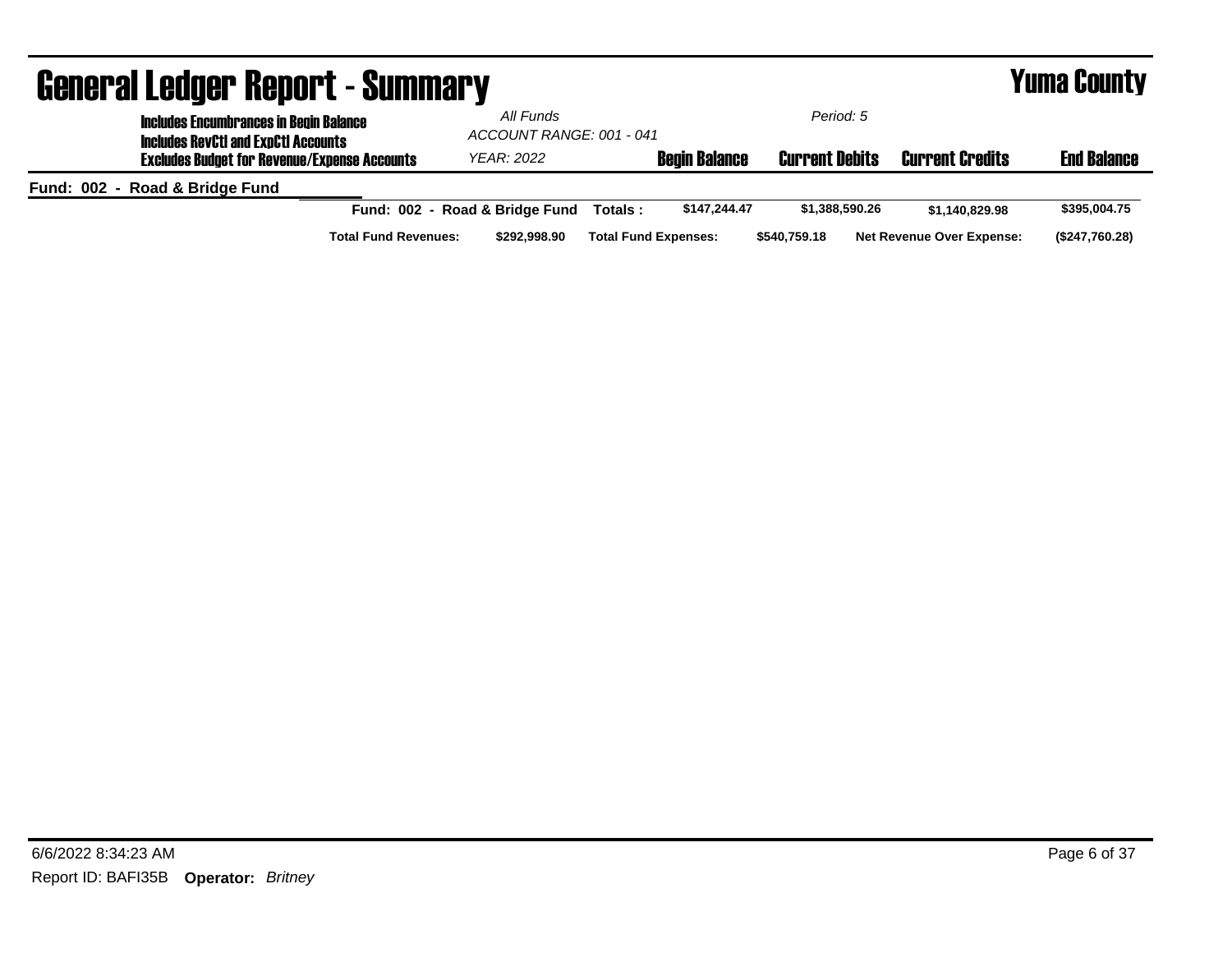|              | <b>Includes Encumbrances in Begin Balance</b><br><b>Includes RevCtI and ExpCtI Accounts</b> | All Funds<br>ACCOUNT RANGE: 001 - 041 |                      |                       |                        |                    |
|--------------|---------------------------------------------------------------------------------------------|---------------------------------------|----------------------|-----------------------|------------------------|--------------------|
|              | <b>Excludes Budget for Revenue/Expense Accounts</b>                                         | <b>YEAR: 2022</b>                     | <b>Begin Balance</b> | <b>Current Debits</b> | <b>Current Credits</b> | <b>End Balance</b> |
|              | Fund: 003 - Human Services Fund                                                             |                                       |                      |                       |                        |                    |
| 003-00-10000 | Type: A - Cash Account                                                                      |                                       | \$781,938.16         | \$107,553.66          | \$89,813.35            | \$799,678.47       |
| 003-00-20000 | Type: L - Accounts Payable                                                                  |                                       | \$0.00               | \$0.00                | \$0.00                 | \$0.00             |
| 003-00-20010 | Type: L - Revenue Control                                                                   |                                       | (\$525,061.04)       | \$0.00                | \$107,553.66           | (\$632, 614.70)    |
| 003-00-20020 | Type: L - Expense Control                                                                   |                                       | \$387,365.91         | \$89,813.35           | \$0.00                 | \$477,179.26       |
| 003-00-20100 | Type: L - Fund Balance                                                                      |                                       | (\$644, 243.03)      | \$0.00                | \$0.00                 | (\$644, 243.03)    |
| 003-00-30100 | Type: R - Current Tax Collection                                                            |                                       | \$0.00               | \$0.00                | \$0.00                 | \$0.00             |
| 003-00-30105 | Type: R - Current Tax Real                                                                  |                                       | (\$111,463.17)       | \$0.00                | \$16,992.89            | (\$128,456.06)     |
| 003-00-30110 | Type: R - Current Tax Oil and Gas                                                           |                                       | (\$11,952.61)        | \$0.00                | \$534.53               | (\$12,487.14)      |
| 003-00-30115 | Type: R - Current Tax Personal Property                                                     |                                       | (\$17,093.52)        | \$0.00                | \$2,188.67             | (\$19,282.19)      |
| 003-00-30120 | Type: R - Current Tax Mineral                                                               |                                       | (\$860.59)           | \$0.00                | \$140.80               | (\$1,001.39)       |
| 003-00-30125 | Type: R - Current Tax Possessory Interes                                                    |                                       | (\$233.92)           | \$0.00                | \$47.52                | (\$281.44)         |
| 003-00-30130 | Type: R - Current Tax State Assessed                                                        |                                       | (\$73,089.59)        | \$0.00                | \$1,572.54             | (\$74,662.13)      |
| 003-00-30135 | Type: R - Current Tax Mobile Home                                                           |                                       | (\$336.26)           | \$0.00                | \$39.54                | (\$375.80)         |
| 003-00-30200 | Type: R - Delinquent Tax Collection                                                         |                                       | \$0.00               | \$0.00                | \$0.00                 | \$0.00             |
| 003-00-30205 | Type: R - Delinquent Tax Real                                                               |                                       | (\$1.88)             | \$0.00                | \$0.00                 | (\$1.88)           |
| 003-00-30210 | Type: R - Delinquent Tax Oil and Gas                                                        |                                       | (\$406.25)           | \$0.00                | \$0.00                 | (\$406.25)         |
| 003-00-30215 | Type: R - Delinquent Tax Mineral                                                            |                                       | \$0.00               | \$0.00                | \$0.00                 | \$0.00             |
| 003-00-30220 | Type: R - Delinquent Tax Personal Proper                                                    |                                       | \$0.00               | \$0.00                | \$0.00                 | \$0.00             |
| 003-00-30225 | Type: R - Delinguent Tax Possessory Rate                                                    |                                       | \$0.00               | \$0.00                | \$0.00                 | \$0.00             |
| 003-00-30230 | Type: R - Delinquent Tax State Assesed                                                      |                                       | \$0.00               | \$0.00                | \$0.00                 | \$0.00             |
| 003-00-30235 | Type: R - Delinquent Tax Mobile Home                                                        |                                       | (\$1.18)             | \$0.00                | \$0.00                 | (\$1.18)           |
| 003-00-30240 | Type: R - Deling Tax Special Assessment                                                     |                                       | \$0.00               | \$0.00                | \$0.00                 | \$0.00             |
| 003-00-30300 | Type: R - Current Interest                                                                  |                                       | (\$1.79)             | \$0.00                | \$31.83                | (\$33.62)          |
| 003-00-30375 | Type: R - Refund Interest                                                                   |                                       | \$0.00               | \$0.00                | \$0.00                 | \$0.00             |
| 003-00-30400 | Type: R - Delinquent Interest Collection                                                    |                                       | (\$34.01)            | \$0.00                | \$0.00                 | (\$34.01)          |
| 003-00-30500 | Type: R - Miscellaneous Collections                                                         |                                       | (\$416.66)           | \$0.00                | \$0.00                 | (\$416.66)         |
| 003-00-31305 | Type: R - Wildlife Impact Assistance                                                        |                                       | \$0.00               | \$0.00                | \$112.38               | (\$112.38)         |

6/6/2022 8:34:23 AM Page 7 of 37

Report ID: BAFI35B **Operator:** *Britney*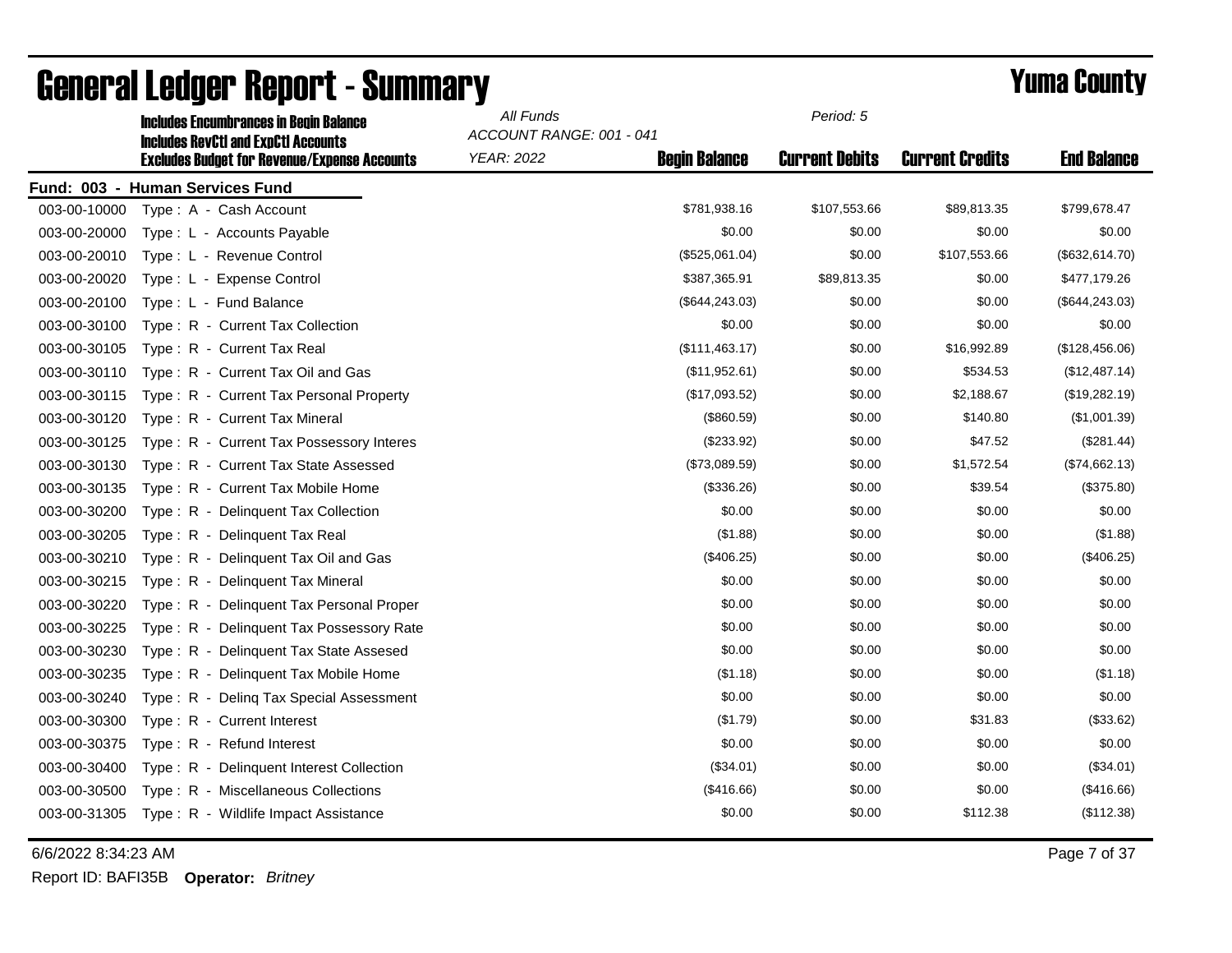| <b>Includes Encumbrances in Begin Balance</b>                                                     | All Funds<br>ACCOUNT RANGE: 001 - 041 |                             | Period: 5             |                                  |                    |
|---------------------------------------------------------------------------------------------------|---------------------------------------|-----------------------------|-----------------------|----------------------------------|--------------------|
| <b>Includes RevCtI and ExpCtI Accounts</b><br><b>Excludes Budget for Revenue/Expense Accounts</b> | <b>YEAR: 2022</b>                     | <b>Begin Balance</b>        | <b>Current Debits</b> | <b>Current Credits</b>           | <b>End Balance</b> |
| - Human Services Fund<br><b>Fund: 003</b>                                                         |                                       |                             |                       |                                  |                    |
| Type: R - DOI-PILT PAYMENT<br>003-00-31310                                                        |                                       | \$0.00                      | \$0.00                | \$0.00                           | \$0.00             |
| 003-00-32100<br>Type: R - Transfers In                                                            |                                       | \$0.00                      | \$0.00                | \$0.62                           | (\$0.62)           |
| 003-00-33000<br>$Type: R - Auto Tax B Collection$                                                 |                                       | \$0.00                      | \$0.00                | \$0.00                           | \$0.00             |
| Type: $R -$ Auto Tax A & F Collection<br>003-00-33100                                             |                                       | \$0.00                      | \$0.00                | \$0.00                           | \$0.00             |
| Type: R - State Remitted<br>003-00-34300                                                          |                                       | (\$293,536.74)              | \$0.00                | \$85,892.34                      | (\$379,429.08)     |
| 003-00-34400<br>$Type: R - Refunds$                                                               |                                       | (\$15,632.87)               | \$0.00                | \$0.00                           | (\$15,632.87)      |
| Type: X - Warrants Paid<br>003-00-49000                                                           |                                       | \$387,263.61                | \$89,778.85           | \$0.00                           | \$477,042.46       |
| 003-00-49300<br>Type: $X -$ Bank Fee & Charges                                                    |                                       | \$102.30                    | \$34.50               | \$0.00                           | \$136.80           |
| 003-00-49401<br>Type: X - Transfer Out                                                            |                                       | \$0.00                      | \$0.00                | \$0.00                           | \$0.00             |
|                                                                                                   | Fund: 003 - Human Services Fund       | (\$137,695.13)<br>Totals :  | \$287,180.36          | \$304,920.67                     | (\$155,435.44)     |
| <b>Total Fund Revenues:</b>                                                                       | \$107,553.66                          | <b>Total Fund Expenses:</b> | \$89,813.35           | <b>Net Revenue Over Expense:</b> | \$17,740.31        |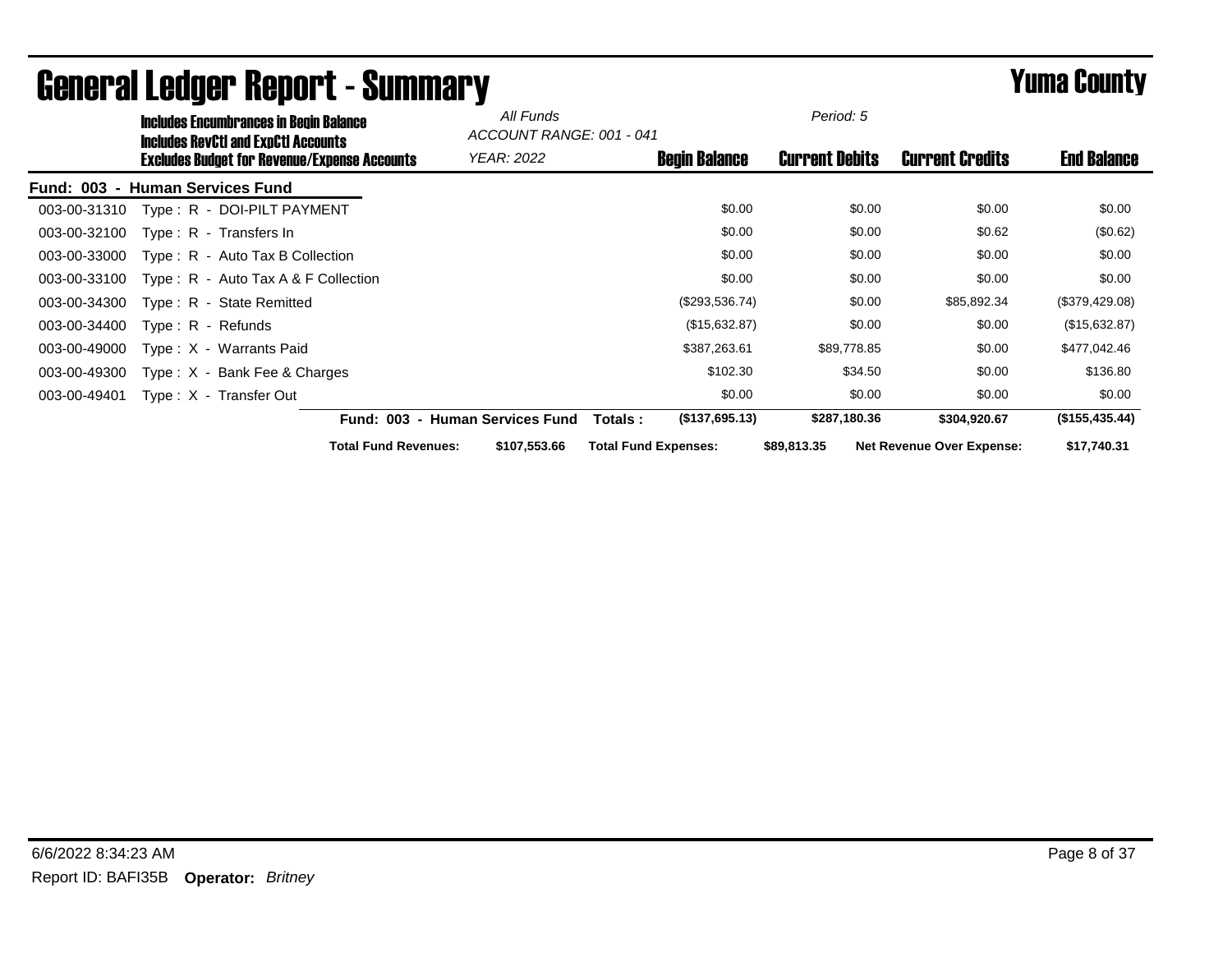|              | <b>Includes Encumbrances in Begin Balance</b><br><b>Includes RevCtI and ExpCtI Accounts</b> | All Funds         | ACCOUNT RANGE: 001 - 041 |                       |                        |                    |
|--------------|---------------------------------------------------------------------------------------------|-------------------|--------------------------|-----------------------|------------------------|--------------------|
|              | <b>Excludes Budget for Revenue/Expense Accounts</b>                                         | <b>YEAR: 2022</b> | <b>Begin Balance</b>     | <b>Current Debits</b> | <b>Current Credits</b> | <b>End Balance</b> |
|              | Fund: 004 - Self-Insurance Fund                                                             |                   |                          |                       |                        |                    |
| 004-00-10000 | Type: A - Cash Account                                                                      |                   | \$598,980.02             | \$10,820.51           | \$312.68               | \$609,487.85       |
| 004-00-20000 | Type: L - Accounts Payable                                                                  |                   | \$0.00                   | \$0.00                | \$0.00                 | \$0.00             |
| 004-00-20010 | Type: L - Revenue Control                                                                   |                   | (\$118,735.30)           | \$0.00                | \$10,820.51            | (\$129,555.81)     |
| 004-00-20020 | Type: L - Expense Control                                                                   |                   | \$322,158.14             | \$312.68              | \$0.00                 | \$322,470.82       |
| 004-00-20100 | Type: L - Fund Balance                                                                      |                   | $(\$802,402.86)$         | \$0.00                | \$0.00                 | (\$802,402.86)     |
| 004-00-30100 | Type: R - Current Tax Collection                                                            |                   | \$0.00                   | \$0.00                | \$0.00                 | \$0.00             |
| 004-00-30105 | Type: R - Current Tax Real                                                                  |                   | (\$55,731.65)            | \$0.00                | \$8,496.44             | (\$64,228.09)      |
| 004-00-30110 | Type: R - Current Tax Oil and Gas                                                           |                   | (\$5,976.32)             | \$0.00                | \$267.26               | (\$6,243.58)       |
| 004-00-30115 | Type: R - Current Tax Personal Property                                                     |                   | (\$8,546.82)             | \$0.00                | \$1,083.80             | (\$9,630.62)       |
| 004-00-30120 | Type: R - Current Tax Mineral                                                               |                   | $(\$430.38)$             | \$0.00                | \$70.44                | (\$500.82)         |
| 004-00-30125 | Type: R - Current Tax Possessory Interes                                                    |                   | (\$117.02)               | \$0.00                | \$23.76                | (\$140.78)         |
| 004-00-30130 | Type: R - Current Tax State Assessed                                                        |                   | (\$36,546.31)            | \$0.00                | \$786.51               | (\$37,332.82)      |
| 004-00-30135 | Type: R - Current Tax Mobile Home                                                           |                   | (\$168.27)               | \$0.00                | \$19.80                | (\$188.07)         |
| 004-00-30200 | Type: R - Delinquent Tax Collection                                                         |                   | \$0.00                   | \$0.00                | \$0.00                 | \$0.00             |
| 004-00-30205 | Type: R - Delinquent Tax Real                                                               |                   | (\$0.94)                 | \$0.00                | \$0.00                 | $(\$0.94)$         |
| 004-00-30210 | Type: R - Delinquent Tax Oil and Gas                                                        |                   | (\$203.12)               | \$0.00                | \$0.00                 | (\$203.12)         |
| 004-00-30215 | Type: R - Delinquent Tax Mineral                                                            |                   | \$0.00                   | \$0.00                | \$0.00                 | \$0.00             |
| 004-00-30220 | Type: R - Delinquent Tax Personal Proper                                                    |                   | \$0.00                   | \$0.00                | \$0.00                 | \$0.00             |
| 004-00-30225 | Type: R - Delinquent Tax Possessory Rate                                                    |                   | \$0.00                   | \$0.00                | \$0.00                 | \$0.00             |
| 004-00-30230 | Type: R - Delinquent Tax State Assesed                                                      |                   | \$0.00                   | \$0.00                | \$0.00                 | \$0.00             |
| 004-00-30235 | Type: R - Delinquent Tax Mobile Home                                                        |                   | (\$0.60)                 | \$0.00                | \$0.00                 | (\$0.60)           |
| 004-00-30240 | Type: R - Deling Tax Special Assessment                                                     |                   | \$0.00                   | \$0.00                | \$0.00                 | \$0.00             |
| 004-00-30300 | Type: R - Current Interest                                                                  |                   | (\$0.88)                 | \$0.00                | \$15.92                | (\$16.80)          |
| 004-00-30375 | Type: R - Refund Interest                                                                   |                   | \$0.00                   | \$0.00                | \$0.00                 | \$0.00             |
| 004-00-30400 | Type: R - Delinquent Interest Collection                                                    |                   | (\$16.99)                | \$0.00                | \$0.00                 | (\$16.99)          |
| 004-00-30500 | Type: R - Miscellaneous Collections                                                         |                   | \$0.00                   | \$0.00                | \$0.00                 | \$0.00             |
| 004-00-31305 | Type: R - Wildlife Impact Assistance                                                        |                   | \$0.00                   | \$0.00                | \$56.19                | (\$56.19)          |

6/6/2022 8:34:24 AM Page 9 of 37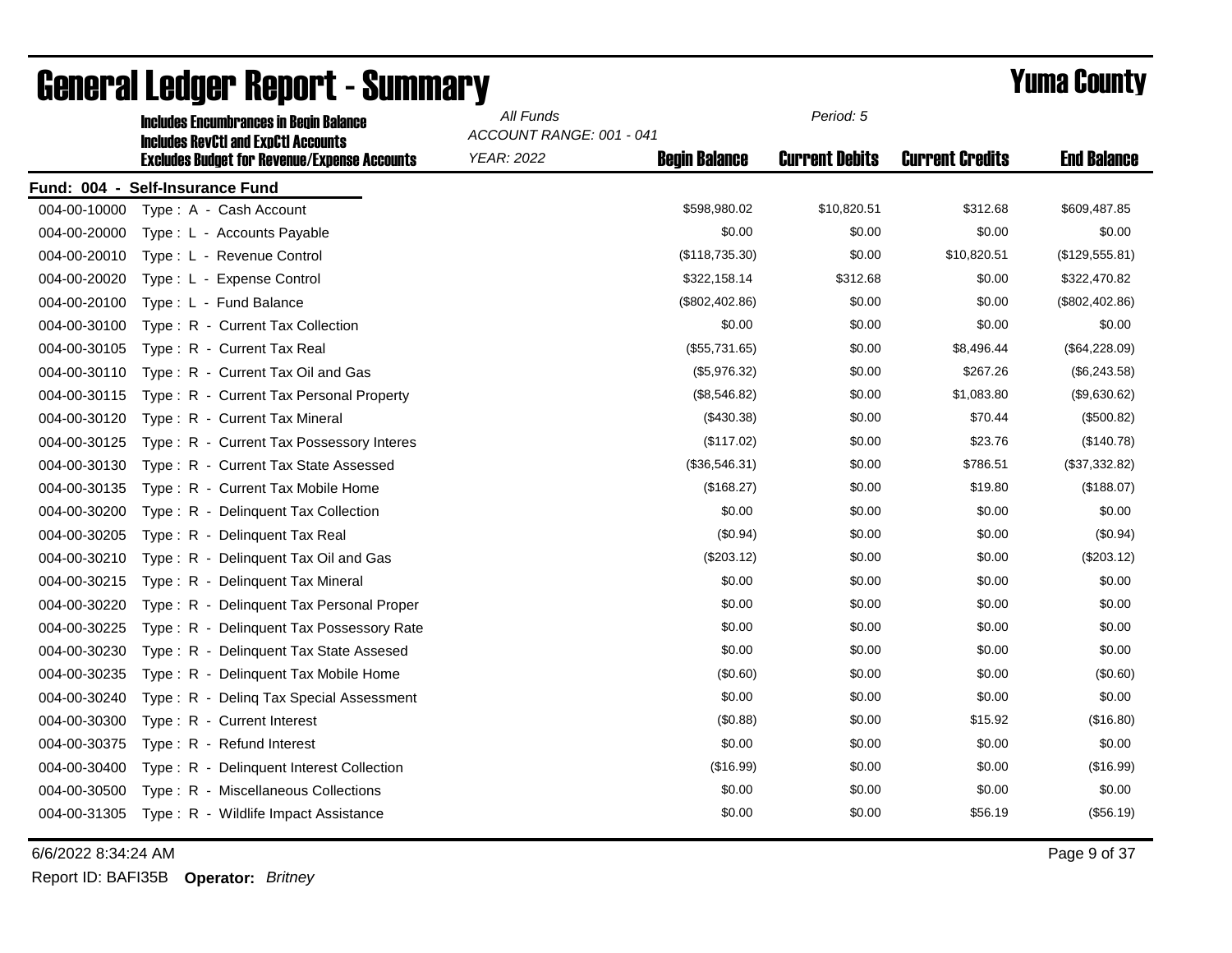|              | <b>Includes Encumbrances in Begin Balance</b><br><b>Includes RevCtI and ExpCtI Accounts</b> |                             | All Funds<br>ACCOUNT RANGE: 001 - 041 |                             | Period: 5             |                                  |                    |
|--------------|---------------------------------------------------------------------------------------------|-----------------------------|---------------------------------------|-----------------------------|-----------------------|----------------------------------|--------------------|
|              | <b>Excludes Budget for Revenue/Expense Accounts</b>                                         |                             | <b>YEAR: 2022</b>                     | <b>Begin Balance</b>        | <b>Current Debits</b> | <b>Current Credits</b>           | <b>End Balance</b> |
|              | Fund: 004 - Self-Insurance Fund                                                             |                             |                                       |                             |                       |                                  |                    |
| 004-00-31310 | Type: R - DOI-PILT PAYMENT                                                                  |                             |                                       | \$0.00                      | \$0.00                | \$0.00                           | \$0.00             |
| 004-00-32100 | Type: R - Transfers In                                                                      |                             |                                       | \$0.00                      | \$0.00                | \$0.39                           | $(\$0.39)$         |
| 004-00-33000 | $Type: R - Auto Tax B Collection$                                                           |                             |                                       | \$0.00                      | \$0.00                | \$0.00                           | \$0.00             |
| 004-00-33100 | Type: $R -$ Auto Tax A & F Collection                                                       |                             |                                       | \$0.00                      | \$0.00                | \$0.00                           | \$0.00             |
| 004-00-34600 | Type: R - Insurance Reimbursment                                                            |                             |                                       | (\$10,996.00)               | \$0.00                | \$0.00                           | (\$10,996.00)      |
| 004-00-49000 | Type: X - Warrants Paid                                                                     |                             |                                       | \$318,816.00                | \$0.00                | \$0.00                           | \$318,816.00       |
| 004-00-49100 | Type: X - Treasurer Fees                                                                    |                             |                                       | \$3,342.14                  | \$312.68              | \$0.00                           | \$3,654.82         |
| 004-00-49401 | Type: X - Transfer Out                                                                      |                             |                                       | \$0.00                      | \$0.00                | \$0.00                           | \$0.00             |
|              |                                                                                             | <b>Fund: 004</b><br>$\sim$  | <b>Self-Insurance Fund</b>            | \$203,422.84<br>Totals:     | \$11,445.87           | \$21,953.70                      | \$192,915.01       |
|              |                                                                                             | <b>Total Fund Revenues:</b> | \$10,820.51                           | <b>Total Fund Expenses:</b> | \$312.68              | <b>Net Revenue Over Expense:</b> | \$10,507.83        |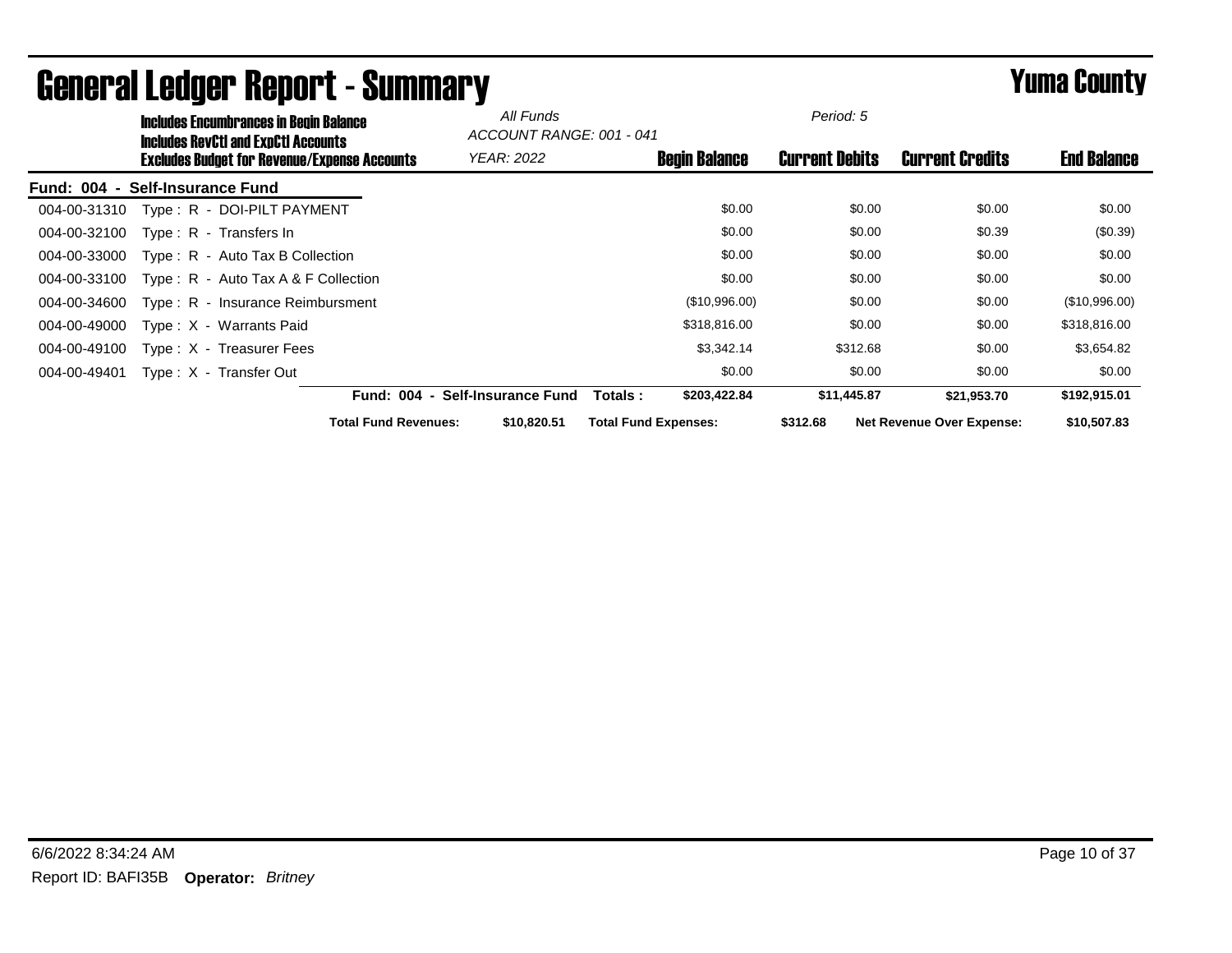|              | <b>Includes Encumbrances in Begin Balance</b><br><b>Includes RevCtI and ExpCtI Accounts</b> | All Funds<br>ACCOUNT RANGE: 001 - 041 | Period: 5            |                       |                        |                    |
|--------------|---------------------------------------------------------------------------------------------|---------------------------------------|----------------------|-----------------------|------------------------|--------------------|
|              | <b>Excludes Budget for Revenue/Expense Accounts</b>                                         | <b>YEAR: 2022</b>                     | <b>Begin Balance</b> | <b>Current Debits</b> | <b>Current Credits</b> | <b>End Balance</b> |
|              | Fund: 005 - Recreation Fund                                                                 |                                       |                      |                       |                        |                    |
| 005-00-10000 | Type: A - Cash Account                                                                      |                                       | \$1,117,319.19       | \$21,640.24           | \$16,818.03            | \$1,122,141.40     |
| 005-00-20000 | Type: L - Accounts Payable                                                                  |                                       | \$0.00               | \$0.00                | \$0.00                 | \$0.00             |
| 005-00-20010 | Type: L - Revenue Control                                                                   |                                       | (\$215,474.77)       | \$0.00                | \$21,640.24            | (\$237,115.01)     |
| 005-00-20020 | Type: L - Expense Control                                                                   |                                       | \$212,726.15         | \$16,818.03           | \$0.00                 | \$229,544.18       |
| 005-00-20100 | Type: L - Fund Balance                                                                      |                                       | (\$1,114,570.57)     | \$0.00                | \$0.00                 | (\$1,114,570.57)   |
| 005-00-30100 | Type: R - Current Tax Collection                                                            |                                       | \$0.00               | \$0.00                | \$0.00                 | \$0.00             |
| 005-00-30105 | Type: R - Current Tax Real                                                                  |                                       | (\$111,463.17)       | \$0.00                | \$16,992.89            | (\$128,456.06)     |
| 005-00-30110 | Type: R - Current Tax Oil and Gas                                                           |                                       | (\$11,952.61)        | \$0.00                | \$534.53               | (\$12,487.14)      |
| 005-00-30115 | Type: R - Current Tax Personal Property                                                     |                                       | (\$17,093.52)        | \$0.00                | \$2,167.59             | (\$19,261.11)      |
| 005-00-30120 | Type: R - Current Tax Mineral                                                               |                                       | (\$860.59)           | \$0.00                | \$140.80               | (\$1,001.39)       |
| 005-00-30125 | Type: R - Current Tax Possessory Interes                                                    |                                       | (\$233.92)           | \$0.00                | \$47.52                | (\$281.44)         |
| 005-00-30130 | Type: R - Current Tax State Assessed                                                        |                                       | (\$73,089.59)        | \$0.00                | \$1,572.54             | (\$74,662.13)      |
| 005-00-30135 | Type: R - Current Tax Mobile Home                                                           |                                       | (\$336.26)           | \$0.00                | \$39.54                | (\$375.80)         |
| 005-00-30200 | Type: R - Delinquent Tax Collection                                                         |                                       | \$0.00               | \$0.00                | \$0.00                 | \$0.00             |
| 005-00-30205 | Type: R - Delinquent Tax Real                                                               |                                       | (\$1.88)             | \$0.00                | \$0.00                 | (\$1.88)           |
| 005-00-30210 | Type: R - Delinquent Tax Oil and Gas                                                        |                                       | (\$406.25)           | \$0.00                | \$0.00                 | (\$406.25)         |
| 005-00-30215 | Type: R - Delinquent Tax Mineral                                                            |                                       | \$0.00               | \$0.00                | \$0.00                 | \$0.00             |
| 005-00-30220 | Type: R - Delinquent Tax Personal Proper                                                    |                                       | \$0.00               | \$0.00                | \$0.00                 | \$0.00             |
| 005-00-30225 | Type: R - Delinguent Tax Possessory Rate                                                    |                                       | \$0.00               | \$0.00                | \$0.00                 | \$0.00             |
| 005-00-30230 | Type: R - Delinquent Tax State Assesed                                                      |                                       | \$0.00               | \$0.00                | \$0.00                 | \$0.00             |
| 005-00-30235 | Type: R - Delinguent Tax Mobile Home                                                        |                                       | (\$1.18)             | \$0.00                | \$0.00                 | (\$1.18)           |
| 005-00-30240 | Type: R - Deling Tax Special Assessment                                                     |                                       | \$0.00               | \$0.00                | \$0.00                 | \$0.00             |
| 005-00-30300 | Type: R - Current Interest                                                                  |                                       | (\$1.79)             | \$0.00                | \$31.83                | (\$33.62)          |
| 005-00-30375 | Type: R - Refund Interest                                                                   |                                       | \$0.00               | \$0.00                | \$0.00                 | \$0.00             |
| 005-00-30400 | Type: R - Delinquent Interest Collection                                                    |                                       | (\$34.01)            | \$0.00                | \$0.00                 | (\$34.01)          |
| 005-00-30500 | Type: R - Miscellaneous Collections                                                         |                                       | \$0.00               | \$0.00                | \$0.00                 | \$0.00             |
| 005-00-31305 | Type: R - Wildlife Impact Assistance                                                        |                                       | \$0.00               | \$0.00                | \$112.38               | (\$112.38)         |

6/6/2022 8:34:24 AM Page 11 of 37

Report ID: BAFI35B **Operator:** *Britney*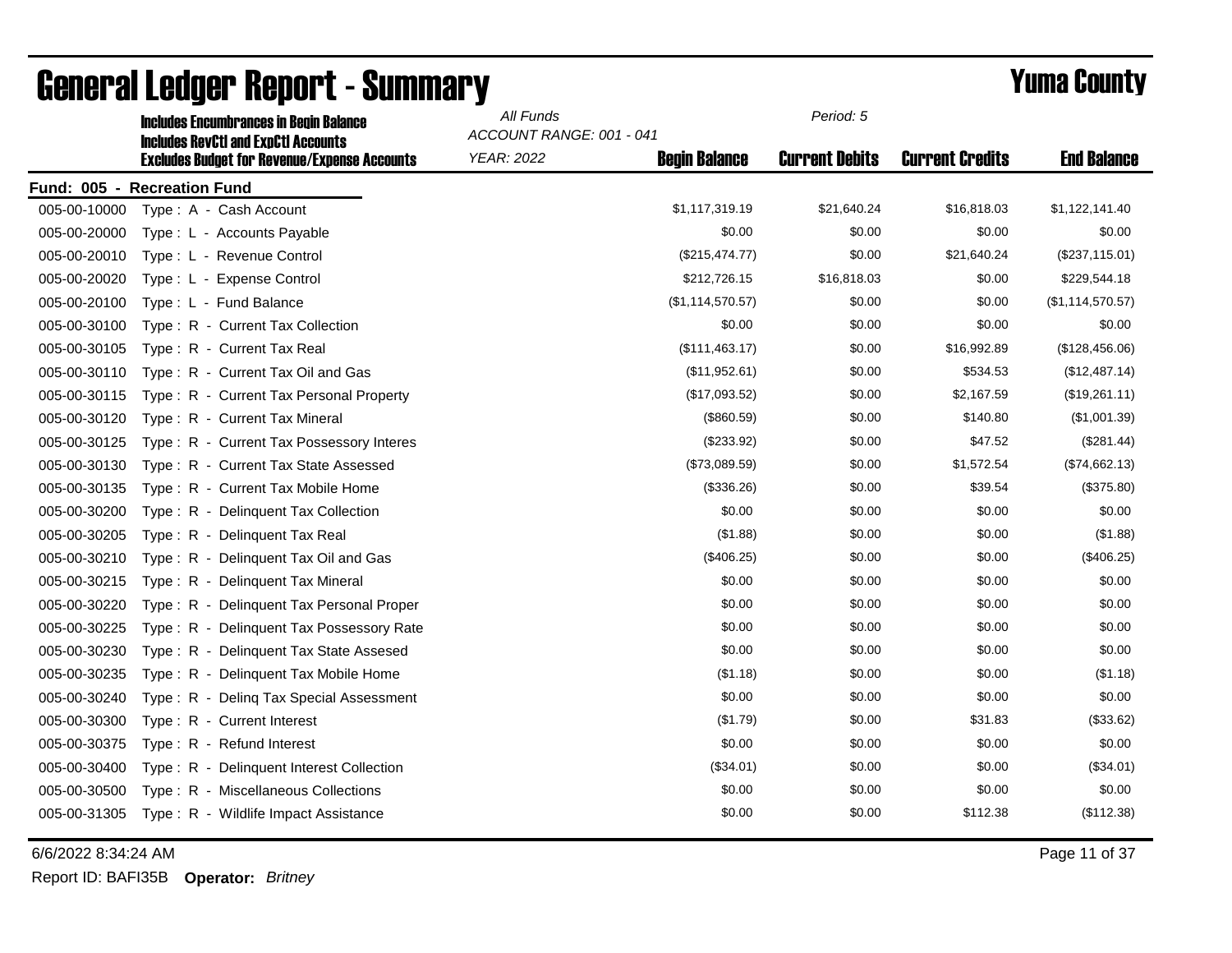|                             | <b>Includes Encumbrances in Begin Balance</b><br><b>Includes RevCtI and ExpCtI Accounts</b> |                                                     | All Funds<br>ACCOUNT RANGE: 001 - 041 |                        |                             | Period: 5            |                       |                                  |                    |
|-----------------------------|---------------------------------------------------------------------------------------------|-----------------------------------------------------|---------------------------------------|------------------------|-----------------------------|----------------------|-----------------------|----------------------------------|--------------------|
|                             |                                                                                             | <b>Excludes Budget for Revenue/Expense Accounts</b> |                                       | <b>YEAR: 2022</b>      |                             | <b>Begin Balance</b> | <b>Current Debits</b> | <b>Current Credits</b>           | <b>End Balance</b> |
| Fund: 005 - Recreation Fund |                                                                                             |                                                     |                                       |                        |                             |                      |                       |                                  |                    |
| 005-00-31310                |                                                                                             | Type: R - DOI-PILT PAYMENT                          |                                       |                        |                             | \$0.00               | \$0.00                | \$0.00                           | \$0.00             |
| 005-00-32100                |                                                                                             | $Type: R - Transfers In$                            |                                       |                        |                             | \$0.00               | \$0.00                | \$0.62                           | (\$0.62)           |
| 005-00-33000                |                                                                                             | Type: R - Auto Tax B Collection                     |                                       |                        |                             | \$0.00               | \$0.00                | \$0.00                           | \$0.00             |
| 005-00-33100                |                                                                                             | Type: $R -$ Auto Tax A & F Collection               |                                       |                        |                             | \$0.00               | \$0.00                | \$0.00                           | \$0.00             |
| 005-00-49000                |                                                                                             | Type: X - Warrants Paid                             |                                       |                        |                             | \$206,261.89         | \$16,192.67           | \$0.00                           | \$222,454.56       |
| 005-00-49100                |                                                                                             | Type: X - Treasurer Fees                            |                                       |                        |                             | \$6,464.26           | \$625.36              | \$0.00                           | \$7,089.62         |
| 005-00-49401                |                                                                                             | Type: X - Transfer Out                              |                                       |                        |                             | \$0.00               | \$0.00                | \$0.00                           | \$0.00             |
|                             |                                                                                             |                                                     | <b>Fund: 005</b><br>$\blacksquare$    | <b>Recreation Fund</b> | Totals:                     | (\$2,748.62)         | \$55,276.30           | \$60,098.51                      | (\$7,570.83)       |
|                             |                                                                                             |                                                     | <b>Total Fund Revenues:</b>           | \$21.640.24            | <b>Total Fund Expenses:</b> |                      | \$16,818,03           | <b>Net Revenue Over Expense:</b> | \$4,822,21         |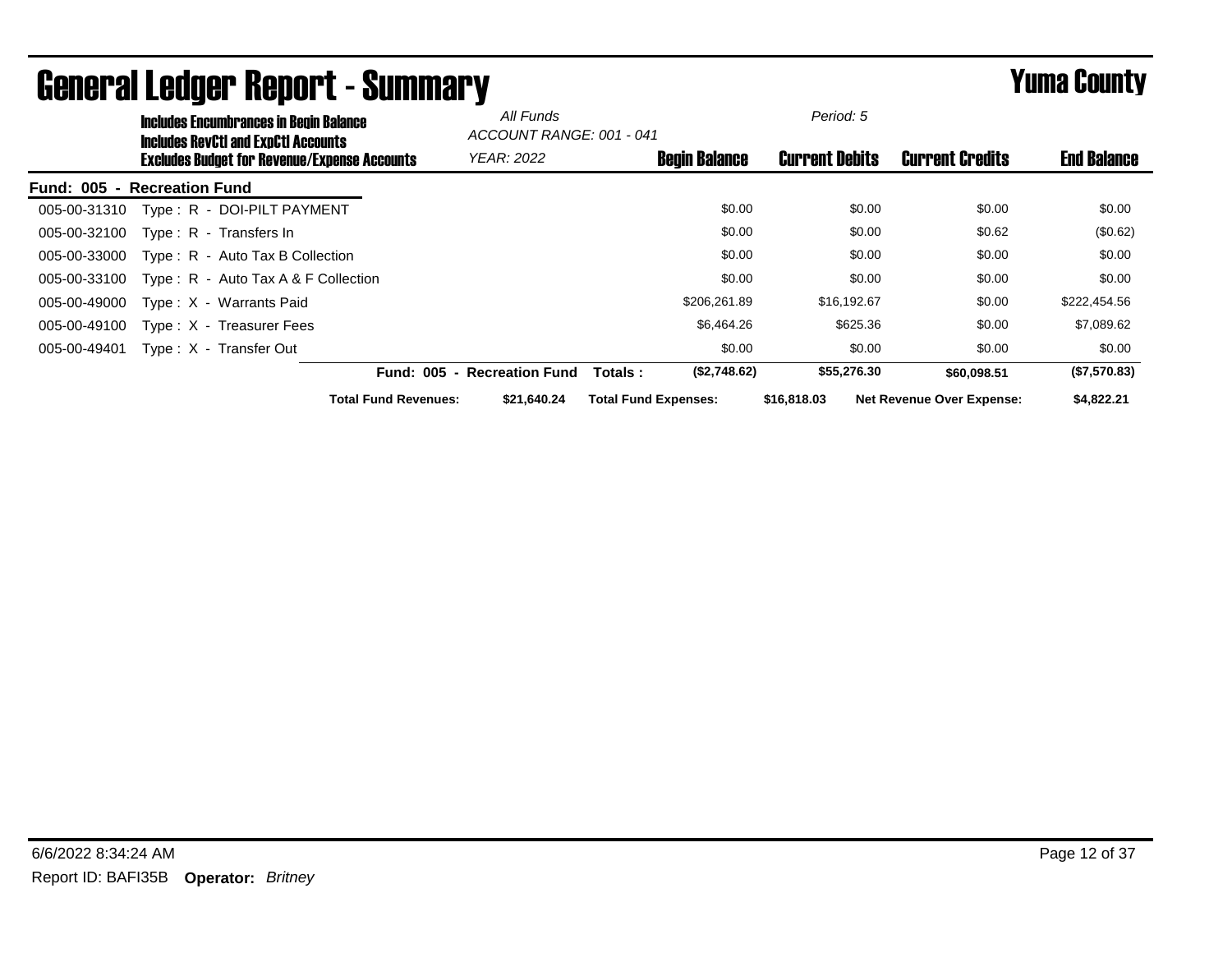| <b>Includes Encumbrances in Begin Balance</b>                                                     |                                     | All Funds | ACCOUNT RANGE: 001 - 041    |                      | Period: 5             |                                  |                    |
|---------------------------------------------------------------------------------------------------|-------------------------------------|-----------|-----------------------------|----------------------|-----------------------|----------------------------------|--------------------|
| <b>Includes RevCtI and ExpCtI Accounts</b><br><b>Excludes Budget for Revenue/Expense Accounts</b> | <b>YEAR: 2022</b>                   |           |                             | <b>Begin Balance</b> | <b>Current Debits</b> | <b>Current Credits</b>           | <b>End Balance</b> |
| <b>Conservation Trust Fund</b><br><b>Fund: 006</b><br>$\blacksquare$                              |                                     |           |                             |                      |                       |                                  |                    |
| 006-00-10000<br>Type: A - Cash Account                                                            |                                     |           |                             | \$247,038.99         | \$0.00                | \$0.00                           | \$247,038.99       |
| 006-00-20000<br>Type: L - Accounts Payable                                                        |                                     |           |                             | \$0.00               | \$0.00                | \$0.00                           | \$0.00             |
| 006-00-20010<br>Type: L - Revenue Control                                                         |                                     |           |                             | (\$13,684.17)        | \$0.00                | \$0.00                           | (\$13,684.17)      |
| Type: L - Expense Control<br>006-00-20020                                                         |                                     |           |                             | \$0.00               | \$0.00                | \$0.00                           | \$0.00             |
| 006-00-20100<br>Type: L - Fund Balance                                                            |                                     |           |                             | (\$233,354.82)       | \$0.00                | \$0.00                           | (\$233,354.82)     |
| 006-00-32100<br>Type: R - Transfers In                                                            |                                     |           |                             | \$0.00               | \$0.00                | \$0.00                           | \$0.00             |
| 006-00-34800<br>Type: R - Lottery Funds                                                           |                                     |           |                             | (\$13,684.17)        | \$0.00                | \$0.00                           | (\$13,684.17)      |
| 006-00-49000<br>Type: X - Warrants Paid                                                           |                                     |           |                             | \$0.00               | \$0.00                | \$0.00                           | \$0.00             |
| 006-00-49401<br>Type: X - Transfer Out                                                            |                                     |           |                             | \$0.00               | \$0.00                | \$0.00                           | \$0.00             |
|                                                                                                   | Fund: 006 - Conservation Trust Fund |           | Totals :                    | (\$13,684.17)        | \$0.00                | \$0.00                           | (\$13,684.17)      |
|                                                                                                   | <b>Total Fund Revenues:</b>         | \$0.00    | <b>Total Fund Expenses:</b> |                      | \$0.00                | <b>Net Revenue Over Expense:</b> | \$0.00             |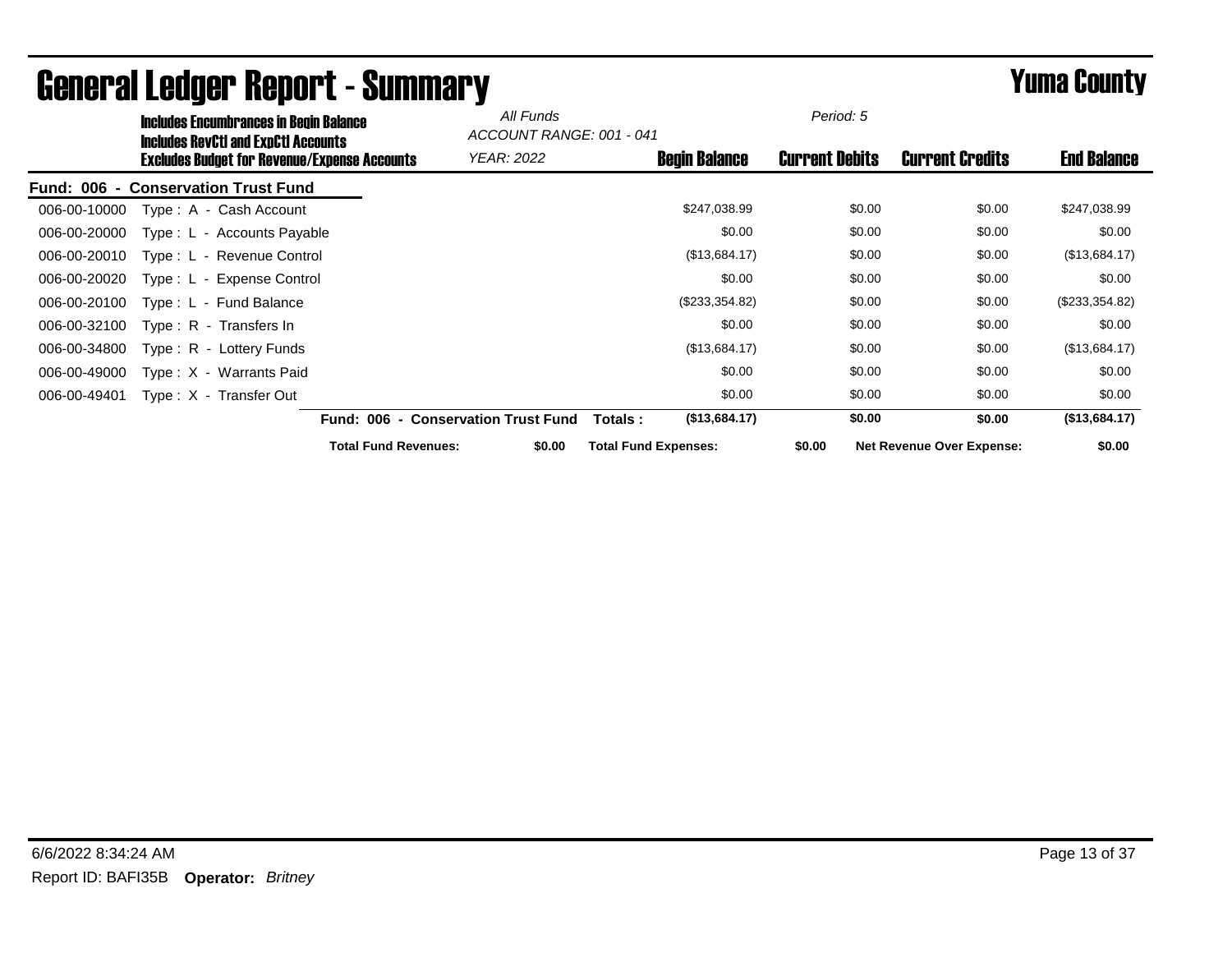|                  | <b>Includes Encumbrances in Begin Balance</b><br><b>Includes RevCtI and ExpCtI Accounts</b> |                                 | All Funds<br>ACCOUNT RANGE: 001 - 041 |                             |                      | Period: 5             |                                  |                    |
|------------------|---------------------------------------------------------------------------------------------|---------------------------------|---------------------------------------|-----------------------------|----------------------|-----------------------|----------------------------------|--------------------|
|                  | <b>Excludes Budget for Revenue/Expense Accounts</b>                                         |                                 | <b>YEAR: 2022</b>                     |                             | <b>Begin Balance</b> | <b>Current Debits</b> | <b>Current Credits</b>           | <b>End Balance</b> |
| <b>Fund: 007</b> | - Payroll Clearing #7                                                                       |                                 |                                       |                             |                      |                       |                                  |                    |
| 007-00-10000     | Type: A - Cash Account                                                                      |                                 |                                       |                             | \$47,206.61          | \$40,809.45           | \$43,881.46                      | \$44,134.60        |
| 007-00-20000     | Type: L - Accounts Payable                                                                  |                                 |                                       |                             | \$0.00               | \$0.00                | \$0.00                           | \$0.00             |
| 007-00-20010     | Type: L - Revenue Control                                                                   |                                 |                                       |                             | (\$162,016.74)       | \$0.00                | \$40,809.45                      | (\$202,826.19)     |
| 007-00-20020     | Type: L - Expense Control                                                                   |                                 |                                       |                             | \$165,201.85         | \$43,881.46           | \$0.00                           | \$209,083.31       |
| 007-00-20100     | Type: L - Fund Balance                                                                      |                                 |                                       |                             | (\$50,391.72)        | \$0.00                | \$0.00                           | (\$50,391.72)      |
| 007-00-35100     | Type: R - NE Colorado RLF                                                                   |                                 |                                       |                             | (\$49,914.31)        | \$0.00                | \$12,554.79                      | (\$62,469.10)      |
| 007-00-35200     | Type: R - Public Trustee                                                                    |                                 |                                       |                             | (\$2,255.27)         | \$0.00                | \$2,090.00                       | (\$4,345.27)       |
| 007-00-35300     | Type: R - Weed & Pest Control                                                               |                                 |                                       |                             | (\$71,816.04)        | \$0.00                | \$17,336.10                      | (\$89,152.14)      |
| 007-00-35400     | Type: R - W. Yuma Co. Cemetery                                                              |                                 |                                       |                             | (\$16,688.14)        | \$0.00                | \$4,199.97                       | (\$20,888.11)      |
| 007-00-35500     | Type: R - E. Yuma CO Cemetery                                                               |                                 |                                       |                             | (\$9,443.67)         | \$0.00                | \$4,628.59                       | (\$14,072.26)      |
| 007-00-35600     | Type: R - Economic Development                                                              |                                 |                                       |                             | (\$11,899.31)        | \$0.00                | \$0.00                           | (\$11,899.31)      |
| 007-00-49000     | Type: X - Warrants Paid                                                                     |                                 |                                       |                             | \$165,201.85         | \$43,881.46           | \$0.00                           | \$209,083.31       |
|                  |                                                                                             | Fund: 007 - Payroll Clearing #7 |                                       | Totals:                     | \$3,185.11           | \$128,572.37          | \$125,500.36                     | \$6,257.12         |
|                  |                                                                                             | <b>Total Fund Revenues:</b>     | \$40,809.45                           | <b>Total Fund Expenses:</b> |                      | \$43,881.46           | <b>Net Revenue Over Expense:</b> | (\$3,072.01)       |

## General Ledger Report - Summary **Example 2008** Summary **Prime County**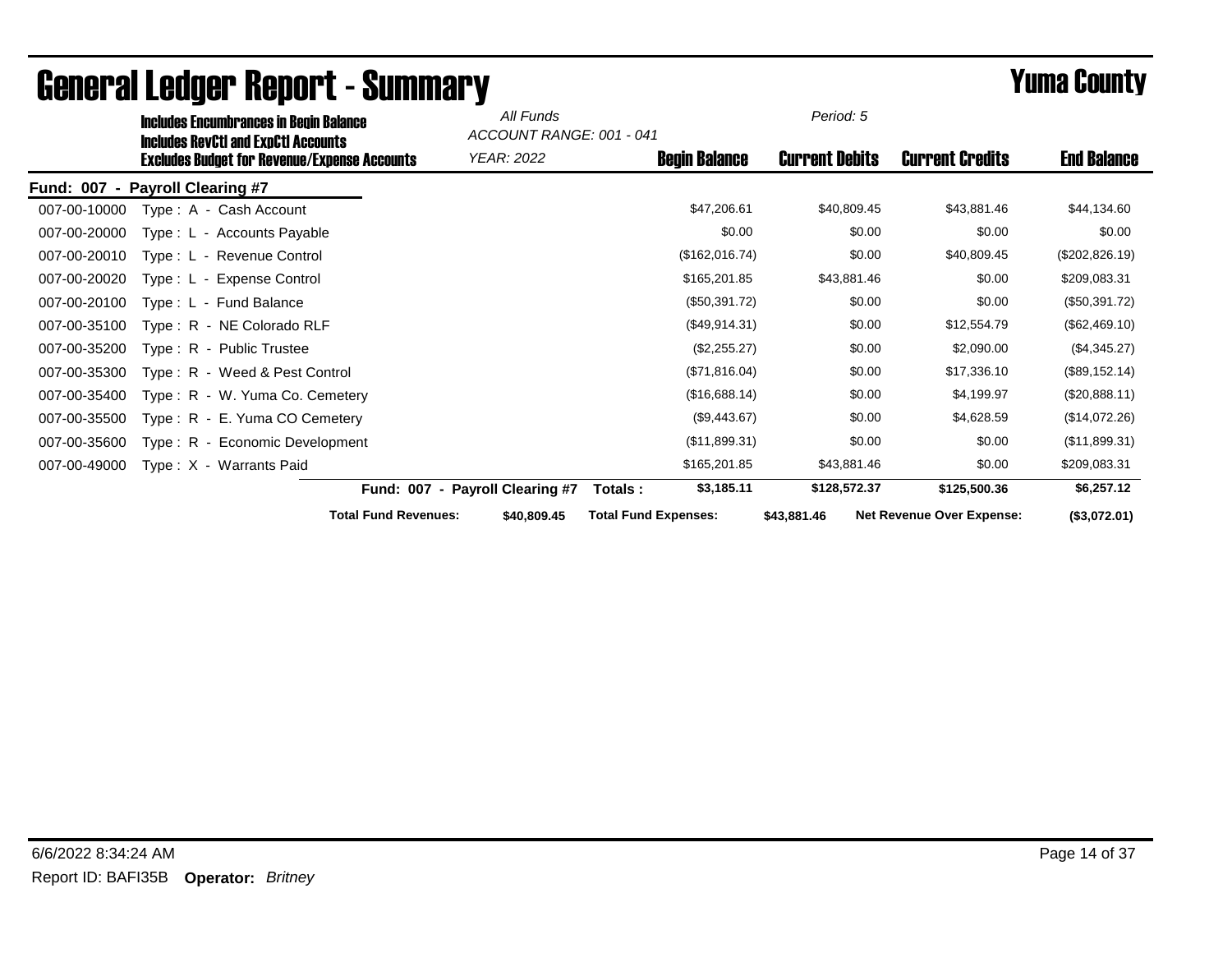|              | <b>Includes Encumbrances in Begin Balance</b>                                              |                                           | All Funds         | ACCOUNT RANGE: 001 - 041    | Period: 5             |                                  |                    |
|--------------|--------------------------------------------------------------------------------------------|-------------------------------------------|-------------------|-----------------------------|-----------------------|----------------------------------|--------------------|
|              | Includes RevCtI and ExpCtI Accounts<br><b>Excludes Budget for Revenue/Expense Accounts</b> |                                           | <b>YEAR: 2022</b> | <b>Begin Balance</b>        | <b>Current Debits</b> | <b>Current Credits</b>           | <b>End Balance</b> |
| Fund: 008 -  | <b>Useful Public Service Fund #8</b>                                                       |                                           |                   |                             |                       |                                  |                    |
| 008-00-10000 | Type: A - Cash Account                                                                     |                                           |                   | \$9,563.86                  | \$561.61              | \$568.87                         | \$9,556.60         |
| 008-00-20000 | Type: L - Accounts Payable                                                                 |                                           |                   | \$0.00                      | \$0.00                | \$0.00                           | \$0.00             |
| 008-00-20010 | Type: L - Revenue Control                                                                  |                                           |                   | (\$865.50)                  | \$0.00                | \$561.61                         | (\$1,427.11)       |
| 008-00-20020 | Type: L - Expense Control                                                                  |                                           |                   | \$2,341.92                  | \$568.87              | \$0.00                           | \$2,910.79         |
| 008-00-20100 | Type: L - Fund Balance                                                                     |                                           |                   | (\$11,040.28)               | \$0.00                | \$0.00                           | (\$11,040.28)      |
| 008-00-32100 | $Type: R - Transfers In$                                                                   |                                           |                   | \$0.00                      | \$0.00                | \$0.00                           | \$0.00             |
| 008-00-32550 | Type: R - Court Fees                                                                       |                                           |                   | (\$865.50)                  | \$0.00                | \$561.61                         | (\$1,427.11)       |
| 008-00-32555 | Type: R - UPS Buyout                                                                       |                                           |                   | \$0.00                      | \$0.00                | \$0.00                           | \$0.00             |
| 008-00-35000 | Type: R - Fees Collected                                                                   |                                           |                   | \$0.00                      | \$0.00                | \$0.00                           | \$0.00             |
| 008-00-49000 | Type: X - Warrants Paid                                                                    |                                           |                   | \$2,341.92                  | \$568.87              | \$0.00                           | \$2,910.79         |
| 008-00-49401 | Type: X - Transfer Out                                                                     |                                           |                   | \$0.00                      | \$0.00                | \$0.00                           | \$0.00             |
|              |                                                                                            | Fund: 008 - Useful Public Service Fund #8 |                   | \$1,476.42<br>Totals :      | \$1,699.35            | \$1,692.09                       | \$1,483.68         |
|              |                                                                                            | <b>Total Fund Revenues:</b>               | \$561.61          | <b>Total Fund Expenses:</b> | \$568.87              | <b>Net Revenue Over Expense:</b> | (\$7.26)           |

## General Ledger Report - Summary **Experience Systems** Yuma County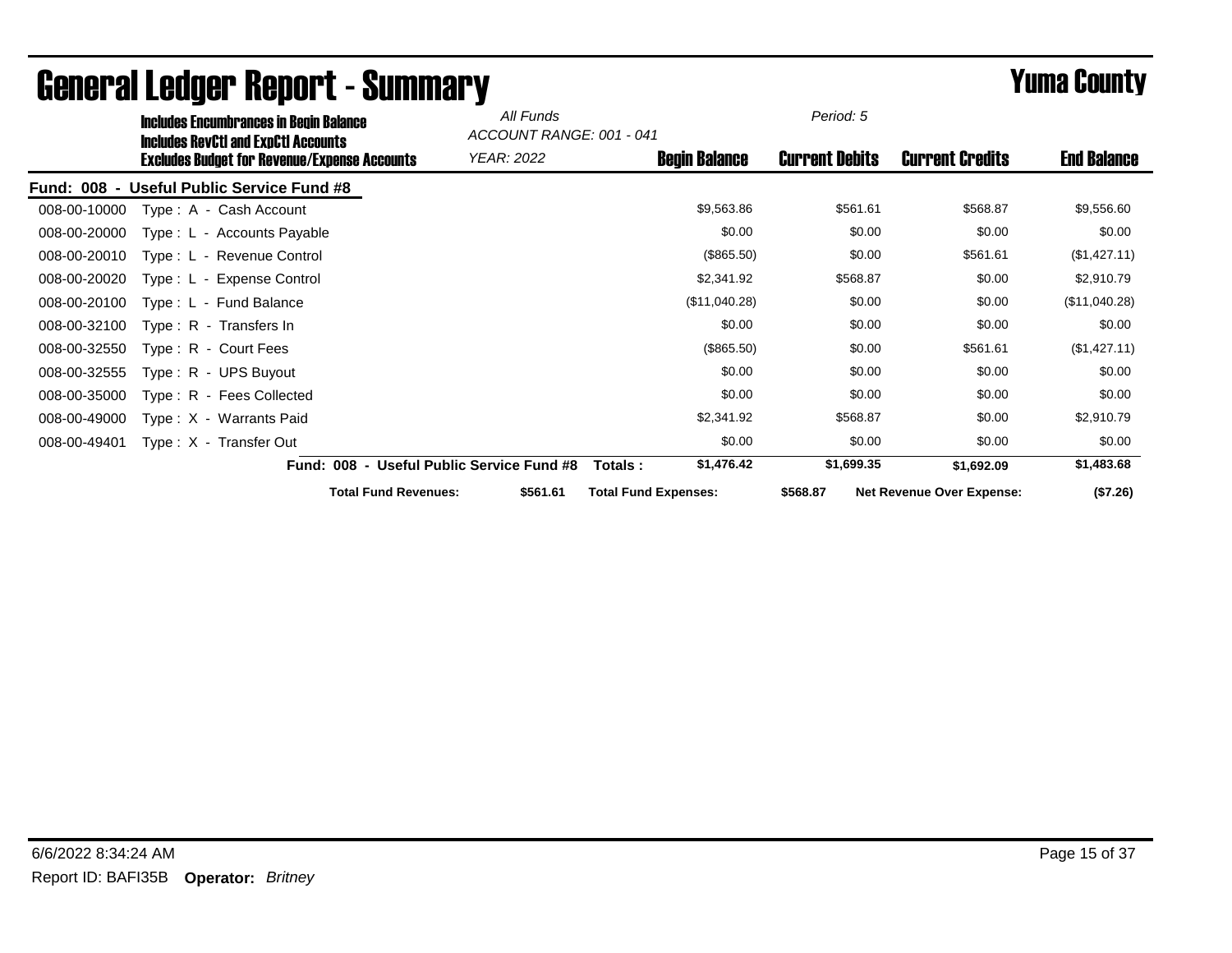|              | <b>Includes Encumbrances in Begin Balance</b>                                                     | All Funds<br>ACCOUNT RANGE: 001 - 041 |                             | Period: 5             |                                  |                    |
|--------------|---------------------------------------------------------------------------------------------------|---------------------------------------|-----------------------------|-----------------------|----------------------------------|--------------------|
|              | <b>Includes RevCtI and ExpCtI Accounts</b><br><b>Excludes Budget for Revenue/Expense Accounts</b> | <b>YEAR: 2022</b>                     | <b>Begin Balance</b>        | <b>Current Debits</b> | <b>Current Credits</b>           | <b>End Balance</b> |
|              | Fund: 009 - Grant Fund #9                                                                         |                                       |                             |                       |                                  |                    |
| 009-00-10000 | Type: A - Cash Account                                                                            |                                       | \$696,747.38                | \$31,289.05           | \$29,633.24                      | \$698,403.19       |
| 009-00-20000 | Type: L - Accounts Payable                                                                        |                                       | \$0.00                      | \$0.00                | \$0.00                           | \$0.00             |
| 009-00-20010 | Type: L - Revenue Control                                                                         |                                       | (\$46,203.40)               | \$0.00                | \$31,289.05                      | (\$77,492.45)      |
| 009-00-20020 | Type: L - Expense Control                                                                         |                                       | \$136,981.00                | \$29,633.24           | \$0.00                           | \$166,614.24       |
| 009-00-20100 | Type: L - Fund Balance                                                                            |                                       | (\$787,524.98)              | \$0.00                | \$0.00                           | (\$787,524.98)     |
| 009-00-20109 | Type: L - COUNTY CLERK TECH GRANT                                                                 |                                       | \$0.00                      | \$0.00                | \$0.00                           | \$0.00             |
| 009-00-20114 | Type: L - YCC ERBT\CARES GRANT                                                                    |                                       | \$0.00                      | \$0.00                | \$0.00                           | \$0.00             |
| 009-00-31001 | Type: R - County Clerk Tech Grant                                                                 |                                       | (\$23,703.40)               | \$0.00                | \$1,292.05                       | (\$24,995.45)      |
| 009-00-31002 | Type: R - YCC ERBT\CARES GRANT                                                                    |                                       | \$0.00                      | \$0.00                | \$0.00                           | \$0.00             |
| 009-00-32100 | Type: R - Transfers In                                                                            |                                       | \$0.00                      | \$0.00                | \$0.00                           | \$0.00             |
| 009-00-38500 | Type: R - CDBG Grants                                                                             |                                       | \$0.00                      | \$0.00                | \$0.00                           | \$0.00             |
| 009-00-38501 | Type: R - COVID 19 RELIEF FUNDS                                                                   |                                       | \$0.00                      | \$0.00                | \$0.00                           | \$0.00             |
| 009-00-38900 | Type: R - Federal Grant Monies                                                                    |                                       | \$0.00                      | \$0.00                | \$0.00                           | \$0.00             |
| 009-00-38905 | Type: R - OTHER GRANT FUNDS                                                                       |                                       | (\$22,500.00)               | \$0.00                | \$22,500.00                      | (\$45,000.00)      |
| 009-00-38910 | Type: R - GO CO Grant                                                                             |                                       | \$0.00                      | \$0.00                | \$0.00                           | \$0.00             |
| 009-00-38915 | Type: R - HAVA Fed Grant/Co Clerk                                                                 |                                       | \$0.00                      | \$0.00                | \$7,497.00                       | (\$7,497.00)       |
| 009-00-49000 | Type: X - Warrants Paid                                                                           |                                       | \$136,981.00                | \$29,633.24           | \$0.00                           | \$166,614.24       |
| 009-00-49100 | Type: X - Treasurer Fees                                                                          |                                       | \$0.00                      | \$0.00                | \$0.00                           | \$0.00             |
| 009-00-49401 | Type: X - Transfer Out                                                                            |                                       | \$0.00                      | \$0.00                | \$0.00                           | \$0.00             |
| 009-00-49500 | Type: X - Checks Written / ACH Transfer                                                           |                                       | \$0.00                      | \$0.00                | \$0.00                           | \$0.00             |
|              |                                                                                                   | Fund: 009 - Grant Fund #9             | \$90,777.60<br>Totals:      | \$90,555.53           | \$92,211.34                      | \$89,121.79        |
|              | <b>Total Fund Revenues:</b>                                                                       | \$31,289.05                           | <b>Total Fund Expenses:</b> | \$29,633.24           | <b>Net Revenue Over Expense:</b> | \$1,655.81         |

## General Ledger Report - Summary **Example 2018** Yuma County Includes Encumbrances in Begin Balance *All Funds*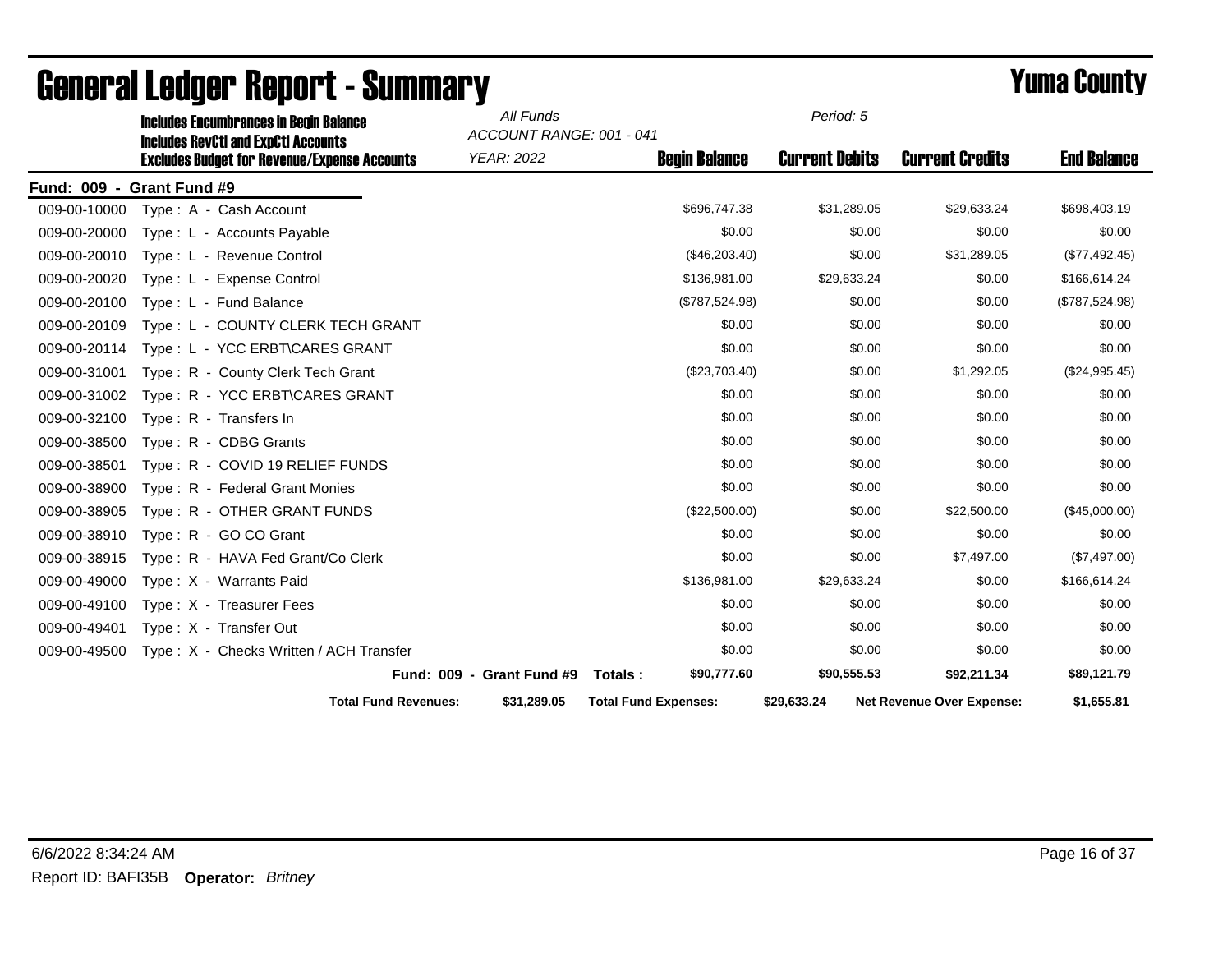|              | <b>Includes Encumbrances in Begin Balance</b>                                              |                                         | All Funds  | ACCOUNT RANGE: 001 - 041    |                      | Period: 5             |                                  |                    |
|--------------|--------------------------------------------------------------------------------------------|-----------------------------------------|------------|-----------------------------|----------------------|-----------------------|----------------------------------|--------------------|
|              | Includes RevCtI and ExpCtI Accounts<br><b>Excludes Budget for Revenue/Expense Accounts</b> |                                         | YEAR: 2022 |                             | <b>Begin Balance</b> | <b>Current Debits</b> | <b>Current Credits</b>           | <b>End Balance</b> |
|              | Fund: 010 - Yuma County Water Authority                                                    |                                         |            |                             |                      |                       |                                  |                    |
| 010-00-10000 | Type: A - Cash Account                                                                     |                                         |            |                             | \$456,624.76         | \$0.00                | \$0.00                           | \$456,624.76       |
| 010-00-20000 | Type: L - Accounts Payable                                                                 |                                         |            |                             | \$0.00               | \$0.00                | \$0.00                           | \$0.00             |
| 010-00-20010 | Type: L - Revenue Control                                                                  |                                         |            |                             | (\$14,706.25)        | \$0.00                | \$0.00                           | (\$14,706.25)      |
| 010-00-20020 | Type: L - Expense Control                                                                  |                                         |            |                             | \$4,962.95           | \$0.00                | \$0.00                           | \$4,962.95         |
| 010-00-20100 | Type: L - Fund Balance                                                                     |                                         |            |                             | (\$446,881.46)       | \$0.00                | \$0.00                           | (\$446,881.46)     |
| 010-00-30140 | Type: R - Current Tax Special Assessment                                                   |                                         |            |                             | \$0.00               | \$0.00                | \$0.00                           | \$0.00             |
| 010-00-31200 | $Type: R - Rent$                                                                           |                                         |            |                             | (\$14,706.25)        | \$0.00                | \$0.00                           | (\$14,706.25)      |
| 010-00-32100 | Type: R - Transfers In                                                                     |                                         |            |                             | \$0.00               | \$0.00                | \$0.00                           | \$0.00             |
| 010-00-35000 | Type: R - Fees Collected                                                                   |                                         |            |                             | \$0.00               | \$0.00                | \$0.00                           | \$0.00             |
| 010-00-49000 | Type: X - Warrants Paid                                                                    |                                         |            |                             | \$4,962.95           | \$0.00                | \$0.00                           | \$4,962.95         |
| 010-00-49401 | Type: X - Transfer Out                                                                     |                                         |            |                             | \$0.00               | \$0.00                | \$0.00                           | \$0.00             |
|              |                                                                                            | Fund: 010 - Yuma County Water Authority |            | Totals :                    | (\$9,743.30)         | \$0.00                | \$0.00                           | (\$9,743.30)       |
|              |                                                                                            | <b>Total Fund Revenues:</b>             | \$0.00     | <b>Total Fund Expenses:</b> |                      | \$0.00                | <b>Net Revenue Over Expense:</b> | \$0.00             |

## General Ledger Report - Summary **Experience Systems** Yuma County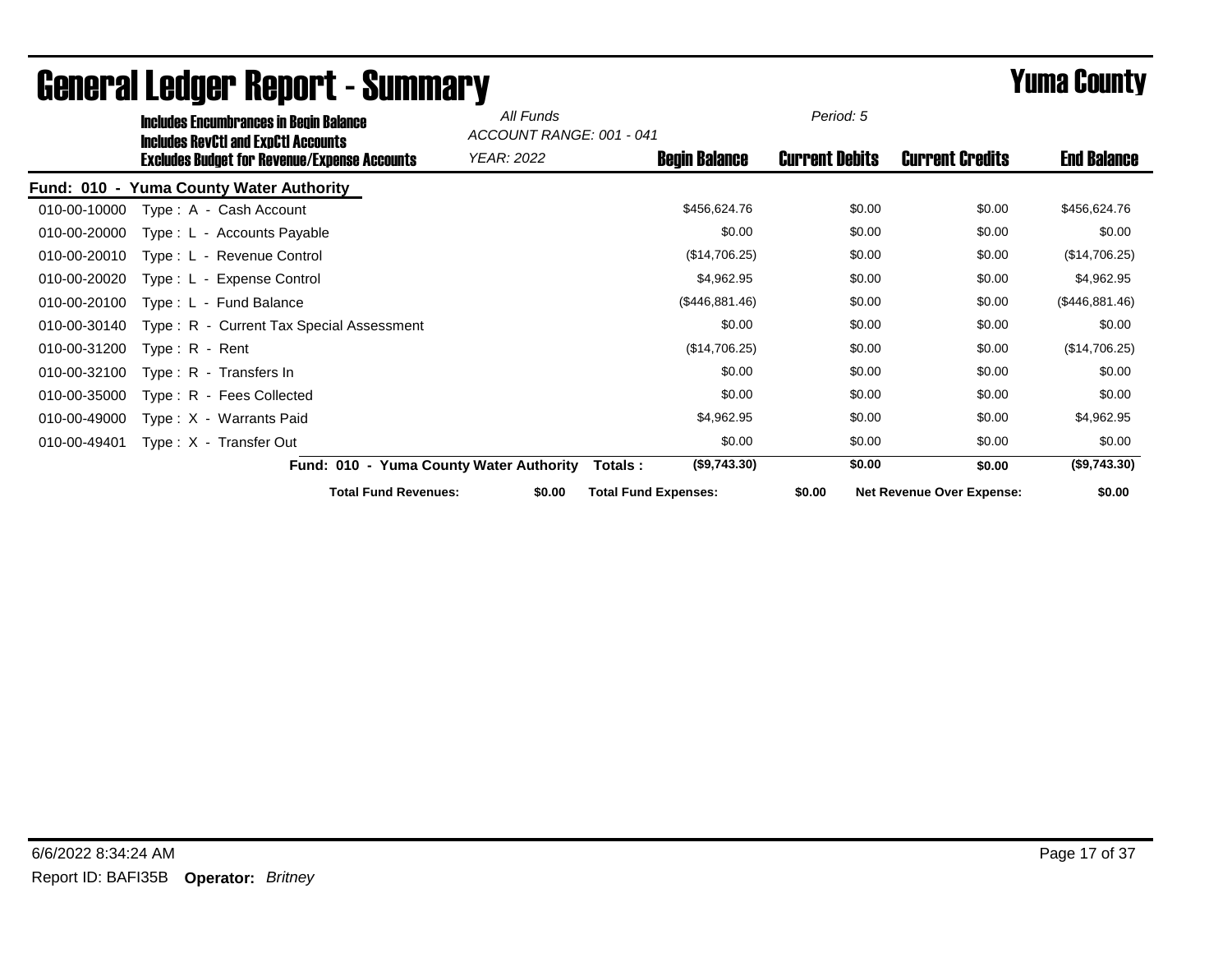|              | <b>Includes Encumbrances in Begin Balance</b>                                                     | All Funds<br>ACCOUNT RANGE: 001 - 041 |                             | Period: 5             |                                  |                    |
|--------------|---------------------------------------------------------------------------------------------------|---------------------------------------|-----------------------------|-----------------------|----------------------------------|--------------------|
|              | <b>Includes RevCtI and ExpCtI Accounts</b><br><b>Excludes Budget for Revenue/Expense Accounts</b> | YEAR: 2022                            | <b>Begin Balance</b>        | <b>Current Debits</b> | <b>Current Credits</b>           | <b>End Balance</b> |
| Fund: 011 -  | <b>Yuma County Sanitary Landfill</b>                                                              |                                       |                             |                       |                                  |                    |
| 011-00-10000 | Type: A - Cash Account                                                                            |                                       | \$546,218.57                | \$42,083.05           | \$16,462.20                      | \$571,839.42       |
| 011-00-20000 | Type: L - Accounts Payable                                                                        |                                       | \$0.00                      | \$0.00                | \$0.00                           | \$0.00             |
| 011-00-20010 | Type: L - Revenue Control                                                                         |                                       | (\$171,888.75)              | \$0.00                | \$42,083.05                      | (\$213,971.80)     |
| 011-00-20020 | Type: L - Expense Control                                                                         |                                       | \$150,136.81                | \$16,462.20           | \$0.00                           | \$166,599.01       |
| 011-00-20100 | Type: L - Fund Balance                                                                            |                                       | (\$524,466.63)              | \$0.00                | \$0.00                           | (\$524,466.63)     |
| 011-00-30500 | Type: R - Miscellaneous Collections                                                               |                                       | (\$214.08)                  | \$0.00                | \$0.00                           | (\$214.08)         |
| 011-00-32100 | Type: R - Transfers In                                                                            |                                       | \$0.00                      | \$0.00                | \$0.00                           | \$0.00             |
| 011-00-36100 | Type: R - City of Wray - Landfill Fee                                                             |                                       | (\$20,177.52)               | \$0.00                | \$5,044.38                       | (\$25,221.90)      |
| 011-00-36200 | Type: R - City of Yuma - Landfill Fee                                                             |                                       | (\$27,414.80)               | \$0.00                | \$6,853.70                       | (\$34,268.50)      |
| 011-00-36300 | Type: R - Town of Eckley - Landfill Fee                                                           |                                       | (\$1,213.12)                | \$0.00                | \$303.28                         | (\$1,516.40)       |
| 011-00-36400 | Type: R - Yuma County - Landfill Fee                                                              |                                       | (\$41,335.22)               | \$0.00                | \$10,333.79                      | (\$51,669.01)      |
| 011-00-36450 | Type: R - Hazardous Response Fees Reimb.                                                          |                                       | (\$1,187.57)                | \$0.00                | \$0.00                           | (\$1,187.57)       |
| 011-00-36500 | Type: R - Gate & Dump Fees                                                                        |                                       | (\$73,555.44)               | \$0.00                | \$19,527.90                      | (\$93,083.34)      |
| 011-00-36600 | Type: R - Waste Tire Fees                                                                         |                                       | (\$10.00)                   | \$0.00                | \$0.00                           | (\$10.00)          |
| 011-00-36700 | Type: R - Recycle Monies                                                                          |                                       | (\$6,651.00)                | \$0.00                | \$0.00                           | (\$6,651.00)       |
| 011-00-36701 | Type: R - ELECTRONIC RECYCLING                                                                    |                                       | (\$90.00)                   | \$0.00                | \$0.00                           | (\$90.00)          |
| 011-00-36702 | Type: R - CARDBOARD TRAILER FEE                                                                   |                                       | (\$40.00)                   | \$0.00                | \$20.00                          | (\$60.00)          |
| 011-00-49000 | Type: X - Warrants Paid                                                                           |                                       | \$148,417.92                | \$16,041.36           | \$0.00                           | \$164,459.28       |
| 011-00-49100 | Type: X - Treasurer Fees                                                                          |                                       | \$1,718.89                  | \$420.84              | \$0.00                           | \$2,139.73         |
| 011-00-49401 | Type: X - Transfer Out                                                                            |                                       | \$0.00                      | \$0.00                | \$0.00                           | \$0.00             |
|              | Fund: 011 - Yuma County Sanitary Landfill                                                         |                                       | (\$21,751.94)<br>Totals:    | \$75,007.45           | \$100,628.30                     | (\$47,372.79)      |
|              | <b>Total Fund Revenues:</b>                                                                       | \$42,083.05                           | <b>Total Fund Expenses:</b> | \$16,462.20           | <b>Net Revenue Over Expense:</b> | \$25,620.85        |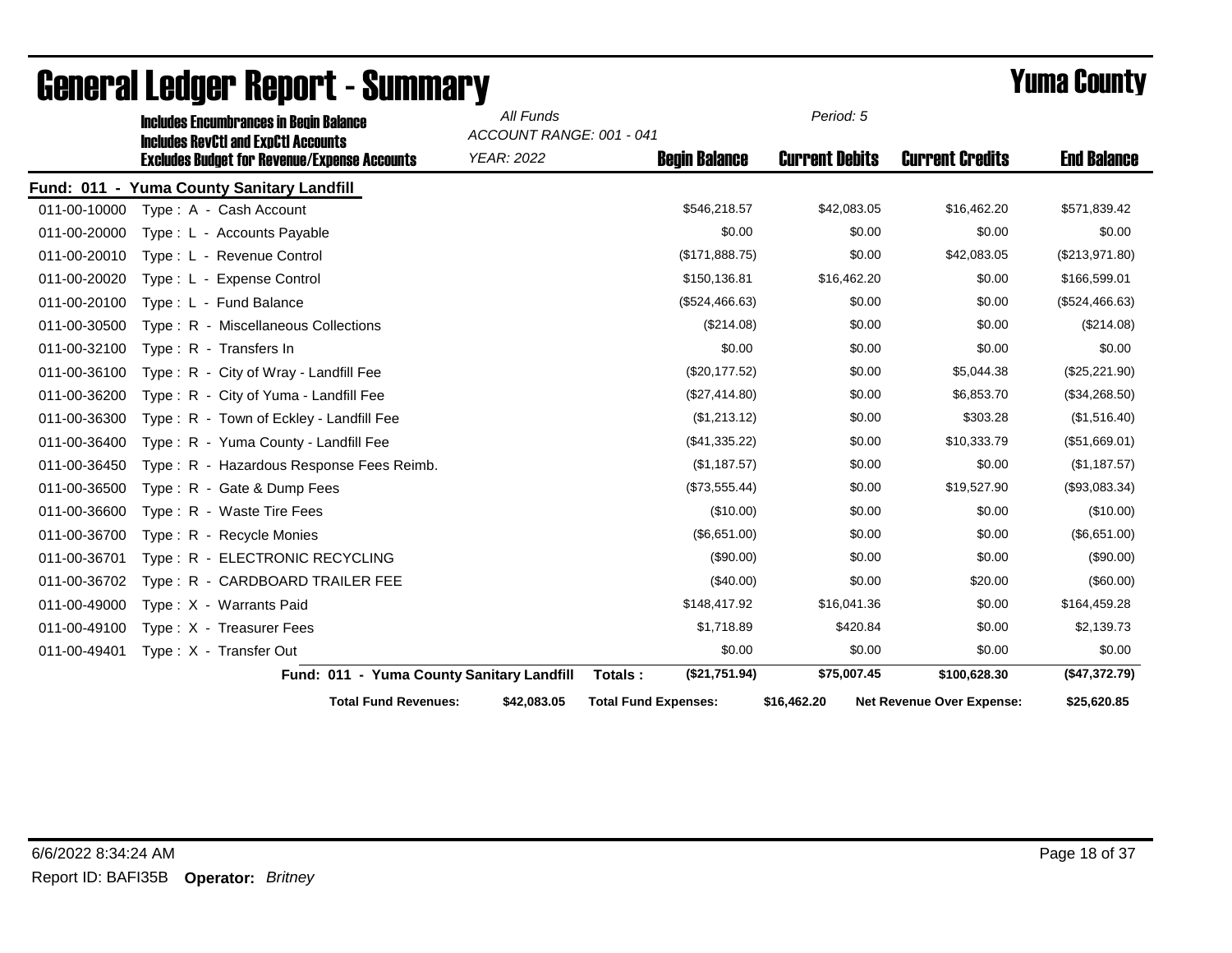|              | <b>Includes Encumbrances in Begin Balance</b>                                                     |                                      | All Funds                                     |                             | Period: 5             |                           |                    |
|--------------|---------------------------------------------------------------------------------------------------|--------------------------------------|-----------------------------------------------|-----------------------------|-----------------------|---------------------------|--------------------|
|              | <b>Includes RevCtI and ExpCtI Accounts</b><br><b>Excludes Budget for Revenue/Expense Accounts</b> |                                      | ACCOUNT RANGE: 001 - 041<br><b>YEAR: 2022</b> | <b>Begin Balance</b>        | <b>Current Debits</b> | <b>Current Credits</b>    | <b>End Balance</b> |
|              | Fund: 012 - Sheriff's Trust Fund #12                                                              |                                      |                                               |                             |                       |                           |                    |
| 012-00-10000 | Type: A - Cash Account                                                                            |                                      |                                               | \$108,617.83                | \$16,905.00           | \$7,597.16                | \$117,925.67       |
| 012-00-20000 | Type: L - Accounts Payable                                                                        |                                      |                                               | \$0.00                      | \$0.00                | \$0.00                    | \$0.00             |
| 012-00-20010 | Type: L - Revenue Control                                                                         |                                      |                                               | (\$32,941.14)               | \$0.00                | \$16,905.00               | (\$49,846.14)      |
| 012-00-20020 | Type: L - Expense Control                                                                         |                                      |                                               | \$25,590.88                 | \$7,597.16            | \$0.00                    | \$33,188.04        |
| 012-00-20100 | Type: L - Fund Balance                                                                            |                                      |                                               | (\$101, 267.57)             | \$0.00                | \$0.00                    | (\$101, 267.57)    |
| 012-00-20112 | Type: L - INMATE RESOURCE ACCOUNT                                                                 |                                      |                                               | \$0.00                      | \$0.00                | \$0.00                    | \$0.00             |
| 012-00-20113 | Type: L - YCSO CERTIFIED VIN FEES                                                                 |                                      |                                               | \$0.00                      | \$0.00                | \$0.00                    | \$0.00             |
| 012-00-30500 | Type: R - Miscellaneous Collections                                                               |                                      |                                               | (\$270.00)                  | \$0.00                | \$0.00                    | (\$270.00)         |
| 012-00-31010 | Type: R - Grants                                                                                  |                                      |                                               | (\$412.00)                  | \$0.00                | \$0.00                    | (\$412.00)         |
| 012-00-31955 | Type: R - Donations                                                                               |                                      |                                               | \$0.00                      | \$0.00                | \$0.00                    | \$0.00             |
| 012-00-32100 | Type: R - Transfers In                                                                            |                                      |                                               | \$0.00                      | \$0.00                | \$0.00                    | \$0.00             |
| 012-00-32500 | Type: R - Fingerprints & CWP                                                                      |                                      |                                               | (\$3,789.00)                | \$0.00                | \$934.00                  | (\$4,723.00)       |
| 012-00-32501 | Type: R - Certified VIN Fees                                                                      |                                      |                                               | (\$100.00)                  | \$0.00                | \$100.00                  | $(\$200.00)$       |
| 012-00-32503 | Type: R - TOWING REVENUE                                                                          |                                      |                                               | \$0.00                      | \$0.00                | \$0.00                    | \$0.00             |
| 012-00-32509 | Type: R - INMATE RESOURCE ACCOUNT                                                                 |                                      |                                               | (\$5,000.00)                | \$0.00                | \$0.00                    | (\$5,000.00)       |
| 012-00-32512 | Type: R - JAIL RESOURCE ACCOUNT                                                                   |                                      |                                               | \$0.00                      | \$0.00                | \$0.00                    | \$0.00             |
| 012-00-32513 | Type: R - CIVIL ASSET PROCEEDS                                                                    |                                      |                                               | \$0.00                      | \$0.00                | \$0.00                    | \$0.00             |
| 012-00-36800 | Type: R - VOCA Grant                                                                              |                                      |                                               | (\$9,120.14)                | \$0.00                | \$10,621.00               | (\$19,741.14)      |
| 012-00-36850 | Type: R - VALE Grant                                                                              |                                      |                                               | (\$14,250.00)               | \$0.00                | \$5,250.00                | (\$19,500.00)      |
| 012-00-49000 | Type: X - Warrants Paid                                                                           |                                      |                                               | \$25,549.28                 | \$7,586.82            | \$0.00                    | \$33,136.10        |
| 012-00-49100 | Type: X - Treasurer Fees                                                                          |                                      |                                               | \$41.60                     | \$10.34               | \$0.00                    | \$51.94            |
| 012-00-49401 | Type: X - Transfer Out                                                                            |                                      |                                               | \$0.00                      | \$0.00                | \$0.00                    | \$0.00             |
|              |                                                                                                   | Fund: 012 - Sheriff's Trust Fund #12 |                                               | Totals:<br>(\$7,350.26)     | \$32,099.32           | \$41,407.16               | (\$16,658.10)      |
|              |                                                                                                   | <b>Total Fund Revenues:</b>          | \$16,905.00                                   | <b>Total Fund Expenses:</b> | \$7,597.16            | Net Revenue Over Expense: | \$9,307.84         |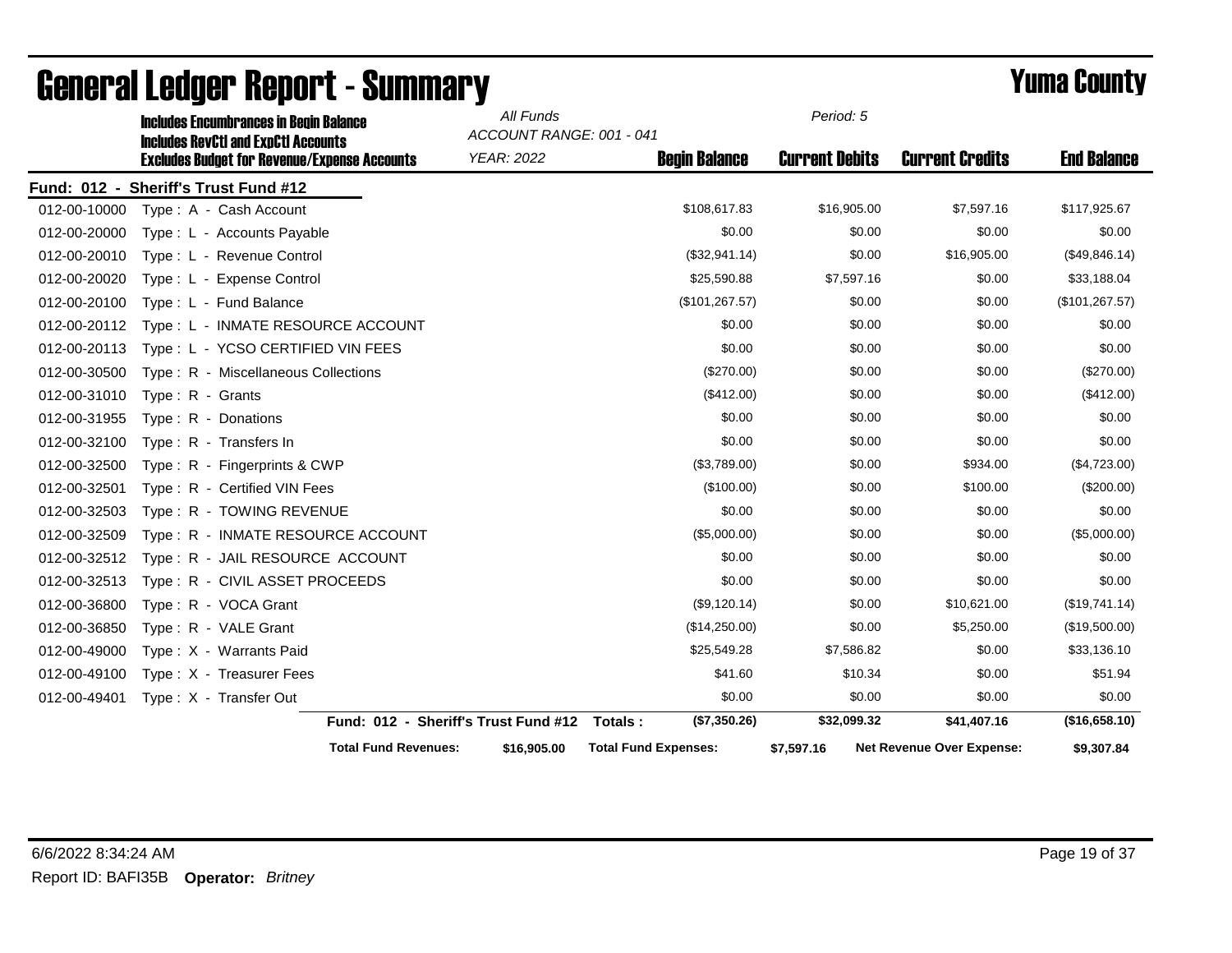|              | <b>Includes Encumbrances in Begin Balance</b>                                                     |                                  | All Funds<br>ACCOUNT RANGE: 001 - 041 |                             | Period: 5             |                                  |                    |
|--------------|---------------------------------------------------------------------------------------------------|----------------------------------|---------------------------------------|-----------------------------|-----------------------|----------------------------------|--------------------|
|              | <b>Includes RevCtI and ExpCtI Accounts</b><br><b>Excludes Budget for Revenue/Expense Accounts</b> |                                  | <b>YEAR: 2022</b>                     | <b>Begin Balance</b>        | <b>Current Debits</b> | <b>Current Credits</b>           | <b>End Balance</b> |
|              | Fund: 013 - Drug Task Force Fund                                                                  |                                  |                                       |                             |                       |                                  |                    |
| 013-00-10000 | Type: A - Cash Account                                                                            |                                  |                                       | \$12,116.50                 | \$0.00                | \$7,005.50                       | \$5,111.00         |
| 013-00-20000 | Type : L - Accounts Payable                                                                       |                                  |                                       | \$0.00                      | \$0.00                | \$0.00                           | \$0.00             |
| 013-00-20010 | Type: L - Revenue Control                                                                         |                                  |                                       | (\$20,000.00)               | \$0.00                | \$0.00                           | (\$20,000.00)      |
| 013-00-20020 | Type: L - Expense Control                                                                         |                                  |                                       | \$7,883.50                  | \$7,005.50            | \$0.00                           | \$14,889.00        |
| 013-00-20100 | Type: L - Fund Balance                                                                            |                                  |                                       | \$0.00                      | \$0.00                | \$0.00                           | \$0.00             |
| 013-00-30500 | Type: R - Miscellaneous Collections                                                               |                                  |                                       | \$0.00                      | \$0.00                | \$0.00                           | \$0.00             |
| 013-00-32100 | Type: R - Transfers In                                                                            |                                  |                                       | (\$20,000.00)               | \$0.00                | \$0.00                           | (\$20,000.00)      |
| 013-00-38900 | Type: R - Federal Grant Monies                                                                    |                                  |                                       | \$0.00                      | \$0.00                | \$0.00                           | \$0.00             |
| 013-00-38920 | Type: R - STATE FUNDS                                                                             |                                  |                                       | \$0.00                      | \$0.00                | \$0.00                           | \$0.00             |
| 013-00-39001 | Type: R - CHEYENNE                                                                                |                                  |                                       | \$0.00                      | \$0.00                | \$0.00                           | \$0.00             |
| 013-00-39002 | Type: R - ELBERT                                                                                  |                                  |                                       | \$0.00                      | \$0.00                | \$0.00                           | \$0.00             |
| 013-00-39003 | Type: R - KIT CARSON                                                                              |                                  |                                       | \$0.00                      | \$0.00                | \$0.00                           | \$0.00             |
| 013-00-39004 | Type: R - LOGAN                                                                                   |                                  |                                       | \$0.00                      | \$0.00                | \$0.00                           | \$0.00             |
| 013-00-39005 | Type: R - MORGAN                                                                                  |                                  |                                       | \$0.00                      | \$0.00                | \$0.00                           | \$0.00             |
| 013-00-39006 | Type: R - PHILLIPS                                                                                |                                  |                                       | \$0.00                      | \$0.00                | \$0.00                           | \$0.00             |
| 013-00-39007 | Type: R - SEDGWICK                                                                                |                                  |                                       | \$0.00                      | \$0.00                | \$0.00                           | \$0.00             |
| 013-00-39008 | Type: R - WASHINGTON                                                                              |                                  |                                       | \$0.00                      | \$0.00                | \$0.00                           | \$0.00             |
| 013-00-39009 | Type: R - YUMA                                                                                    |                                  |                                       | \$0.00                      | \$0.00                | \$0.00                           | \$0.00             |
| 013-00-49000 | Type: X - Warrants Paid                                                                           |                                  |                                       | \$7,883.50                  | \$7,005.50            | \$0.00                           | \$14,889.00        |
| 013-00-49401 | Type: X - Transfer Out                                                                            |                                  |                                       | \$0.00                      | \$0.00                | \$0.00                           | \$0.00             |
|              |                                                                                                   | Fund: 013 - Drug Task Force Fund |                                       | (\$12,116.50)<br>Totals:    | \$14,011.00           | \$7,005.50                       | (\$5,111.00)       |
|              |                                                                                                   | <b>Total Fund Revenues:</b>      | \$0.00                                | <b>Total Fund Expenses:</b> | \$7,005.50            | <b>Net Revenue Over Expense:</b> | (\$7,005.50)       |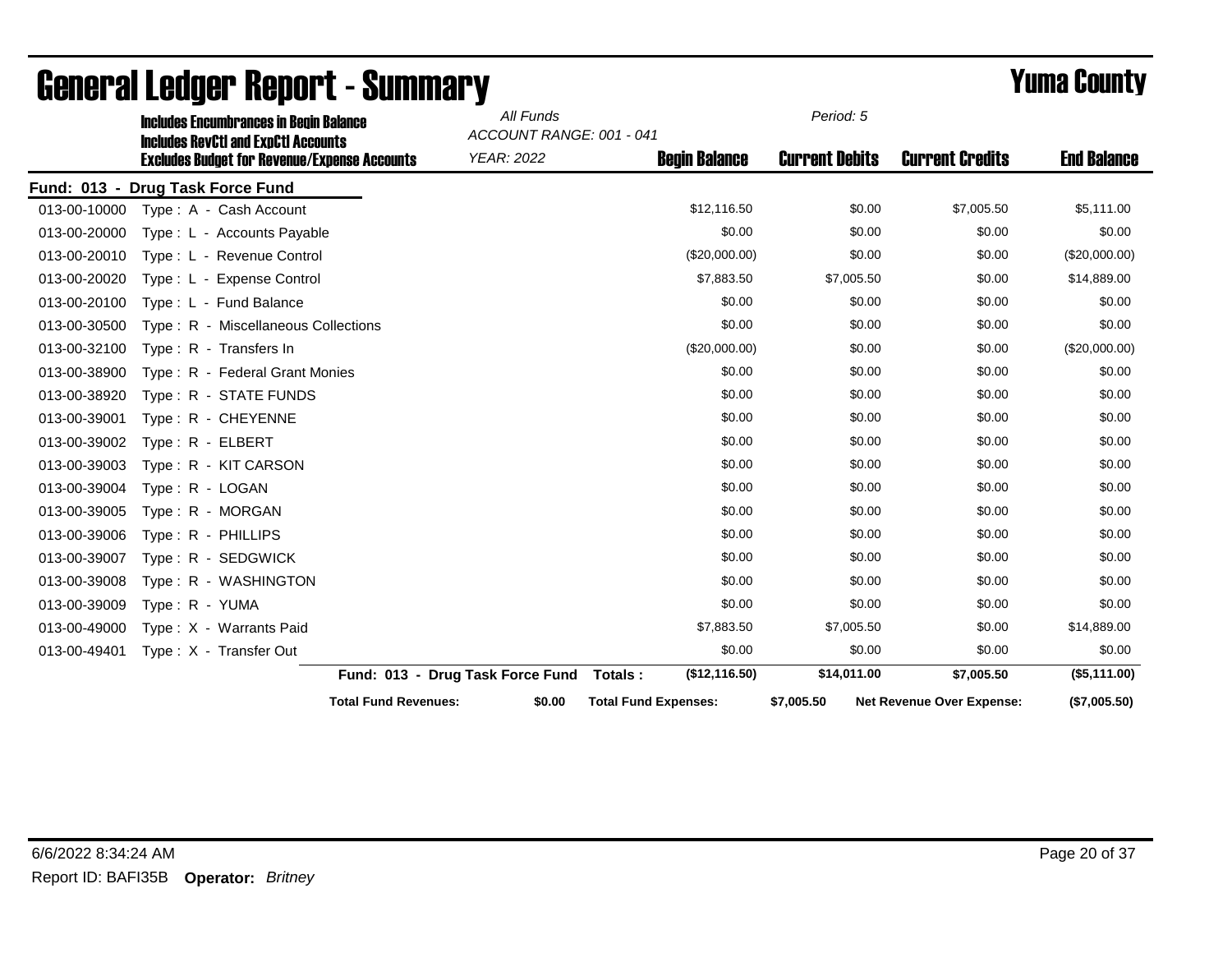|              | <b>Includes Encumbrances in Begin Balance</b><br><b>Includes RevCtI and ExpCtI Accounts</b> | All Funds<br>ACCOUNT RANGE: 001 - 041 |                             | Period: 5             |                                  |                    |
|--------------|---------------------------------------------------------------------------------------------|---------------------------------------|-----------------------------|-----------------------|----------------------------------|--------------------|
|              | <b>Excludes Budget for Revenue/Expense Accounts</b>                                         | YEAR: 2022                            | <b>Begin Balance</b>        | <b>Current Debits</b> | <b>Current Credits</b>           | <b>End Balance</b> |
|              | Fund: 016 - W-Y Combined Comm. Fund #16                                                     |                                       |                             |                       |                                  |                    |
| 016-00-10000 | Type: A - Cash Account                                                                      |                                       | \$277,418.11                | \$31,196.10           | \$62,765.57                      | \$245,848.64       |
| 016-00-20000 | Type: L - Accounts Payable                                                                  |                                       | \$0.00                      | \$0.00                | \$0.00                           | \$0.00             |
| 016-00-20010 | Type: L - Revenue Control                                                                   |                                       | $(\$405,233.60)$            | \$0.00                | \$31,196.10                      | (\$436,429.70)     |
| 016-00-20020 | Type: L - Expense Control                                                                   |                                       | \$279,740.09                | \$62,765.57           | \$0.00                           | \$342,505.66       |
| 016-00-20100 | Type: L - Fund Balance                                                                      |                                       | (\$151,924.60)              | \$0.00                | \$0.00                           | (\$151,924.60)     |
| 016-00-30500 | Type: R - Miscellaneous Collections                                                         |                                       | (\$8,314.51)                | \$0.00                | \$715.00                         | (\$9,029.51)       |
| 016-00-30600 | Type: R - Interest Income                                                                   |                                       | $(\$9.47)$                  | \$0.00                | \$3.90                           | (\$13.37)          |
| 016-00-32100 | Type: R - Transfers In                                                                      |                                       | (\$348.93)                  | \$0.00                | \$0.00                           | (\$348.93)         |
| 016-00-37000 | Type: R - Retac Reimbursement                                                               |                                       | (\$34,894.03)               | \$0.00                | \$8,810.54                       | (\$43,704.57)      |
| 016-00-37100 | Type: R - Yuma County                                                                       |                                       | (\$260,000.00)              | \$0.00                | \$0.00                           | (\$260,000.00)     |
| 016-00-37200 | Type: R - Washington County                                                                 |                                       | (\$86,666.66)               | \$0.00                | \$21,666.66                      | (\$108,333.32)     |
| 016-00-37300 | Type: R - W-Y - 911 AUTHORITY BOARD                                                         |                                       | (\$15,000.00)               | \$0.00                | \$0.00                           | (\$15,000.00)      |
| 016-00-49000 | Type: X - Warrants Paid                                                                     |                                       | \$278,291.34                | \$62,453.65           | \$0.00                           | \$340,744.99       |
| 016-00-49100 | Type: X - Treasurer Fees                                                                    |                                       | \$1,448.75                  | \$311.92              | \$0.00                           | \$1,760.67         |
| 016-00-49300 | Type: $X -$ Bank Fee & Charges                                                              |                                       | \$0.00                      | \$0.00                | \$0.00                           | \$0.00             |
| 016-00-49401 | Type: X - Transfer Out                                                                      |                                       | \$0.00                      | \$0.00                | \$0.00                           | \$0.00             |
|              | Fund: 016 - W-Y Combined Comm. Fund #16                                                     |                                       | (\$125,493.51)<br>Totals :  | \$156,727.24          | \$125,157.77                     | (\$93,924.04)      |
|              | <b>Total Fund Revenues:</b>                                                                 | \$31,196.10                           | <b>Total Fund Expenses:</b> | \$62,765.57           | <b>Net Revenue Over Expense:</b> | (\$31,569.47)      |

# General Ledger Report - Summary **Example 2008** Summatry **Periodic Example 2009**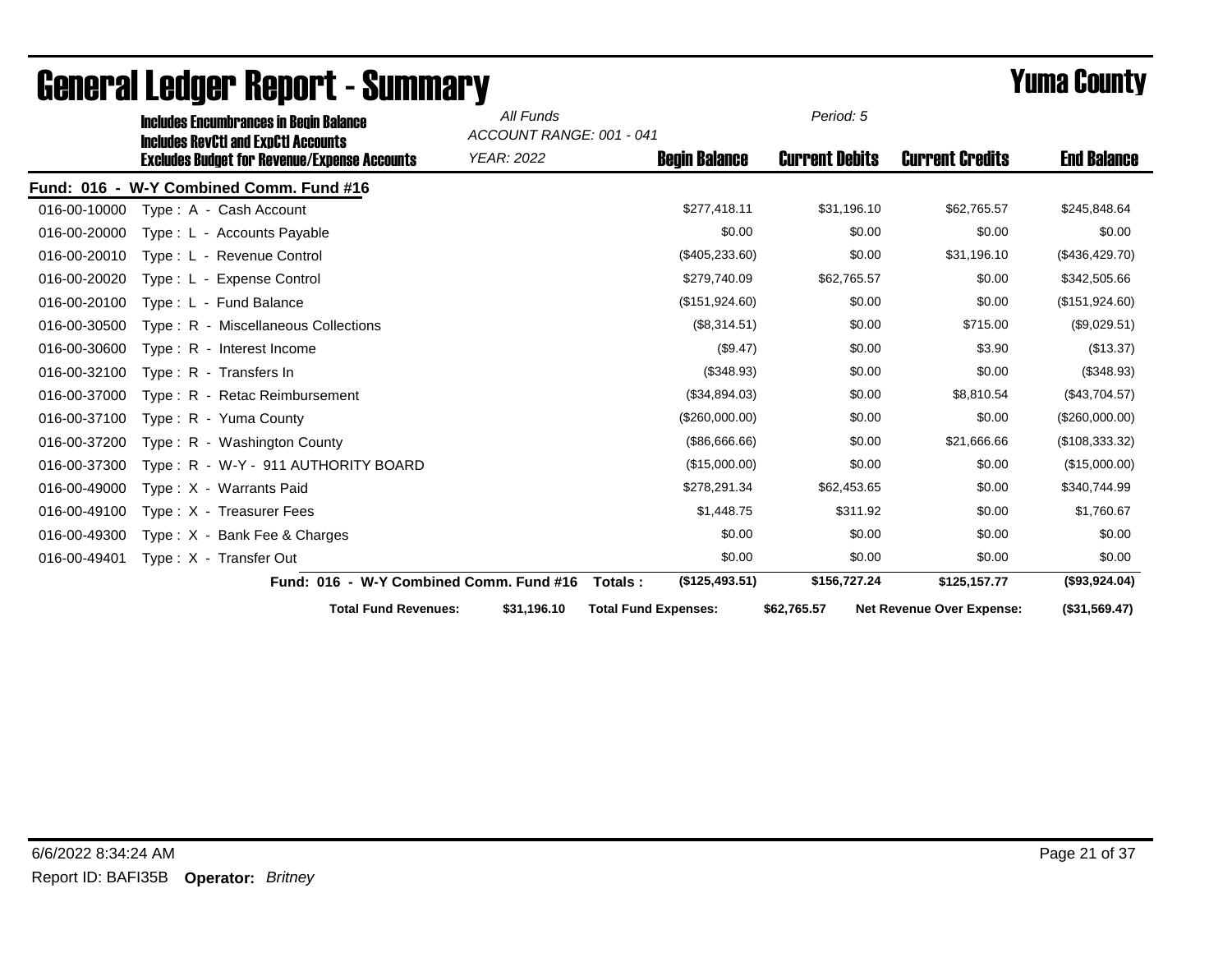|              | <b>Includes Encumbrances in Begin Balance</b><br><b>Includes RevCtI and ExpCtI Accounts</b> | All Funds<br>ACCOUNT RANGE: 001 - 041   |                             | Period: 5             |                                  |                    |
|--------------|---------------------------------------------------------------------------------------------|-----------------------------------------|-----------------------------|-----------------------|----------------------------------|--------------------|
|              | <b>Excludes Budget for Revenue/Expense Accounts</b>                                         | YEAR: 2022                              | <b>Begin Balance</b>        | <b>Current Debits</b> | <b>Current Credits</b>           | <b>End Balance</b> |
|              | Fund: 020 - Capital Aquisition Fund #20                                                     |                                         |                             |                       |                                  |                    |
| 020-00-10000 | Type: A - Cash Account                                                                      |                                         | \$795,492.17                | \$0.00                | \$667.44                         | \$794,824.73       |
| 020-00-20000 | Type: L - Accounts Payable                                                                  |                                         | \$0.00                      | \$0.00                | \$0.00                           | \$0.00             |
| 020-00-20010 | Type: L - Revenue Control                                                                   |                                         | (\$12,000.00)               | \$0.00                | \$0.00                           | (\$12,000.00)      |
| 020-00-20020 | Type: L - Expense Control                                                                   |                                         | \$11,395.12                 | \$667.44              | \$0.00                           | \$12,062.56        |
| 020-00-20100 | Type: L - Fund Balance                                                                      |                                         | (\$794,887.29)              | \$0.00                | \$0.00                           | (\$794,887.29)     |
| 020-00-30500 | Type: R - Miscellaneous Collections                                                         |                                         | \$0.00                      | \$0.00                | \$0.00                           | \$0.00             |
| 020-00-31010 | $Type: R - Grants$                                                                          |                                         | \$0.00                      | \$0.00                | \$0.00                           | \$0.00             |
| 020-00-31805 | Type: R - Capital Collections                                                               |                                         | (\$6,000.00)                | \$0.00                | \$0.00                           | (\$6,000.00)       |
| 020-00-32100 | Type: R - Transfers In                                                                      |                                         | (\$6,000.00)                | \$0.00                | \$0.00                           | (\$6,000.00)       |
| 020-00-34900 | Type: R - CAPP Insurance Reimbursement                                                      |                                         | \$0.00                      | \$0.00                | \$0.00                           | \$0.00             |
| 020-00-49000 | Type: X - Warrants Paid                                                                     |                                         | \$11,395.12                 | \$667.44              | \$0.00                           | \$12,062.56        |
|              |                                                                                             | Fund: 020 - Capital Aquisition Fund #20 | (\$604.88)<br>Totals :      | \$1,334.88            | \$667.44                         | \$62.56            |
|              | <b>Total Fund Revenues:</b>                                                                 | \$0.00                                  | <b>Total Fund Expenses:</b> | \$667.44              | <b>Net Revenue Over Expense:</b> | (\$667.44)         |

## General Ledger Report - Summary **Example 2008** Summary **Prime County**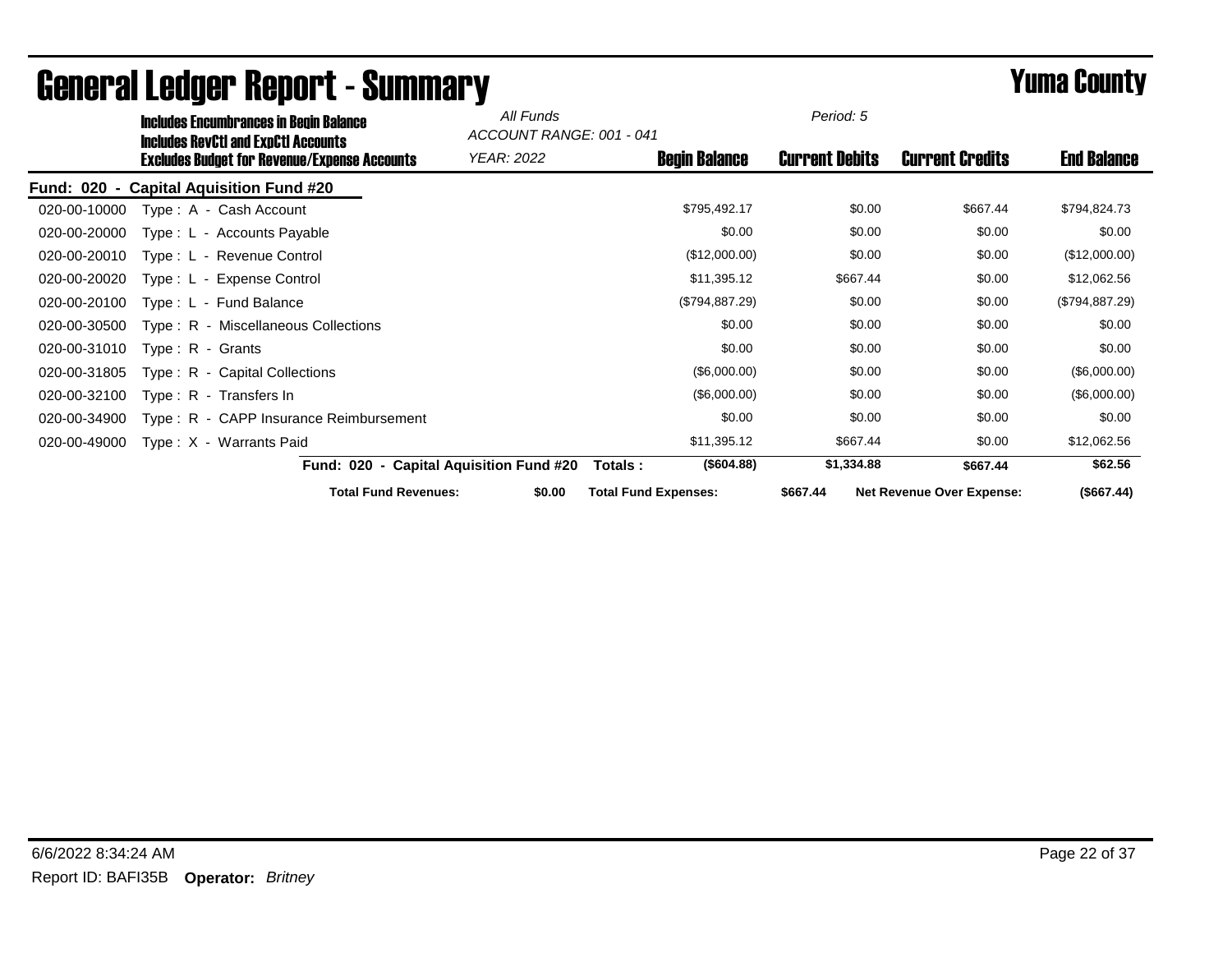|                                    | <b>Includes Encumbrances in Begin Balance</b>                                                     |                                       | All Funds<br>ACCOUNT RANGE: 001 - 041 |                             | Period: 5             |                                  |                    |
|------------------------------------|---------------------------------------------------------------------------------------------------|---------------------------------------|---------------------------------------|-----------------------------|-----------------------|----------------------------------|--------------------|
|                                    | <b>Includes RevCtI and ExpCtI Accounts</b><br><b>Excludes Budget for Revenue/Expense Accounts</b> |                                       | <b>YEAR: 2022</b>                     | <b>Begin Balance</b>        | <b>Current Debits</b> | <b>Current Credits</b>           | <b>End Balance</b> |
| <b>Fund: 021</b><br>$\blacksquare$ | <b>Closure/Post Closure Fund</b>                                                                  |                                       |                                       |                             |                       |                                  |                    |
| 021-00-10000                       | Type: A - Cash Account                                                                            |                                       |                                       | \$131,535.22                | \$0.00                | \$0.00                           | \$131,535.22       |
| 021-00-20000                       | Type: L - Accounts Payable                                                                        |                                       |                                       | \$0.00                      | \$0.00                | \$0.00                           | \$0.00             |
| 021-00-20010                       | Type: L - Revenue Control                                                                         |                                       |                                       | \$0.00                      | \$0.00                | \$0.00                           | \$0.00             |
| 021-00-20020                       | Type: L - Expense Control                                                                         |                                       |                                       | \$0.00                      | \$0.00                | \$0.00                           | \$0.00             |
| 021-00-20100                       | Type: L - Fund Balance                                                                            |                                       |                                       | (\$131,535.22)              | \$0.00                | \$0.00                           | (\$131,535.22)     |
| 021-00-30600                       | $Type: R - Interest Income$                                                                       |                                       |                                       | \$0.00                      | \$0.00                | \$0.00                           | \$0.00             |
| 021-00-32100                       | Type: $R -$ Transfers In                                                                          |                                       |                                       | \$0.00                      | \$0.00                | \$0.00                           | \$0.00             |
| 021-00-35000                       | Type: R - Fees Collected                                                                          |                                       |                                       | \$0.00                      | \$0.00                | \$0.00                           | \$0.00             |
| 021-00-49401                       | Type: R - Transfer Out                                                                            |                                       |                                       | \$0.00                      | \$0.00                | \$0.00                           | \$0.00             |
|                                    |                                                                                                   | Fund: 021 - Closure/Post Closure Fund |                                       | \$0.00<br>Totals :          | \$0.00                | \$0.00                           | \$0.00             |
|                                    |                                                                                                   | <b>Total Fund Revenues:</b>           | \$0.00                                | <b>Total Fund Expenses:</b> | \$0.00                | <b>Net Revenue Over Expense:</b> | \$0.00             |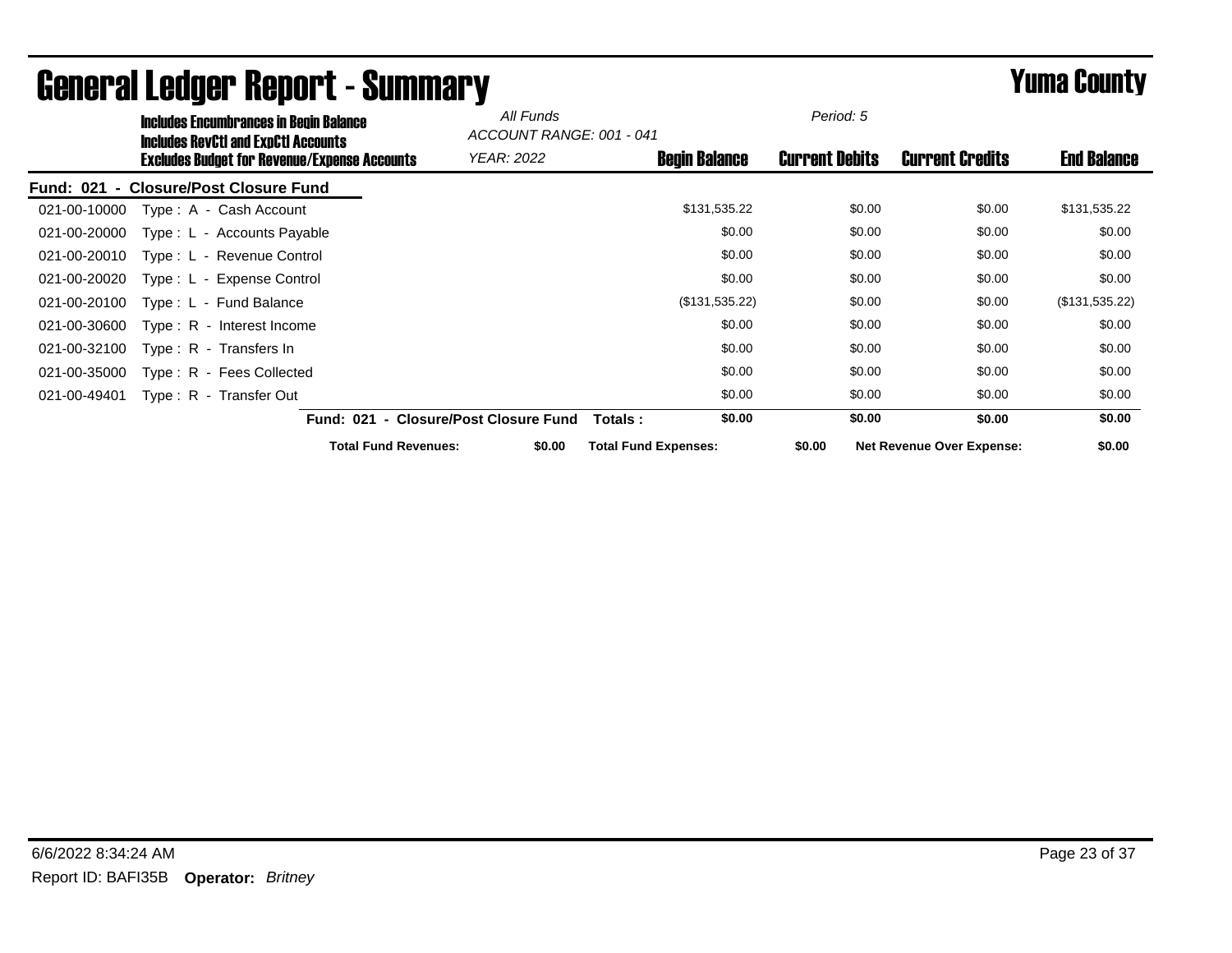|              | <b>Includes Encumbrances in Begin Balance</b><br><b>Includes RevCtI and ExpCtI Accounts</b> |                                          | All Funds<br>ACCOUNT RANGE: 001 - 041 |                             | Period: 5             |                                  |                    |
|--------------|---------------------------------------------------------------------------------------------|------------------------------------------|---------------------------------------|-----------------------------|-----------------------|----------------------------------|--------------------|
|              | <b>Excludes Budget for Revenue/Expense Accounts</b>                                         |                                          | <b>YEAR: 2022</b>                     | <b>Begin Balance</b>        | <b>Current Debits</b> | <b>Current Credits</b>           | <b>End Balance</b> |
|              | Fund: 022 - Separation Of Employment #22                                                    |                                          |                                       |                             |                       |                                  |                    |
| 022-00-10000 | Type: A - Cash Account                                                                      |                                          |                                       | \$13,559.46                 | \$0.00                | \$0.00                           | \$13,559.46        |
| 022-00-20000 | Type: L - Accounts Payable                                                                  |                                          |                                       | \$0.00                      | \$0.00                | \$0.00                           | \$0.00             |
| 022-00-20010 | Type: L - Revenue Control                                                                   |                                          |                                       | \$0.00                      | \$0.00                | \$0.00                           | \$0.00             |
| 022-00-20020 | Type: L - Expense Control                                                                   |                                          |                                       | \$26,695.65                 | \$0.00                | \$0.00                           | \$26,695.65        |
| 022-00-20100 | Type: L - Fund Balance                                                                      |                                          |                                       | (\$40,255.11)               | \$0.00                | \$0.00                           | (\$40,255.11)      |
| 022-00-32100 | Type: R - Transfers In                                                                      |                                          |                                       | \$0.00                      | \$0.00                | \$0.00                           | \$0.00             |
| 022-00-49000 | Type: X - Warrants Paid                                                                     |                                          |                                       | \$26,695.65                 | \$0.00                | \$0.00                           | \$26,695.65        |
| 022-00-49401 | Type: X - Transfer Out                                                                      |                                          |                                       | \$0.00                      | \$0.00                | \$0.00                           | \$0.00             |
|              |                                                                                             | Fund: 022 - Separation Of Employment #22 |                                       | \$26,695.65<br>Totals :     | \$0.00                | \$0.00                           | \$26,695.65        |
|              |                                                                                             | <b>Total Fund Revenues:</b>              | \$0.00                                | <b>Total Fund Expenses:</b> | \$0.00                | <b>Net Revenue Over Expense:</b> | \$0.00             |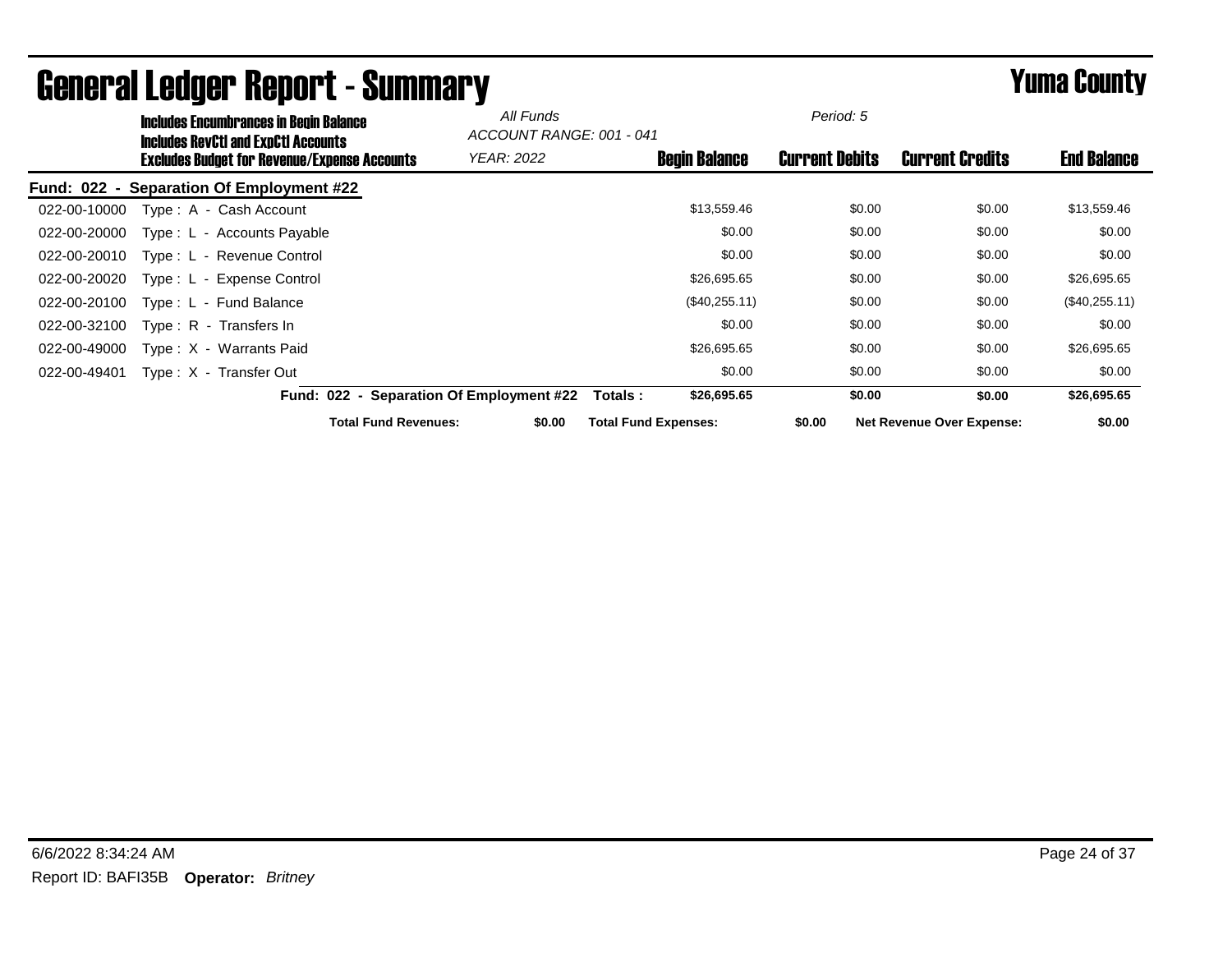|                  | <b>Includes Encumbrances in Begin Balance</b><br><b>Includes RevCtI and ExpCtI Accounts</b> |                                             | All Funds<br>ACCOUNT RANGE: 001 - 041 |                             |                | Period: 5             |                                  |                    |
|------------------|---------------------------------------------------------------------------------------------|---------------------------------------------|---------------------------------------|-----------------------------|----------------|-----------------------|----------------------------------|--------------------|
|                  | Excludes Budget for Revenue/Expense Accounts                                                |                                             | <b>YEAR: 2022</b>                     | <b>Begin Balance</b>        |                | <b>Current Debits</b> | <b>Current Credits</b>           | <b>End Balance</b> |
| <b>Fund: 025</b> | <b>Emergency Reserve Fund #25</b>                                                           |                                             |                                       |                             |                |                       |                                  |                    |
| 025-00-10000     | Type: A - Cash Account                                                                      |                                             |                                       |                             | \$493,000.13   | \$0.00                | \$0.00                           | \$493,000.13       |
| 025-00-20000     | Type: L - Accounts Payable                                                                  |                                             |                                       |                             | \$0.00         | \$0.00                | \$0.00                           | \$0.00             |
| 025-00-20010     | Type: L - Revenue Control                                                                   |                                             |                                       |                             | \$0.00         | \$0.00                | \$0.00                           | \$0.00             |
| 025-00-20020     | Type: L - Expense Control                                                                   |                                             |                                       |                             | \$0.00         | \$0.00                | \$0.00                           | \$0.00             |
| 025-00-20100     | Type: L - Fund Balance                                                                      |                                             |                                       |                             | (\$493,000.13) | \$0.00                | \$0.00                           | (\$493,000.13)     |
| 025-00-32100     | Type: R - Transfers In                                                                      |                                             |                                       |                             | \$0.00         | \$0.00                | \$0.00                           | \$0.00             |
| 025-00-49401     | Type: X - Transfer Out                                                                      |                                             |                                       |                             | \$0.00         | \$0.00                | \$0.00                           | \$0.00             |
|                  | <b>Fund: 025</b>                                                                            | <b>Emergency Reserve Fund #25</b><br>$\sim$ |                                       | Totals :                    | \$0.00         | \$0.00                | \$0.00                           | \$0.00             |
|                  |                                                                                             | <b>Total Fund Revenues:</b>                 | \$0.00                                | <b>Total Fund Expenses:</b> |                | \$0.00                | <b>Net Revenue Over Expense:</b> | \$0.00             |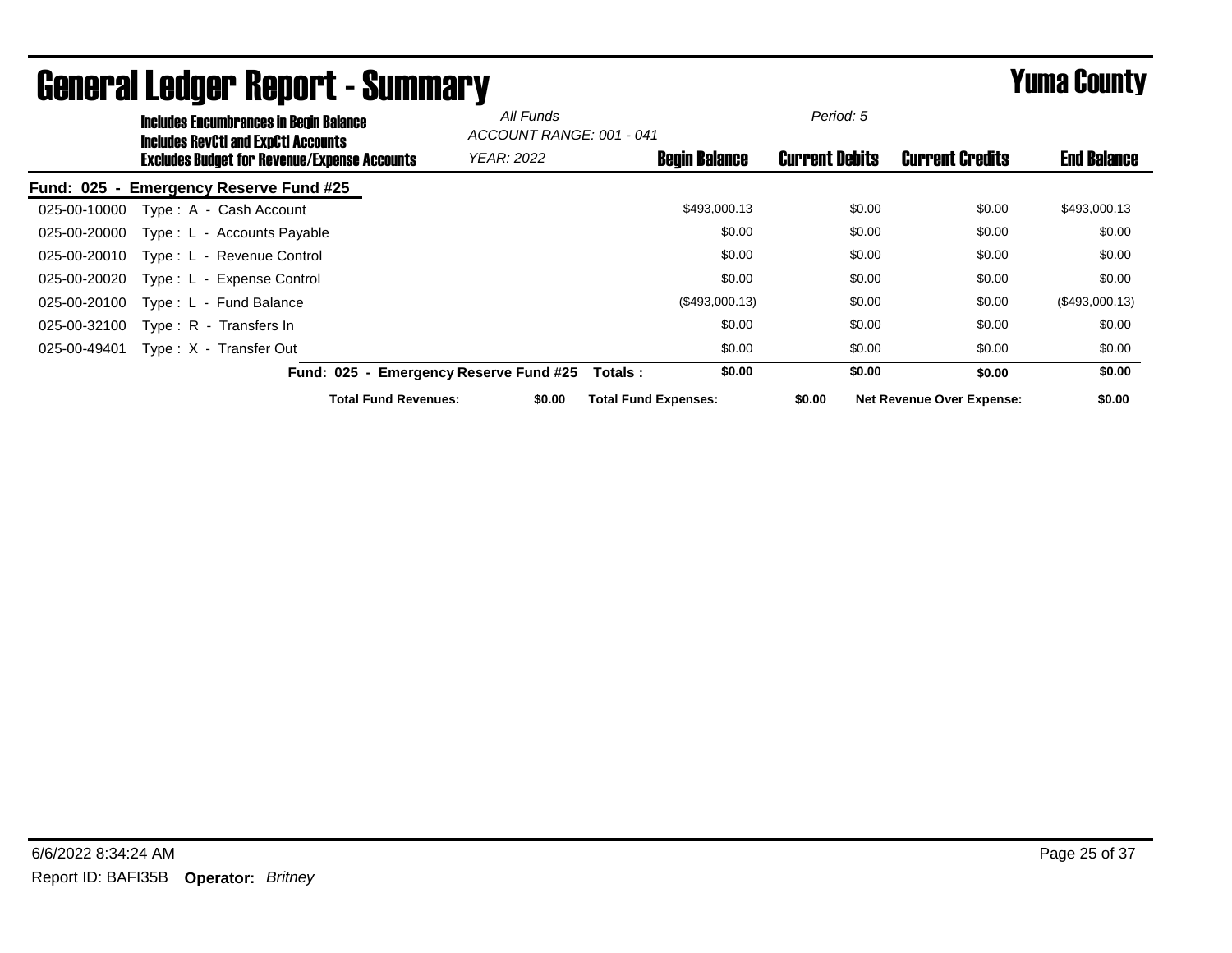|              | <b>Includes Encumbrances in Begin Balance</b><br><b>Includes RevCtI and ExpCtI Accounts</b> |                                          | All Funds<br>ACCOUNT RANGE: 001 - 041 |                             | Period: 5                |        |                                  |                    |
|--------------|---------------------------------------------------------------------------------------------|------------------------------------------|---------------------------------------|-----------------------------|--------------------------|--------|----------------------------------|--------------------|
|              | <b>Excludes Budget for Revenue/Expense Accounts</b>                                         |                                          | <b>YEAR: 2022</b>                     | <b>Begin Balance</b>        | <b>Current Debits</b>    |        | <b>Current Credits</b>           | <b>End Balance</b> |
|              | Fund: 030 - County Warrant Clearing Fund                                                    |                                          |                                       |                             |                          |        |                                  |                    |
| 030-00-10000 | Type: A - Cash Account                                                                      |                                          |                                       |                             | \$0.00<br>\$1,017,012.75 |        | \$1,017,012.75                   | \$0.00             |
| 030-00-20000 | Type: L - Accounts Payable                                                                  |                                          |                                       |                             | \$0.00                   | \$0.00 | \$0.00                           | \$0.00             |
| 030-00-20010 | Type: L - Revenue Control                                                                   |                                          |                                       | (\$4,999,071.52)            |                          | \$0.00 | \$1,017,012.75                   | (\$6,016,084.27)   |
| 030-00-20020 | Type: L - Expense Control                                                                   |                                          |                                       | \$4,999,071.52              | \$1,017,012.75           |        | \$0.00                           | \$6,016,084.27     |
| 030-00-20100 | Type: L - Fund Balance                                                                      |                                          |                                       |                             | \$0.00                   | \$0.00 | \$0.00                           | \$0.00             |
| 030-00-32100 | Type: R - Transfers In                                                                      |                                          |                                       | (\$4,999,071.52)            |                          | \$0.00 | \$1,017,012.75                   | (\$6,016,084.27)   |
| 030-00-49000 | Type: X - Warrants Paid                                                                     |                                          |                                       | \$4,999,071.52              | \$1,017,012.75           |        | \$0.00                           | \$6,016,084.27     |
| 030-00-49401 | Type: X - Transfer Out                                                                      |                                          |                                       |                             | \$0.00                   | \$0.00 | \$0.00                           | \$0.00             |
|              |                                                                                             | Fund: 030 - County Warrant Clearing Fund |                                       | Totals :                    | \$0.00<br>\$3,051,038.25 |        | \$3,051,038.25                   | \$0.00             |
|              |                                                                                             | <b>Total Fund Revenues:</b>              | \$1,017,012.75                        | <b>Total Fund Expenses:</b> | \$1,017,012.75           |        | <b>Net Revenue Over Expense:</b> | \$0.00             |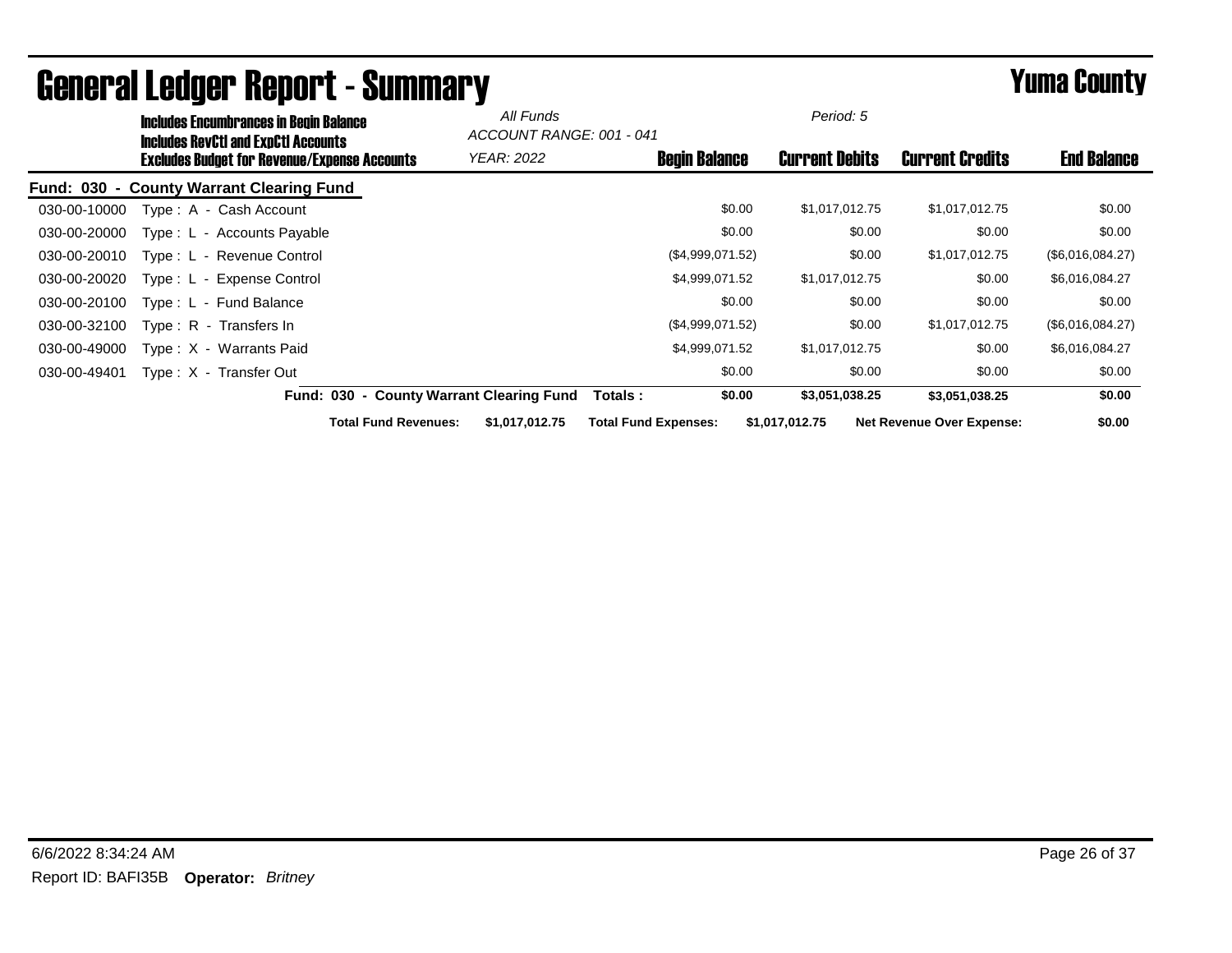|              | <b>Includes Encumbrances in Begin Balance</b><br><b>Includes RevCtI and ExpCtI Accounts</b> |                                          | All Funds<br>ACCOUNT RANGE: 001 - 041 |                             | Period: 5             |                                  |                    |
|--------------|---------------------------------------------------------------------------------------------|------------------------------------------|---------------------------------------|-----------------------------|-----------------------|----------------------------------|--------------------|
|              | <b>Excludes Budget for Revenue/Expense Accounts</b>                                         |                                          | YEAR: 2022                            | <b>Begin Balance</b>        | <b>Current Debits</b> | <b>Current Credits</b>           | <b>End Balance</b> |
|              | Fund: 031 - County Clerk's Clearing Fund                                                    |                                          |                                       |                             |                       |                                  |                    |
| 031-00-10000 | Type: A - Cash Account                                                                      |                                          |                                       | \$291,566.91                | \$387,061.17          | \$393,025.40                     | \$285,602.68       |
| 031-00-20000 | Type: L - Accounts Payable                                                                  |                                          |                                       | \$0.00                      | \$0.00                | \$0.00                           | \$0.00             |
| 031-00-20010 | Type: L - Revenue Control                                                                   |                                          |                                       | (\$1,735,085.01)            | \$187.02              | \$387,061.17                     | (\$2,121,959.16)   |
| 031-00-20020 | Type: L - Expense Control                                                                   |                                          |                                       | \$1,657,462.23              | \$392,838.38          | \$0.00                           | \$2,050,300.61     |
| 031-00-20100 | Type: L - Fund Balance                                                                      |                                          |                                       | (\$213,944.13)              | \$0.00                | \$0.00                           | (\$213,944.13)     |
| 031-00-20110 | Type: L - Clerk MV Fee                                                                      |                                          |                                       | \$0.00                      | \$0.00                | \$0.00                           | \$0.00             |
| 031-00-32100 | Type: R - Transfers In                                                                      |                                          |                                       | \$0.00                      | \$0.00                | \$0.00                           | \$0.00             |
| 031-00-35000 | Type: R - Fees Collected                                                                    |                                          |                                       | (\$1,729,449.74)            | \$187.02              | \$386,886.17                     | (\$2,116,148.89)   |
| 031-00-35002 | Type: R - MV Insurance Fee                                                                  |                                          |                                       | (\$5,635.27)                | \$0.00                | \$175.00                         | (\$5,810.27)       |
| 031-00-35108 | Type: R - CoClerk Election Reimbursement                                                    |                                          |                                       | \$0.00                      | \$0.00                | \$0.00                           | \$0.00             |
| 031-00-49000 | Type: X - Warrants Paid                                                                     |                                          |                                       | \$1,641,018.02              | \$388,514.46          | \$0.00                           | \$2,029,532.48     |
| 031-00-49401 | Type: X - Transfer Out                                                                      |                                          |                                       | \$0.00                      | \$0.00                | \$0.00                           | \$0.00             |
| 031-00-49500 | Type: X - Checks Written / ACH Transfer                                                     |                                          |                                       | \$16,444.21                 | \$4,323.92            | \$0.00                           | \$20,768.13        |
|              |                                                                                             | Fund: 031 - County Clerk's Clearing Fund |                                       | (\$77,622.78)<br>Totals:    | \$1,173,111.97        | \$1,167,147.74                   | (\$71,658.55)      |
|              |                                                                                             | <b>Total Fund Revenues:</b>              | \$386,874.15                          | <b>Total Fund Expenses:</b> | \$392,838.38          | <b>Net Revenue Over Expense:</b> | (\$5,964.23)       |

## General Ledger Report - Summary **Example 2008** Summary **Prime County**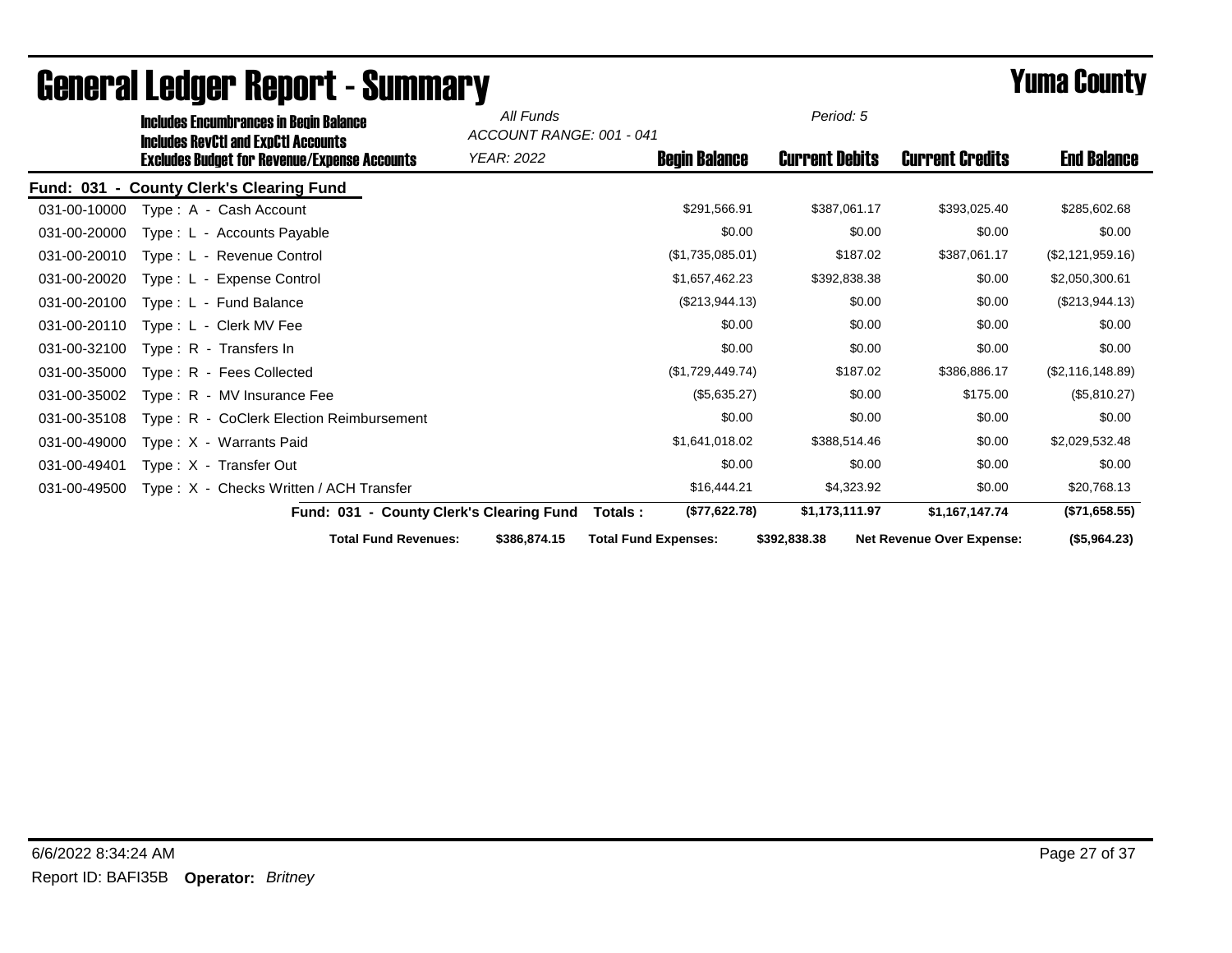|              | <b>Includes Encumbrances in Begin Balance</b><br><b>Includes RevCtI and ExpCtI Accounts</b> |                                    | All Funds<br>ACCOUNT RANGE: 001 - 041 |                             |                      | Period: 5             |                                  |                    |
|--------------|---------------------------------------------------------------------------------------------|------------------------------------|---------------------------------------|-----------------------------|----------------------|-----------------------|----------------------------------|--------------------|
|              | Excludes Budget for Revenue/Expense Accounts                                                |                                    | <b>YEAR: 2022</b>                     |                             | <b>Begin Balance</b> | <b>Current Debits</b> | <b>Current Credits</b>           | <b>End Balance</b> |
|              | Fund: 032 - Sheriff's Account Fund                                                          |                                    |                                       |                             |                      |                       |                                  |                    |
| 032-00-10000 | Type: A - Cash Account                                                                      |                                    |                                       |                             | \$2,236.50           | \$268.50              | \$0.00                           | \$2,505.00         |
| 032-00-20000 | Type: L - Accounts Payable                                                                  |                                    |                                       |                             | \$0.00               | \$0.00                | \$0.00                           | \$0.00             |
| 032-00-20010 | Type: L - Revenue Control                                                                   |                                    |                                       |                             | (\$2,236.50)         | \$0.00                | \$268.50                         | (\$2,505.00)       |
| 032-00-20020 | Type: L - Expense Control                                                                   |                                    |                                       |                             | \$0.00               | \$0.00                | \$0.00                           | \$0.00             |
| 032-00-20100 | Type: L - Fund Balance                                                                      |                                    |                                       |                             | \$0.00               | \$0.00                | \$0.00                           | \$0.00             |
| 032-00-35900 | Type: R - Miscellaneous Civil Fees                                                          |                                    |                                       |                             | (\$2,236.50)         | \$0.00                | \$268.50                         | (\$2,505.00)       |
| 032-00-49401 | Type: X - Transfer Out                                                                      |                                    |                                       |                             | \$0.00               | \$0.00                | \$0.00                           | \$0.00             |
|              |                                                                                             | Fund: 032 - Sheriff's Account Fund |                                       | Totals :                    | (\$2,236.50)         | \$268.50              | \$537.00                         | (\$2,505.00)       |
|              |                                                                                             | <b>Total Fund Revenues:</b>        | \$268.50                              | <b>Total Fund Expenses:</b> |                      | \$0.00                | <b>Net Revenue Over Expense:</b> | \$268.50           |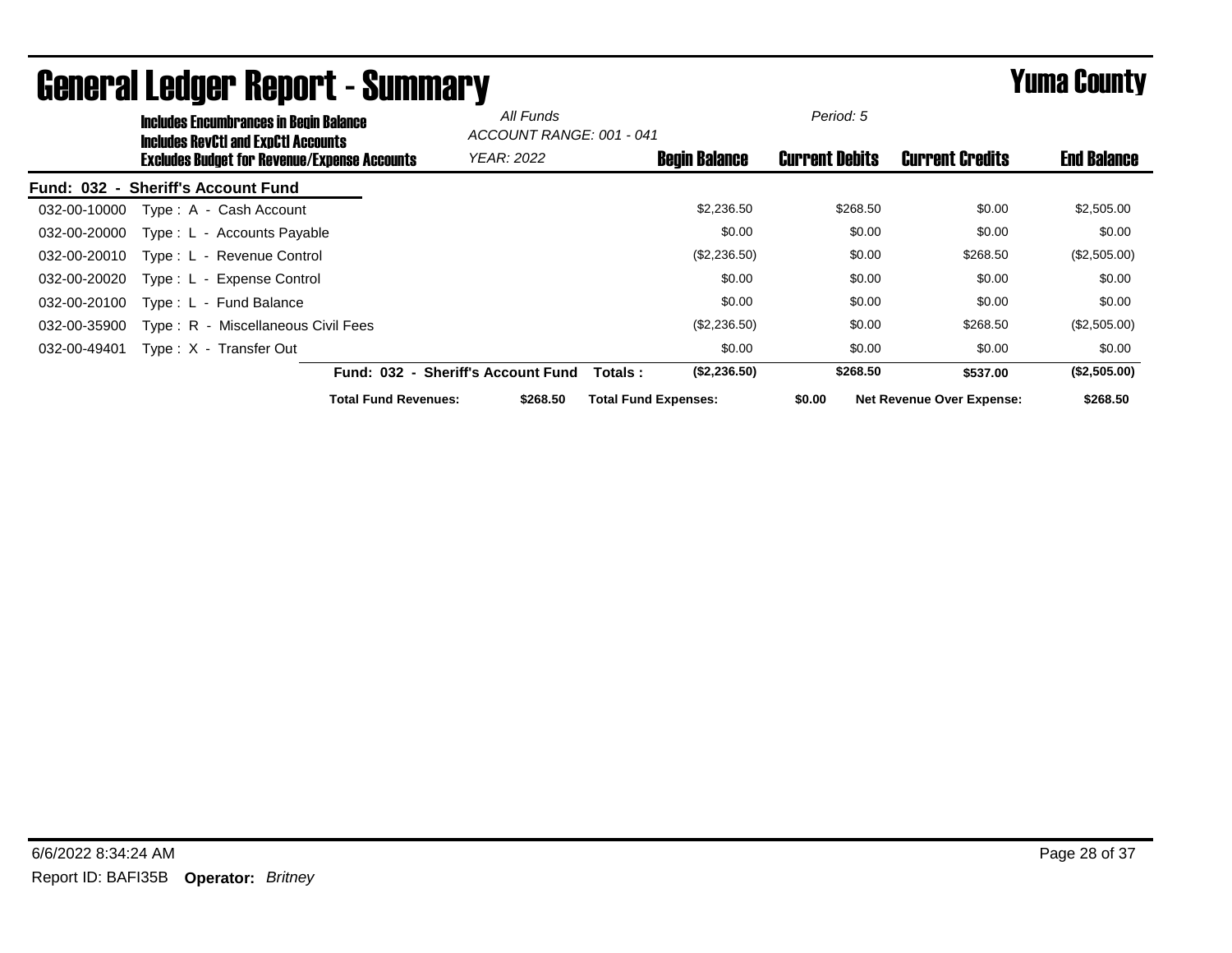|                           | <b>Includes Encumbrances in Begin Balance</b><br><b>Includes RevCtI and ExpCtI Accounts</b> | All Funds<br>ACCOUNT RANGE: 001 - 041 |                      | Period: 5             |                        |                    |
|---------------------------|---------------------------------------------------------------------------------------------|---------------------------------------|----------------------|-----------------------|------------------------|--------------------|
|                           | <b>Excludes Budget for Revenue/Expense Accounts</b>                                         | <b>YEAR: 2022</b>                     | <b>Begin Balance</b> | <b>Current Debits</b> | <b>Current Credits</b> | <b>End Balance</b> |
| Fund: 033 - Clearing Fund |                                                                                             |                                       |                      |                       |                        |                    |
| 033-00-10000              | Type: A - Cash Account                                                                      |                                       | \$5,164.50           | \$1,990,234.21        | \$1,990,209.91         | \$5,188.80         |
| 033-00-20000              | Type: L - Accounts Payable                                                                  |                                       | \$0.00               | \$0.00                | \$0.00                 | \$0.00             |
| 033-00-20010              | Type: L - Revenue Control                                                                   |                                       | (\$8,849.76)         | \$1,989,671.43        | \$1,989,695.73         | (\$8,874.06)       |
| 033-00-20020              | Type: L - Expense Control                                                                   |                                       | \$35,635.00          | \$538.48              | \$538.48               | \$35,635.00        |
| 033-00-20100              | Type: L - Fund Balance                                                                      |                                       | (\$31,949.74)        | \$0.00                | \$0.00                 | (\$31,949.74)      |
| 033-00-30105              | Type: R - Current Tax Real                                                                  |                                       | \$0.02               | \$1,398,499.28        | \$1,398,499.28         | \$0.02             |
| 033-00-30110              | Type: R - Current Tax Oil and Gas                                                           |                                       | \$0.01               | \$41,374.08           | \$41,374.08            | \$0.01             |
| 033-00-30115              | Type: R - Current Tax Personal Property                                                     |                                       | \$0.00               | \$191,389.42          | \$191,389.42           | \$0.00             |
| 033-00-30120              | Type: R - Current Tax Mineral                                                               |                                       | \$0.00               | \$10,810.60           | \$10,810.60            | \$0.00             |
| 033-00-30125              | Type: R - Current Tax Possessory Interes                                                    |                                       | \$0.00               | \$3,757.28            | \$3,757.28             | \$0.00             |
| 033-00-30130              | Type: R - Current Tax State Assessed                                                        |                                       | \$0.00               | \$119,873.61          | \$119,873.61           | \$0.00             |
| 033-00-30135              | Type: R - Current Tax Mobile Home                                                           |                                       | \$0.01               | \$3,395.16            | \$3,395.16             | \$0.01             |
| 033-00-30140              | Type: R - Current Special Assessment                                                        |                                       | \$0.00               | \$0.00                | \$0.00                 | \$0.00             |
| 033-00-30205              | Type: R - Delinguent Tax Real                                                               |                                       | (\$0.02)             | \$0.00                | \$0.00                 | (\$0.02)           |
| 033-00-30210              | Type: R - Delinquent Tax Oil and Gas                                                        |                                       | (\$0.01)             | \$0.00                | \$0.00                 | (\$0.01)           |
| 033-00-30215              | Type: R - Delinguent Tax Mineral                                                            |                                       | \$0.00               | \$0.00                | \$0.00                 | \$0.00             |
| 033-00-30220              | Type: R - Delinquent Tax Personal Proper                                                    |                                       | \$0.00               | \$0.00                | \$0.00                 | \$0.00             |
| 033-00-30225              | Type: R - Delinguent Possessory Interest                                                    |                                       | \$0.00               | \$0.00                | \$0.00                 | \$0.00             |
| 033-00-30230              | Type: R - Delinquent Tax State Assesed                                                      |                                       | \$0.00               | \$0.00                | \$0.00                 | \$0.00             |
| 033-00-30235              | Type: R - Delinquent Tax Mobile Home                                                        |                                       | (\$0.01)             | \$0.00                | \$0.00                 | (\$0.01)           |
| 033-00-30240              | Type: R - Delinquent Special Assessment                                                     |                                       | \$0.00               | \$0.00                | \$0.00                 | \$0.00             |
| 033-00-30300              | Type: R - Current Interest                                                                  |                                       | (\$3,223.08)         | \$3,852.48            | \$3,852.48             | (\$3,223.08)       |
| 033-00-30375              | Type: R - Refund Interest                                                                   |                                       | \$0.00               | \$0.00                | \$0.00                 | \$0.00             |
| 033-00-30400              | Type: R - Delinquent Interest Collection                                                    |                                       | \$3,223.08           | \$0.00                | \$0.00                 | \$3,223.08         |
| 033-00-32100              | Type: R - Transfers In                                                                      |                                       | (\$8,908.75)         | \$0.00                | \$0.00                 | (\$8,908.75)       |
| 033-00-32400              | Type: R - SO - B Clearing                                                                   |                                       | \$0.00               | \$131,629.88          | \$131,629.88           | \$0.00             |
| 033-00-32401              | Type: R - SO - A&F Clearing                                                                 |                                       | \$0.00               | \$82,616.79           | \$82,616.79            | \$0.00             |

6/6/2022 8:34:24 AM Page 29 of 37

Report ID: BAFI35B **Operator:** *Britney*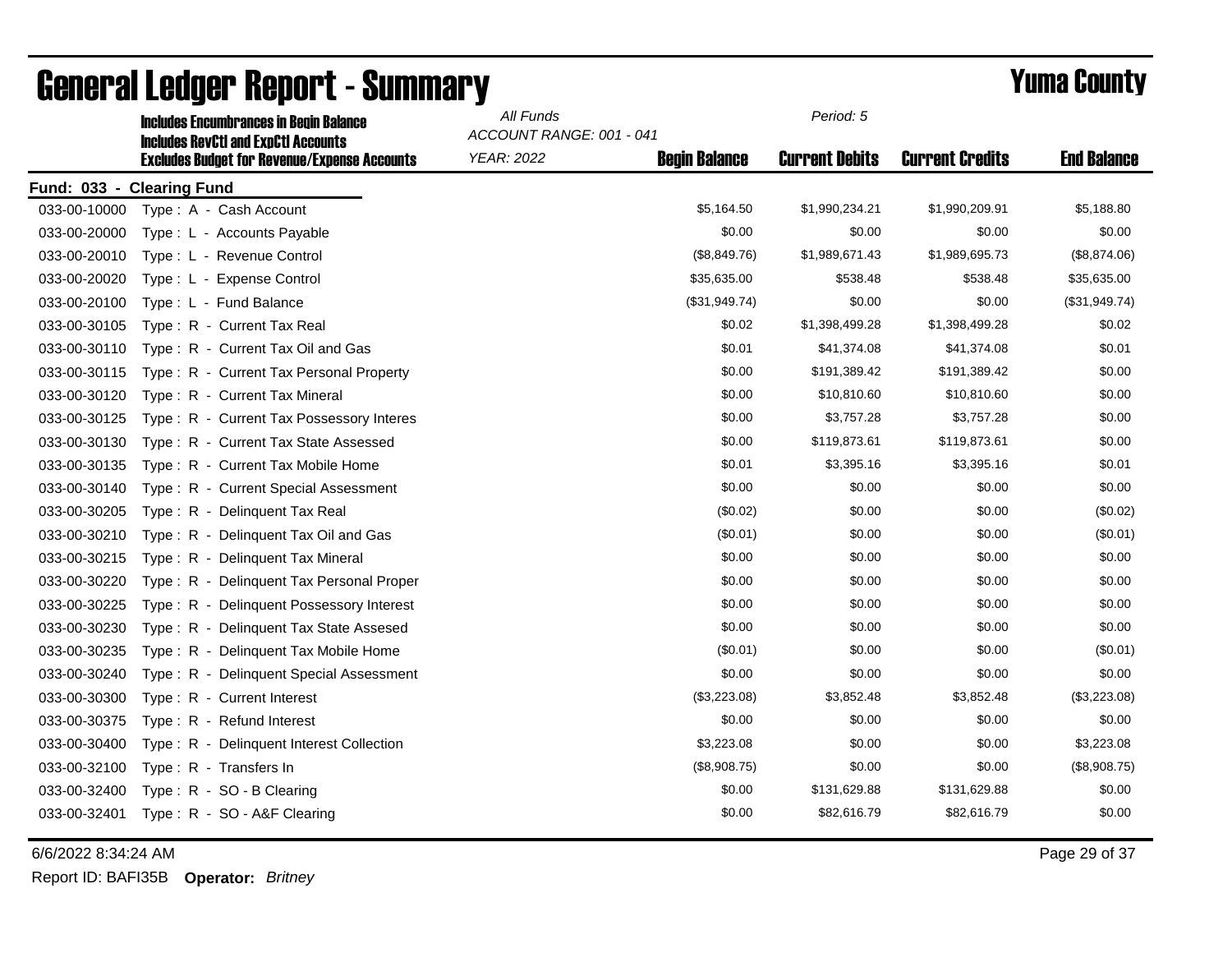|                  |                 | <b>Includes Encumbrances in Begin Balance</b><br><b>Includes RevCtI and ExpCtI Accounts</b> |                             | All Funds<br>ACCOUNT RANGE: 001 - 041 |                             |                      | Period: 5             |                                  |                    |
|------------------|-----------------|---------------------------------------------------------------------------------------------|-----------------------------|---------------------------------------|-----------------------------|----------------------|-----------------------|----------------------------------|--------------------|
|                  |                 | <b>Excludes Budget for Revenue/Expense Accounts</b>                                         |                             | <b>YEAR: 2022</b>                     |                             | <b>Begin Balance</b> | <b>Current Debits</b> | <b>Current Credits</b>           | <b>End Balance</b> |
| <b>Fund: 033</b> | - Clearing Fund |                                                                                             |                             |                                       |                             |                      |                       |                                  |                    |
| 033-00-35000     |                 | Type: R - Fees Collected                                                                    |                             |                                       |                             | \$30.40              | \$0.00                | \$30.40                          | \$0.00             |
| 033-00-37900     |                 | Type: R - Over / Short Collections                                                          |                             |                                       |                             | \$28.59              | \$2,472.85            | \$2,466.75                       | \$34.69            |
| 033-00-49200     |                 | Type: X - Transfer Out                                                                      |                             |                                       |                             | \$35,635.00          | \$0.00                | \$0.00                           | \$35,635.00        |
| 033-00-49375     |                 | Type: X - Refund Interest Paid                                                              |                             |                                       |                             | \$0.00               | \$0.00                | \$0.00                           | \$0.00             |
| 033-00-49550     |                 | $Type: X - Check$ refunds                                                                   |                             |                                       |                             | \$0.00               | \$538.48              | \$538.48                         | \$0.00             |
|                  |                 |                                                                                             |                             | Fund: 033 - Clearing Fund             | Totals:                     | \$26,785.24          | \$5,970,654.03        | \$5.970.678.33                   | \$26,760.94        |
|                  |                 |                                                                                             | <b>Total Fund Revenues:</b> | \$24.30                               | <b>Total Fund Expenses:</b> |                      | \$0.00                | <b>Net Revenue Over Expense:</b> | \$24.30            |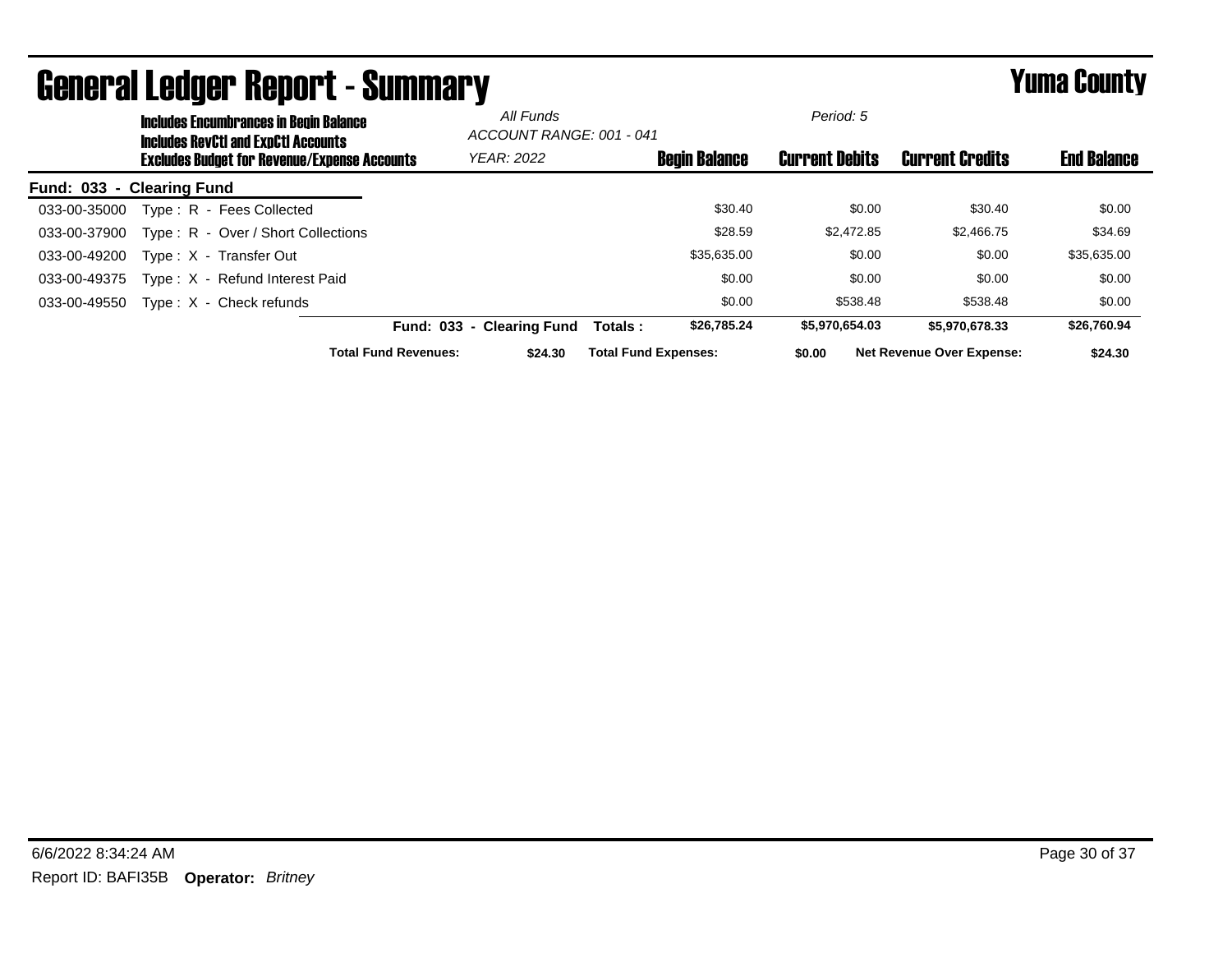|                                    | <b>Includes Encumbrances in Begin Balance</b>                                                     |                             | All Funds<br>ACCOUNT RANGE: 001 - 041 |                             | Period: 5             |                                  |                    |
|------------------------------------|---------------------------------------------------------------------------------------------------|-----------------------------|---------------------------------------|-----------------------------|-----------------------|----------------------------------|--------------------|
|                                    | <b>Includes RevCtI and ExpCtI Accounts</b><br><b>Excludes Budget for Revenue/Expense Accounts</b> |                             | <b>YEAR: 2022</b>                     | <b>Begin Balance</b>        | <b>Current Debits</b> | <b>Current Credits</b>           | <b>End Balance</b> |
| <b>Fund: 034</b><br>$\blacksquare$ | <b>Redemption Fund</b>                                                                            |                             |                                       |                             |                       |                                  |                    |
| 034-00-10000                       | Type: A - Cash Account                                                                            |                             |                                       | \$0.00                      | \$2,382.96            | \$2,382.96                       | \$0.00             |
| 034-00-20000                       | Type: L - Accounts Payable                                                                        |                             |                                       | \$0.00                      | \$0.00                | \$0.00                           | \$0.00             |
| 034-00-20010                       | Type: L - Revenue Control                                                                         |                             |                                       | (\$8,544.58)                | \$0.00                | \$2,233.86                       | (\$10,778.44)      |
| 034-00-20020                       | Type: L - Expense Control                                                                         |                             |                                       | \$8,544.58                  | \$2,382.96            | \$0.00                           | \$10,927.54        |
| 034-00-20100                       | Type: L - Fund Balance                                                                            |                             |                                       | \$0.00                      | \$0.00                | \$149.10                         | (\$149.10)         |
| 034-00-32100                       | Type: R - Transfers In                                                                            |                             |                                       | \$0.00                      | \$0.00                | \$0.00                           | \$0.00             |
| 034-00-35000                       | Type: R - Fees Collected                                                                          |                             |                                       | (\$8,544.58)                | \$0.00                | \$2,233.86                       | (\$10,778.44)      |
| 034-00-49401                       | Type: X - Transfer Out                                                                            |                             |                                       | \$0.00                      | \$0.00                | \$0.00                           | \$0.00             |
| 034-00-49500                       | Type: X - Checks Written / ACH Transfer                                                           |                             |                                       | \$8,544.58                  | \$2,382.96            | \$0.00                           | \$10,927.54        |
|                                    |                                                                                                   |                             | Fund: 034 - Redemption Fund           | \$0.00<br>Totals :          | \$7,148.88            | \$6,999.78                       | \$149.10           |
|                                    |                                                                                                   | <b>Total Fund Revenues:</b> | \$2,233.86                            | <b>Total Fund Expenses:</b> | \$2,382.96            | <b>Net Revenue Over Expense:</b> | (\$149.10)         |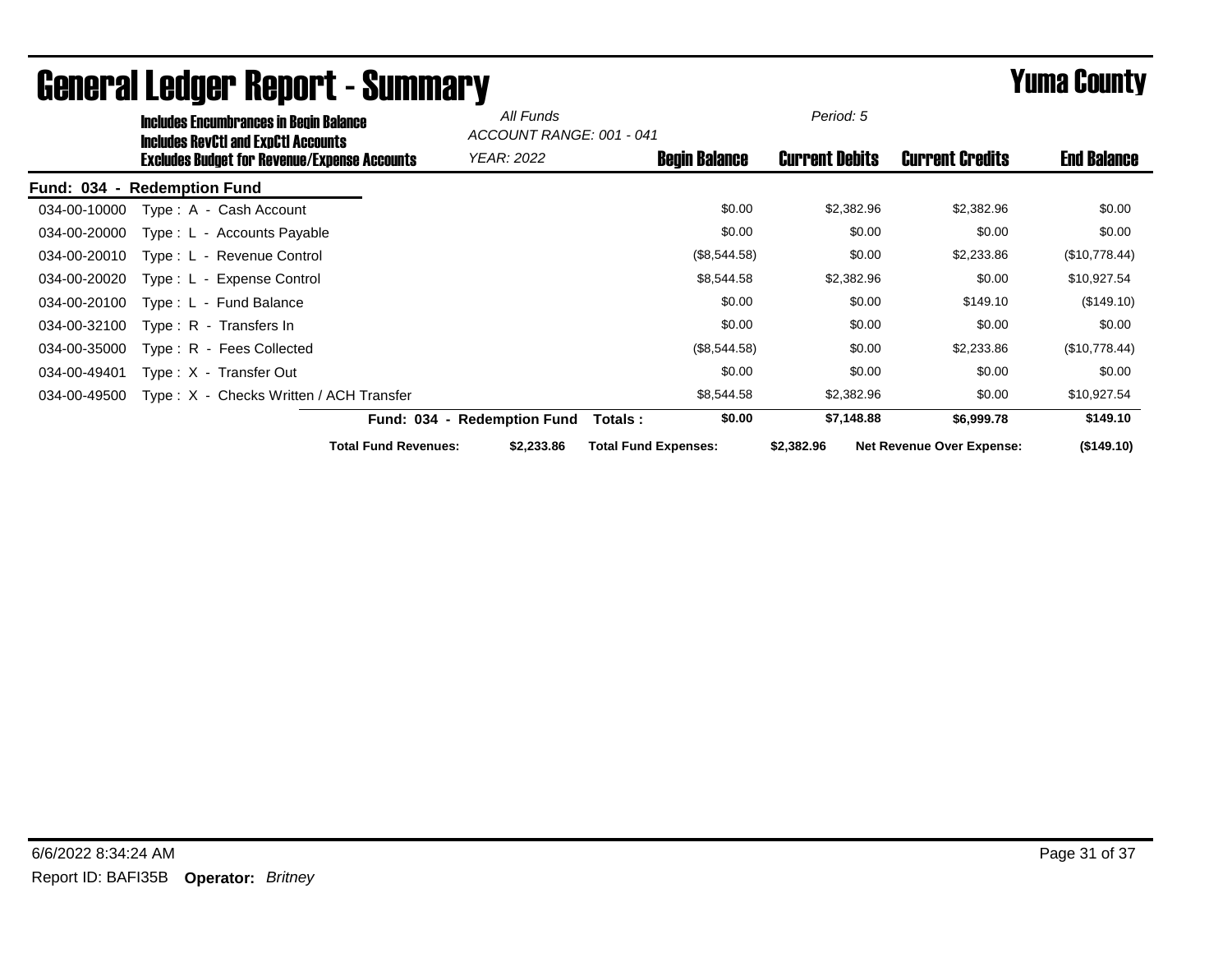|              | <b>Includes Encumbrances in Begin Balance</b><br><b>Includes RevCtI and ExpCtI Accounts</b> | All Funds<br>ACCOUNT RANGE: 001 - 041 | Period: 5            |                       |                        |                    |
|--------------|---------------------------------------------------------------------------------------------|---------------------------------------|----------------------|-----------------------|------------------------|--------------------|
|              | <b>Excludes Budget for Revenue/Expense Accounts</b>                                         | <b>YEAR: 2022</b>                     | <b>Begin Balance</b> | <b>Current Debits</b> | <b>Current Credits</b> | <b>End Balance</b> |
|              | Fund: 036 - Treasurer's Fee Fund                                                            |                                       |                      |                       |                        |                    |
| 036-00-10000 | Type: A - Cash Account                                                                      |                                       | \$368,041.32         | \$46,406.66           | \$2.19                 | \$414,445.79       |
| 036-00-20000 | Type: L - Accounts Payable                                                                  |                                       | \$0.00               | \$0.00                | \$0.00                 | \$0.00             |
| 036-00-20010 | Type: L - Revenue Control                                                                   |                                       | (\$29,252.10)        | \$951.00              | \$7,127.98             | (\$35,429.08)      |
| 036-00-20020 | Type: L - Expense Control                                                                   |                                       | (\$338,789.22)       | \$1.19                | \$40,228.68            | (\$379,016.71)     |
| 036-00-20100 | Type: L - Fund Balance                                                                      |                                       | \$0.00               | \$0.00                | \$0.00                 | \$0.00             |
| 036-00-20101 | Type: L - YUMA COUNTY ABSTRACT                                                              |                                       | \$0.00               | \$0.00                | \$0.00                 | \$0.00             |
| 036-00-20102 | Type: L - EQUITY SERVICES                                                                   |                                       | \$0.00               | \$0.00                | \$0.00                 | \$0.00             |
| 036-00-20103 | Type: L - COCRS                                                                             |                                       | \$0.00               | \$0.00                | \$0.00                 | \$0.00             |
| 036-00-20104 | Type: L - Black Knight, Inc.                                                                |                                       | \$0.00               | \$0.00                | \$0.00                 | \$0.00             |
| 036-00-20105 | Type: L - DATA TRACE                                                                        |                                       | \$0.00               | \$0.00                | \$0.00                 | \$0.00             |
| 036-00-30140 | Type: R - Current Tax Special Assessment                                                    |                                       | \$0.00               | \$0.00                | \$0.00                 | \$0.00             |
| 036-00-30240 | Type: R - Deling Tax Special Assessment                                                     |                                       | \$0.00               | \$0.00                | \$0.00                 | \$0.00             |
| 036-00-30500 | Type: R - Miscellaneous Collections                                                         |                                       | (\$14,979.10)        | \$0.00                | \$3,459.98             | (\$18,439.08)      |
| 036-00-32600 | Type: R - Fees On Taxes                                                                     |                                       | \$0.00               | \$0.00                | \$0.00                 | \$0.00             |
| 036-00-32700 | Type: R - Certification Fees                                                                |                                       | (\$2,640.00)         | \$0.00                | \$980.00               | (\$3,620.00)       |
| 036-00-32701 | Type: R - Administrative Fee                                                                |                                       | (\$10,270.00)        | \$0.00                | \$660.00               | (\$10,930.00)      |
| 036-00-32702 | Type: R - Treasurers Distraint Fee                                                          |                                       | (\$15.00)            | \$0.00                | \$0.00                 | (\$15.00)          |
| 036-00-32704 | Type: R - Yuma County Abstract                                                              |                                       | \$207.25             | \$911.00              | \$2,000.00             | (\$881.75)         |
| 036-00-32710 | Type: R - Equity Services, Inc.                                                             |                                       | \$0.00               | \$0.00                | \$0.00                 | \$0.00             |
| 036-00-32715 | Type: R - COCRS                                                                             |                                       | (\$50.00)            | \$0.00                | \$0.00                 | (\$50.00)          |
| 036-00-32720 | Type: R - Black Knight, LLC.                                                                |                                       | (\$870.00)           | \$0.00                | \$0.00                 | (\$870.00)         |
| 036-00-32721 | Type: R - DATA TRACE                                                                        |                                       | (\$430.00)           | \$40.00               | \$0.00                 | (\$390.00)         |
| 036-00-32800 | Type: R - Redemption Fees                                                                   |                                       | (\$189.00)           | \$0.00                | \$28.00                | (\$217.00)         |
| 036-00-32802 | Type: R - \$4.00TAX LIEN CERTIFICATE FEE                                                    |                                       | (\$14.00)            | \$0.00                | \$0.00                 | (\$14.00)          |
| 036-00-32805 | Type: R - Endorsment Fees                                                                   |                                       | (\$30.00)            | \$0.00                | \$0.00                 | (\$30.00)          |
| 036-00-32810 | Type: R - Assignment Fees                                                                   |                                       | \$0.00               | \$0.00                | \$0.00                 | \$0.00             |
| 036-00-32815 | Type: R - Treasurers Deed Fees                                                              |                                       | \$27.75              | \$0.00                | \$0.00                 | \$27.75            |

6/6/2022 8:34:24 AM Page 32 of 37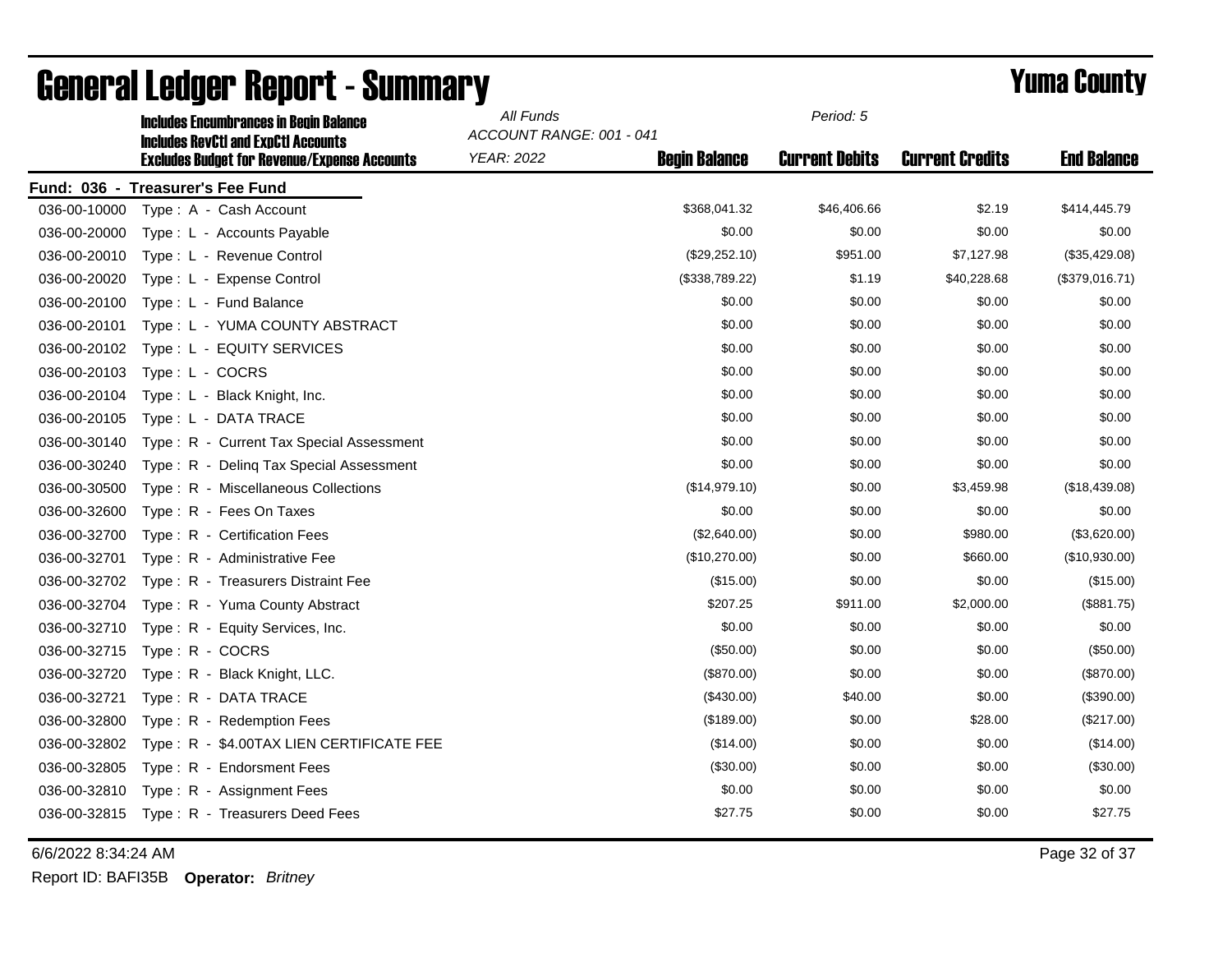|                                  |                                                                                             | <b>General Ledger Report - Summary</b>              |                             |                                       |          |                             |                       |                                  | <b>Yuma County</b> |
|----------------------------------|---------------------------------------------------------------------------------------------|-----------------------------------------------------|-----------------------------|---------------------------------------|----------|-----------------------------|-----------------------|----------------------------------|--------------------|
|                                  | <b>Includes Encumbrances in Begin Balance</b><br><b>Includes RevCtI and ExpCtI Accounts</b> |                                                     |                             | All Funds<br>ACCOUNT RANGE: 001 - 041 |          |                             | Period: 5             |                                  |                    |
|                                  |                                                                                             | <b>Excludes Budget for Revenue/Expense Accounts</b> |                             | <b>YEAR: 2022</b>                     |          | <b>Begin Balance</b>        | <b>Current Debits</b> | <b>Current Credits</b>           | <b>End Balance</b> |
| Fund: 036 - Treasurer's Fee Fund |                                                                                             |                                                     |                             |                                       |          |                             |                       |                                  |                    |
| 036-00-49100                     |                                                                                             | Type: X - Treasurer Fees                            |                             |                                       |          | (\$338,789.22)              | \$1.19                | \$40,228.68                      | (\$379,016.71)     |
| 036-00-49401                     |                                                                                             | Type: X - Transfer Out                              |                             |                                       |          | \$0.00                      | \$0.00                | \$0.00                           | \$0.00             |
|                                  |                                                                                             |                                                     |                             | Fund: 036 - Treasurer's Fee Fund      | Totals : | (\$368,041.32)              | \$48,311.04           | \$94.715.51                      | (\$414,445.79)     |
|                                  |                                                                                             |                                                     | <b>Total Fund Revenues:</b> | \$6,176.98                            |          | <b>Total Fund Expenses:</b> | (\$40,227.49)         | <b>Net Revenue Over Expense:</b> | \$46,404.47        |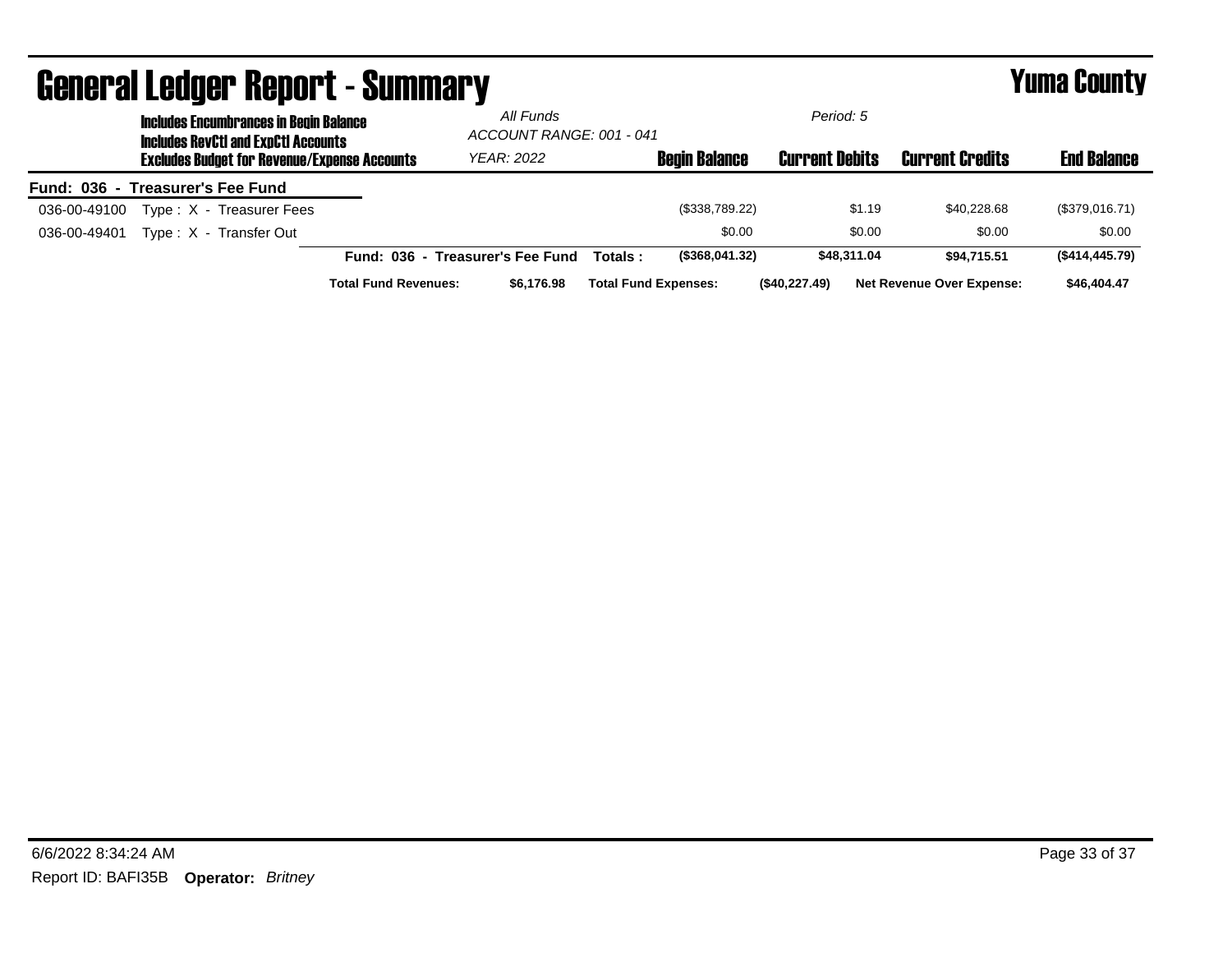|                                   |                           | <b>Includes Encumbrances in Begin Balance</b><br><b>Includes RevCtI and ExpCtI Accounts</b> | All Funds<br>ACCOUNT RANGE: 001 - 041 |                             | Period: 5             |                                  |                    |
|-----------------------------------|---------------------------|---------------------------------------------------------------------------------------------|---------------------------------------|-----------------------------|-----------------------|----------------------------------|--------------------|
|                                   |                           | <b>Excludes Budget for Revenue/Expense Accounts</b>                                         | <b>YEAR: 2022</b>                     | <b>Begin Balance</b>        | <b>Current Debits</b> | <b>Current Credits</b>           | <b>End Balance</b> |
| Fund: 038 - Treasurer's Deed Fund |                           |                                                                                             |                                       |                             |                       |                                  |                    |
| 038-00-10000                      | Type: A - Cash Account    |                                                                                             |                                       | \$0.00                      | \$0.00                | \$0.00                           | \$0.00             |
| 038-00-20000                      |                           | Type : L - Accounts Payable                                                                 |                                       | \$0.00                      | \$0.00                | \$0.00                           | \$0.00             |
| 038-00-20010                      | Type: L - Revenue Control |                                                                                             |                                       | (\$495.49)                  | \$0.00                | \$0.00                           | (\$495.49)         |
| 038-00-20020                      |                           | Type: L - Expenditure Control                                                               |                                       | \$2,524.38                  | \$0.00                | \$0.00                           | \$2,524.38         |
| 038-00-20100                      | Type: L - Fund Balance    |                                                                                             |                                       | (\$2,028.89)                | \$0.00                | \$0.00                           | (\$2,028.89)       |
| 038-00-30750                      |                           | Type: R - Treas Deed Deposits                                                               |                                       | (\$495.49)                  | \$0.00                | \$0.00                           | (\$495.49)         |
| 038-00-49450                      |                           | Type: X - Treasurers Deed Expenses                                                          |                                       | \$2,524.38                  | \$0.00                | \$0.00                           | \$2,524.38         |
|                                   |                           |                                                                                             | Fund: 038 - Treasurer's Deed Fund     | \$2,028.89<br>Totals :      | \$0.00                | \$0.00                           | \$2,028.89         |
|                                   |                           | <b>Total Fund Revenues:</b>                                                                 | \$0.00                                | <b>Total Fund Expenses:</b> | \$0.00                | <b>Net Revenue Over Expense:</b> | \$0.00             |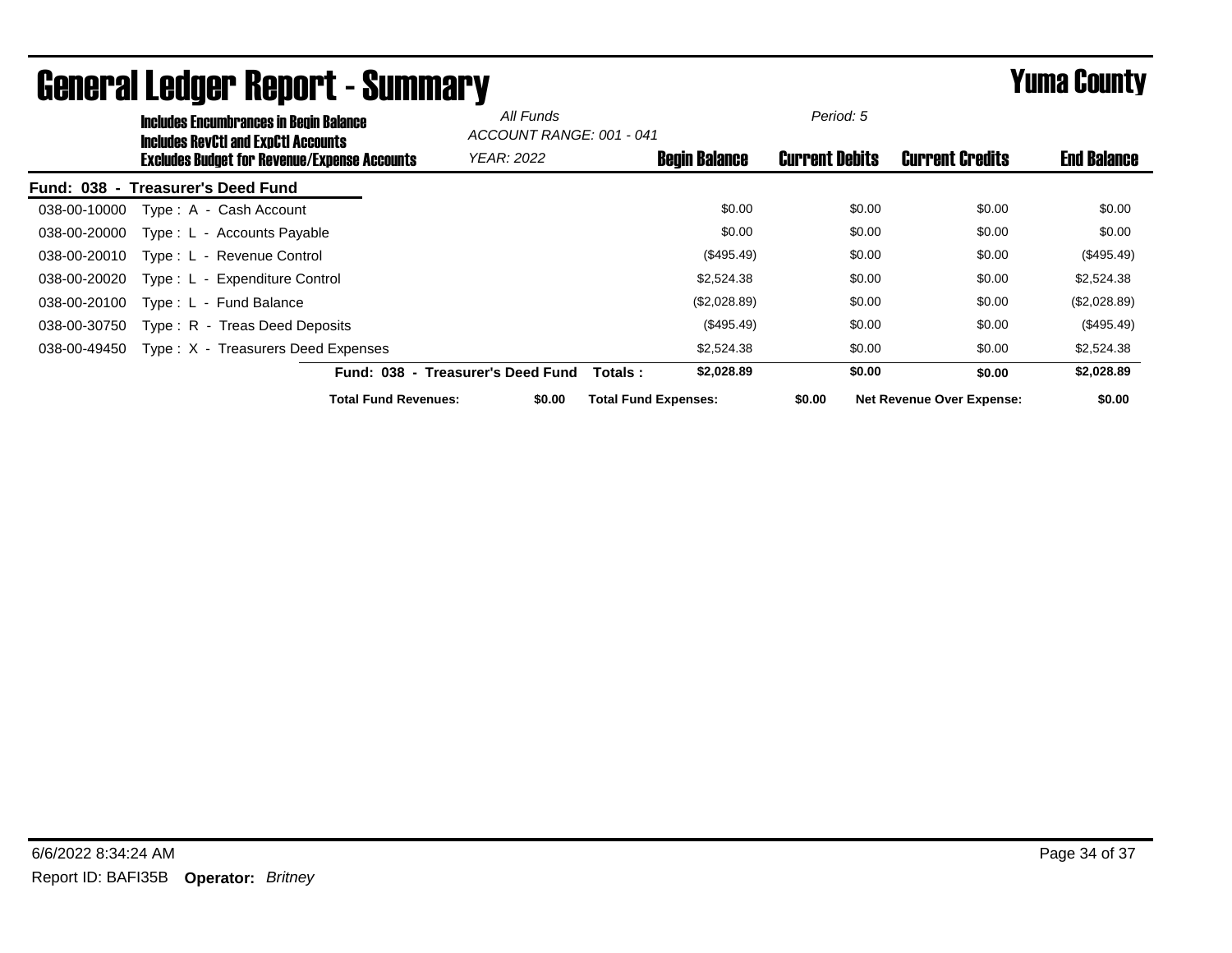|                           | <b>Includes Encumbrances in Begin Balance</b><br><b>Includes RevCtI and ExpCtI Accounts</b> |                             | All Funds<br>ACCOUNT RANGE: 001 - 041 |                             |                      | Period: 5             |                                  |                    |
|---------------------------|---------------------------------------------------------------------------------------------|-----------------------------|---------------------------------------|-----------------------------|----------------------|-----------------------|----------------------------------|--------------------|
|                           | <b>Excludes Budget for Revenue/Expense Accounts</b>                                         |                             | <b>YEAR: 2022</b>                     |                             | <b>Begin Balance</b> | <b>Current Debits</b> | <b>Current Credits</b>           | <b>End Balance</b> |
| Fund: 039 - Prepaid Taxes |                                                                                             |                             |                                       |                             |                      |                       |                                  |                    |
| 039-00-10000              | Type: A - Cash Account                                                                      |                             |                                       |                             | \$89.08              | \$0.00                | \$0.00                           | \$89.08            |
| 039-00-20000              | Type: L - Accounts Payable                                                                  |                             |                                       |                             | \$0.00               | \$0.00                | \$0.00                           | \$0.00             |
| 039-00-20010              | Type: L - Revenue Control                                                                   |                             |                                       |                             | \$411,408.60         | \$0.00                | \$0.00                           | \$411,408.60       |
| 039-00-20020              | Type: L - Expense Control                                                                   |                             |                                       |                             | \$0.00               | \$0.00                | \$0.00                           | \$0.00             |
| 039-00-20100              | Type: L - Fund Balance                                                                      |                             |                                       |                             | (\$411,497.68)       | \$0.00                | \$0.00                           | (\$411,497.68)     |
| 039-00-32300              | Type: R - Prepaids Collected                                                                |                             |                                       |                             | \$411,408.60         | \$0.00                | \$0.00                           | \$411,408.60       |
|                           |                                                                                             | <b>Fund: 039</b>            | - Prepaid Taxes                       | Totals:                     | \$411,408.60         | \$0.00                | \$0.00                           | \$411,408.60       |
|                           |                                                                                             | <b>Total Fund Revenues:</b> | \$0.00                                | <b>Total Fund Expenses:</b> |                      | \$0.00                | <b>Net Revenue Over Expense:</b> | \$0.00             |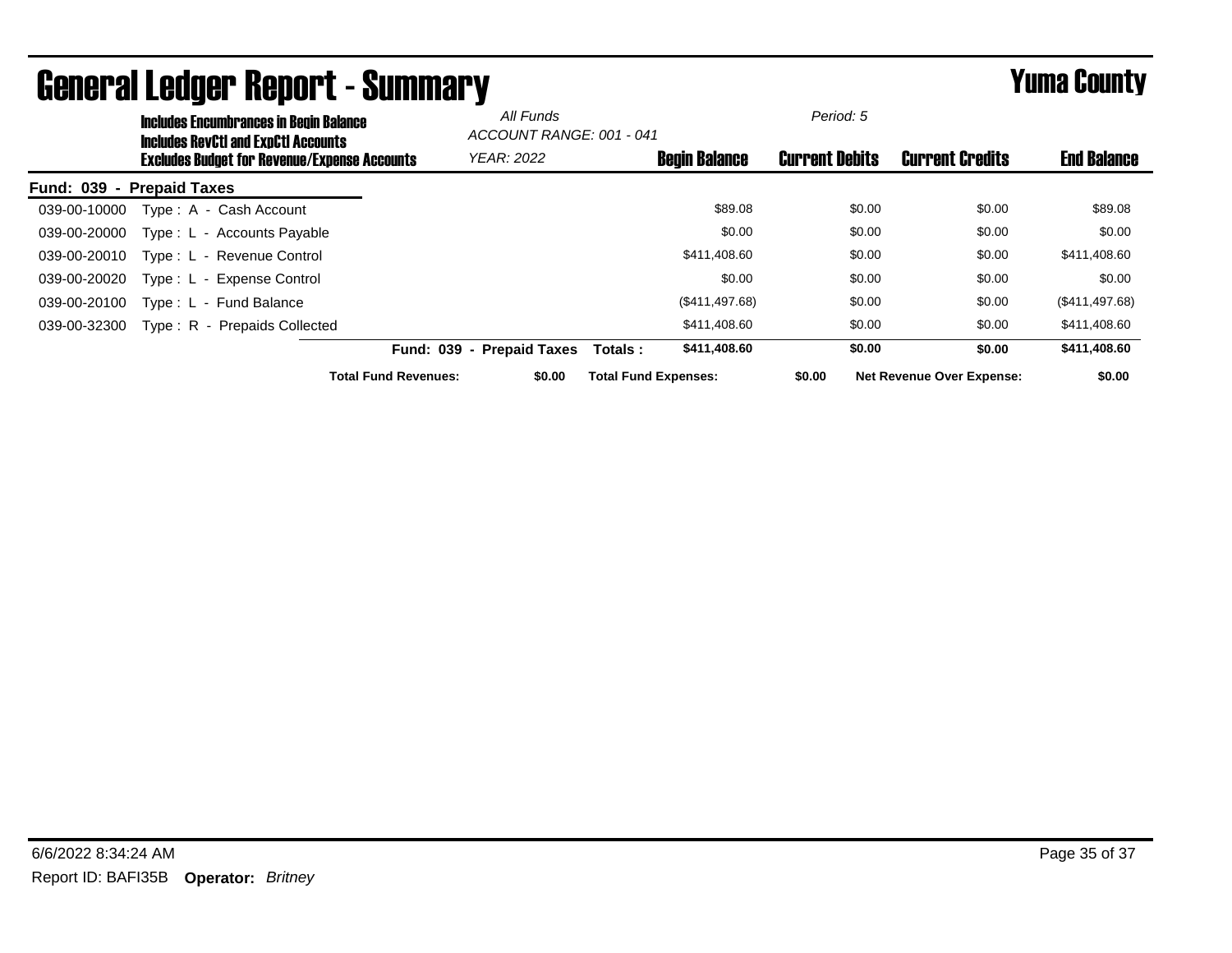| <b>Includes Encumbrances in Begin Balance</b><br><b>Includes RevCtI and ExpCtI Accounts</b> |                             | All Funds<br>ACCOUNT RANGE: 001 - 041 |                             |                      | Period: 5             |                                  |                    |
|---------------------------------------------------------------------------------------------|-----------------------------|---------------------------------------|-----------------------------|----------------------|-----------------------|----------------------------------|--------------------|
| <b>Excludes Budget for Revenue/Expense Accounts</b>                                         |                             | <b>YEAR: 2022</b>                     |                             | <b>Begin Balance</b> | <b>Current Debits</b> | <b>Current Credits</b>           | <b>End Balance</b> |
| - Land Title Assurance<br>Fund: 040                                                         |                             |                                       |                             |                      |                       |                                  |                    |
| Type: A - Cash Account<br>040-00-10000                                                      |                             |                                       |                             | \$264.53             | \$0.00                | \$0.00                           | \$264.53           |
| Type: L - Accounts Payable<br>040-00-20000                                                  |                             |                                       |                             | \$0.00               | \$0.00                | \$0.00                           | \$0.00             |
| Type: L - Revenue Control<br>040-00-20010                                                   |                             |                                       |                             | \$0.00               | \$0.00                | \$0.00                           | \$0.00             |
| 040-00-20020<br>Type: L - Expense Control                                                   |                             |                                       |                             | \$0.00               | \$0.00                | \$0.00                           | \$0.00             |
| 040-00-20100<br>Type: L - Fund Balance                                                      |                             |                                       |                             | (\$264.53)           | \$0.00                | \$0.00                           | (\$264.53)         |
|                                                                                             | <b>Fund: 040</b><br>$\sim$  | <b>Land Title Assurance</b>           | Totals:                     | \$0.00               | \$0.00                | \$0.00                           | \$0.00             |
|                                                                                             | <b>Total Fund Revenues:</b> | \$0.00                                | <b>Total Fund Expenses:</b> |                      | \$0.00                | <b>Net Revenue Over Expense:</b> | \$0.00             |